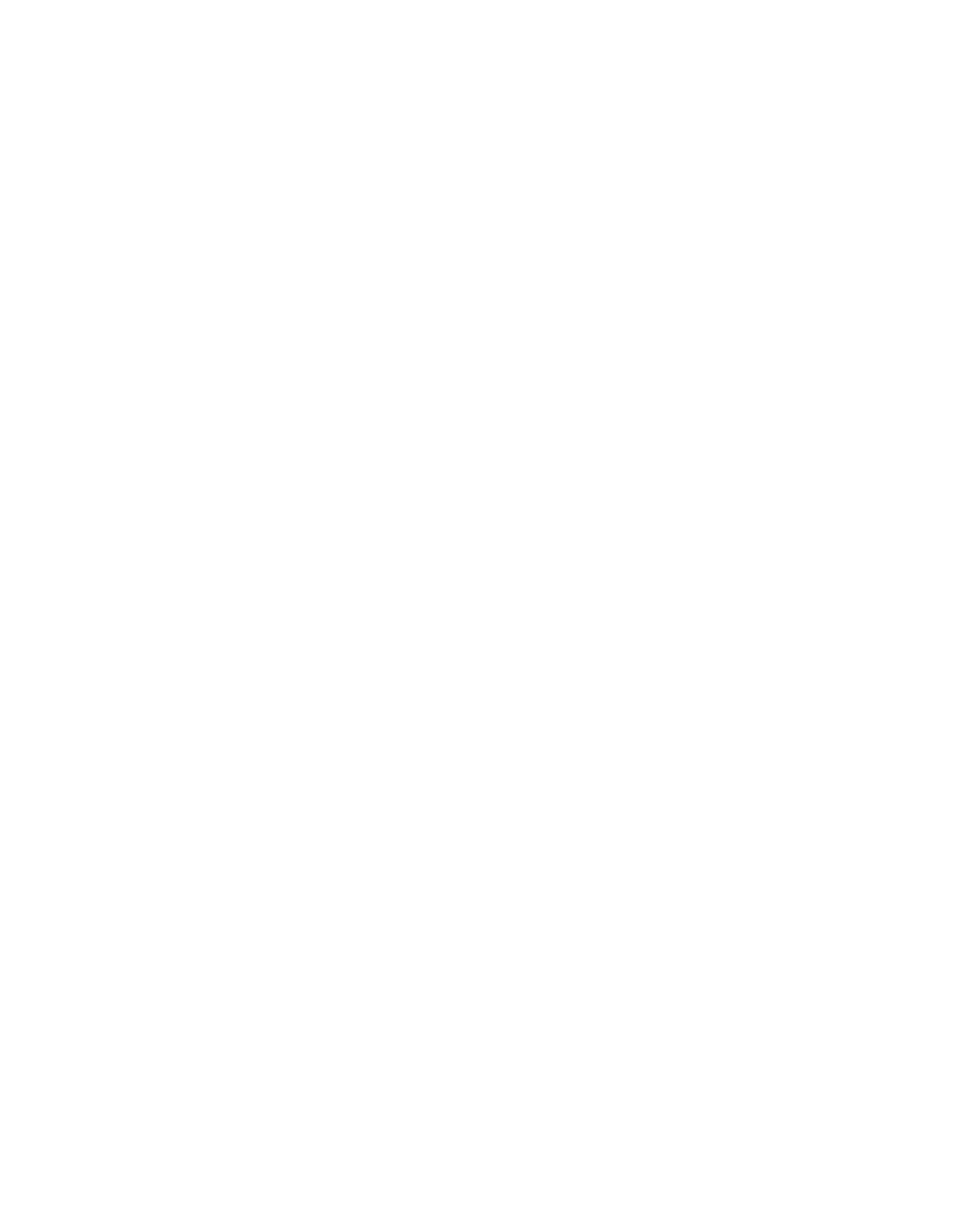## **\*\*\*\*\*\* SAC 2020 at Glance \*\*\*\*\*\***

| <b>Monday</b><br>3/30/2020                                                                                                                | <b>Tuesday</b><br>3/31/2020                                                                                                                                                                                               | Wednesday<br>4/1/2020                                                                                                                                                                                                     | <b>Thursday</b><br>4/2/2020                                                                                                                                                                                                  | <b>Friday</b><br>4/3/2020                                                                          |
|-------------------------------------------------------------------------------------------------------------------------------------------|---------------------------------------------------------------------------------------------------------------------------------------------------------------------------------------------------------------------------|---------------------------------------------------------------------------------------------------------------------------------------------------------------------------------------------------------------------------|------------------------------------------------------------------------------------------------------------------------------------------------------------------------------------------------------------------------------|----------------------------------------------------------------------------------------------------|
| <b>Tutorial Sessions</b><br>$(9:00-12:30)$                                                                                                | <b>Opening Remarks</b><br>$(9:00-9:25)$                                                                                                                                                                                   | <b>AM Breakout</b><br><b>Sessions</b><br>$(9:00-10:40)$                                                                                                                                                                   | <b>Keynote Session</b><br>$(9:25-10:40)$                                                                                                                                                                                     | <b>AM Breakout</b><br><b>Sessions</b><br>$(9:00-10:40)$                                            |
| <b>Coffee Break</b><br>$(10:30-11:00)$                                                                                                    | <b>Keynote Session</b><br>$(9:25-10:40)$<br><b>Coffee Break</b><br>$(10:40-11:10)$<br><b>AM Breakout</b><br><b>Sessions</b><br>$(11:10-12:50)$                                                                            | <b>Coffee Break</b><br>$(10:40-11:10)$<br><b>AM Breakout</b><br><b>Sessions</b><br>$(11:10-12:50)$<br><b>AM Posters</b><br><b>Sessions</b><br>$(10:40-12:50)$                                                             | <b>Coffee Break</b><br>$(10:40-11:10)$<br><b>AM Breakout</b><br><b>Sessions</b><br>$(11:10-12:50)$                                                                                                                           | <b>Coffee Break</b><br>$(10:40-11:10)$<br><b>AM Breakout</b><br><b>Sessions</b><br>$(11:10-12:25)$ |
| <b>SAC Luncheon for</b><br>all (tutorial)<br><b>Registered</b><br><b>Attendees</b><br>$(12:30-13:30)$<br>(Location:<br><b>Restaurant)</b> | <b>SAC Luncheon for</b><br>all<br><b>Registered</b><br><b>Attendees</b><br>$(12:50-14:20)$<br>(Location:<br><b>Restaurant)</b>                                                                                            | <b>SAC Luncheon for</b><br>all<br><b>Registered</b><br><b>Attendees</b><br>$(12:50-14:20)$<br>(Location:<br><b>Restaurant)</b>                                                                                            | <b>SAC Luncheon for</b><br>all<br><b>Registered</b><br><b>Attendees</b><br>$(12:50-14:20)$<br>(Location:<br><b>Restaurant)</b>                                                                                               |                                                                                                    |
| <b>Tutorial Sessions</b><br>$(13:30-17:00)$<br><b>Coffee Break</b><br>$(15:00-15:30)$                                                     | <b>PM Breakout</b><br><b>Sessions</b><br>$(14:20-16:00)$<br><b>SRC Posters</b><br><b>Exhibit</b><br>$(14:30-18:00)$<br><b>Coffee Break</b><br>$(16:00-16:30)$<br><b>PM Breakout</b><br><b>Sessions</b><br>$(16:30-18:35)$ | <b>PM Breakout</b><br><b>Sessions</b><br>$(14:20-16:00)$<br><b>PM Posters</b><br><b>Sessions</b><br>$(16:00-18:10)$<br><b>Coffee Break</b><br>$(16:00-16:30)$<br><b>PM Breakout</b><br><b>Sessions</b><br>$(16:30-18:35)$ | <b>PM Breakout</b><br><b>Sessions</b><br>$(14:20-16:00)$<br><b>SRC Oral</b><br><b>Presentations</b><br>$(14:30-16:30)$<br><b>Coffee Break</b><br>$(16:00-16:30)$<br><b>PM Breakout</b><br><b>Sessions</b><br>$(16:30-18:10)$ |                                                                                                    |
|                                                                                                                                           | <b>SIGAPP Annual</b><br><b>Business Meeting</b><br>$(18:40-19:30)$<br>(Location: Klinger)<br><b>SIGAPP Reception</b><br>$(19:30-21:00)$                                                                                   | <b>Future SAC</b><br>Organization<br><b>Meeting</b><br>$(18:40-19:30)$<br>(Location: Klinger)                                                                                                                             | <b>Track Chairs</b><br><b>Business Meeting</b><br>(working lunch)<br>$(13:10-14:00)$<br><b>SAC Banquet</b><br>$(18:30-22:30)$                                                                                                |                                                                                                    |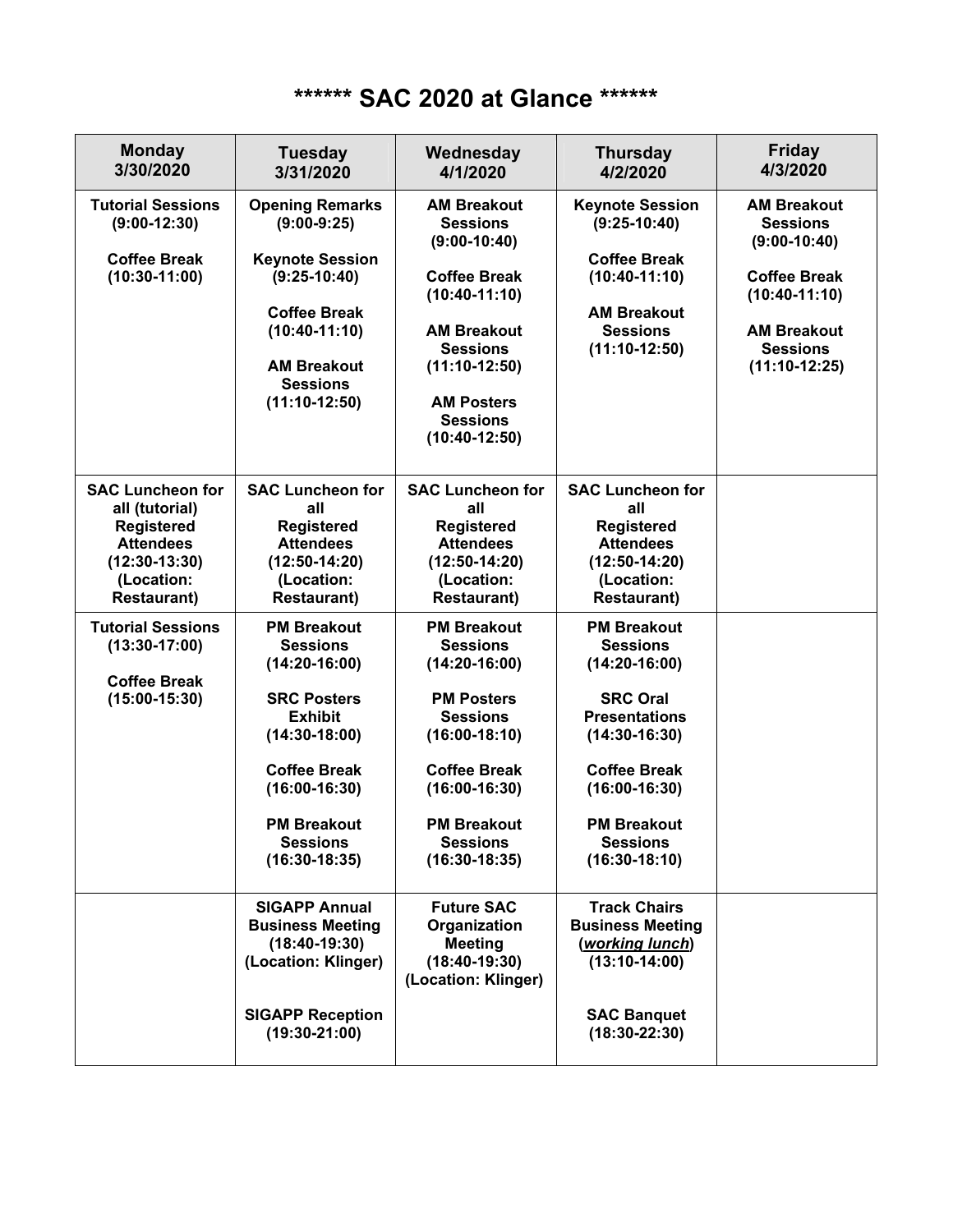### **\*\*\*\* SAC 2020 Session Schedule \*\*\*\***

### *Monday March 30, 2020*

### *Tutorial Sessions – Please see more on Tutorials Page*

|                          |                                    | Tuesday March 31, 2020                     |                                 |                                     |
|--------------------------|------------------------------------|--------------------------------------------|---------------------------------|-------------------------------------|
| Room                     | $9:00 - 10:40am$                   | 11:10am - 12:50pm                          | $2:20 - 4:00 \text{pm}$         | $4:30 - 6:35$ pm                    |
| <b>Klinger</b>           | <b>Opening Remarks</b>             | EMBS-1 (4)                                 | EMBS-2 $(1)$ + CPS $(3)$        | $I \circ T$ (5)                     |
| Libenský                 | (9:00am)                           | $WCN-1$ (4)                                | WCN-2 $(4)$                     | NET(5)                              |
| <b>Matal</b>             | <b>Keynote Address</b><br>(9:25am) | $KLP-1$ (4)                                | $KLP-2(4)$                      | KRR(5)                              |
| Lacina                   |                                    | PDP $(4)$                                  | SVT-1 (4)                       | SVT-2 (5)                           |
| <b>Congress B</b>        | <b>Congress A</b>                  | SONAMA-1 (4)                               | SONAMA-2 (3)                    | SWA (5)                             |
| <b>Congress</b><br>$C+D$ |                                    |                                            | <b>SRC Poster Presentations</b> | $(2:30 \text{pm} - 6:00 \text{pm})$ |
|                          |                                    | SIGAPP Business Meeting (6:40pm – 7:30pm)  |                                 |                                     |
|                          |                                    | SIGAPP Welcome Reception (7:30pm - 9:00pm) |                                 |                                     |

|                        |                                                            | <b>Wednesday April 1, 2020</b>                    |                         |                                                                          |
|------------------------|------------------------------------------------------------|---------------------------------------------------|-------------------------|--------------------------------------------------------------------------|
| Room                   | $9:00 - 10:40$ am                                          | 11:10am - 12:50pm                                 | $2:20 - 4:00 \text{pm}$ | $4:30 - 6:35$ pm                                                         |
| <b>Klinger</b>         | SEC-1(4)                                                   | SEC-2 (4)                                         | SEC-3 (2)               | CASOM (4)                                                                |
| Libenský               | DADS (4)                                                   | DAPP-1 (4)                                        | DAPP-2 (4)              | SP(5)                                                                    |
| <b>Matal</b>           | $MLA-1$ (4)                                                | $MLA-2(4)$                                        | $MLA-3(4)$              | $MLA-4(5)$                                                               |
| Lacina                 | $SE-1(4)$                                                  | $SE-2(4)$                                         | $SE-3(4)$               | $SE-4(3) + SiSoS(2)$                                                     |
| <b>Congress B</b>      | DM(4)                                                      | RS (4)                                            | GIA(4)                  | HI(5)                                                                    |
| <b>Congress</b><br>C+D | <b>AM Posters Display Session</b><br>$(10:40am - 12:50pm)$ |                                                   |                         | <b>PM Posters Display Session</b><br>$(4:00 \text{pm} - 6:10 \text{pm})$ |
|                        |                                                            | Future SAC Organization Meeting (6:40pm - 7:30pm) |                         |                                                                          |

*Thursday April 2, 2020* **Room 9:25 - 10:40am 11:10am - 12:50pm 2:20 - 4:00pm 4:30 – 6:10pm Klinger** DS (3) OS-1 (4) OS-2 (4) **Libenský | Keynote Address | CC (4) | SFECS (4) | WT (3) Matal**  $(9.25am)$   $|$  IRMAS-1 (4)  $|$  IRMAS-2(2)  $|$  PL (3) **Lacina**  $\begin{vmatrix} \text{congress A} \\ \text{SATTA} \end{vmatrix}$  RE-1(4) RE-2(3) **Siesta** | **KomIS (3)**  $|$  **IAR (3)**  $|$  **DASH (3) Restaurant Lucullus (9:25am) SRC Oral Presentations (2:30pm – 4:30pm) Track Chair Meeting (working lunch, 1:10pm – 2:00pm) SAC Banquet (6:30pm – 10:30pm)**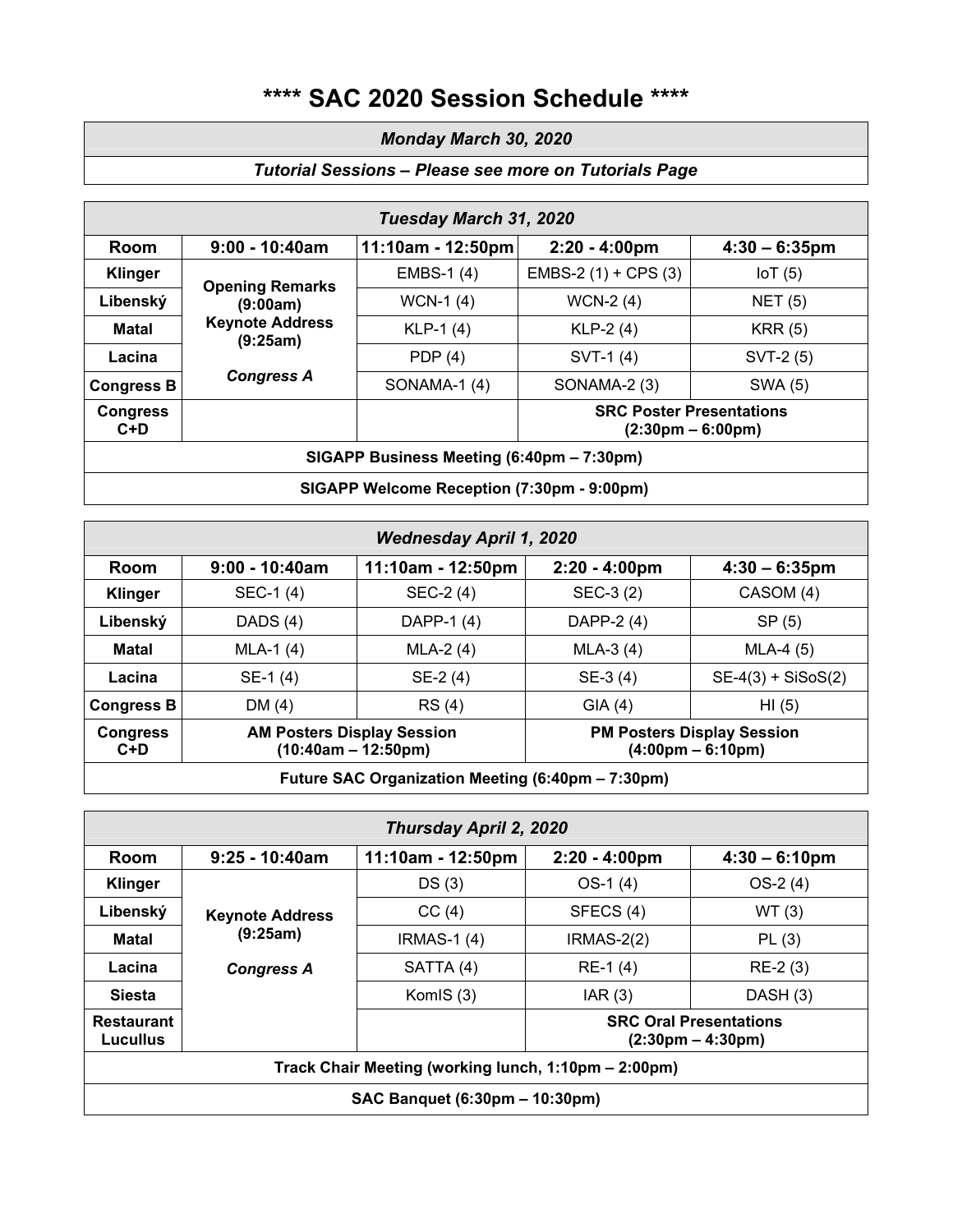|                | Friday April 3, 2020 |                           |  |
|----------------|----------------------|---------------------------|--|
| Room           | $9:00 - 10:40$ am    | 11:10am - 12:50pm         |  |
| <b>Klinger</b> | EC(3)                | MCA(3)                    |  |
| Libenský       | VPHBA-1 $(4)$        | $VPHBA-2 (2) + CIVIA (2)$ |  |
| <b>Matal</b>   | <b>BPMM-1(4)</b>     | <b>BPMM-2 (2)</b>         |  |
| Lacina         | DBDM-1 (4)           | DBDM-2 (1) + BIO (2)      |  |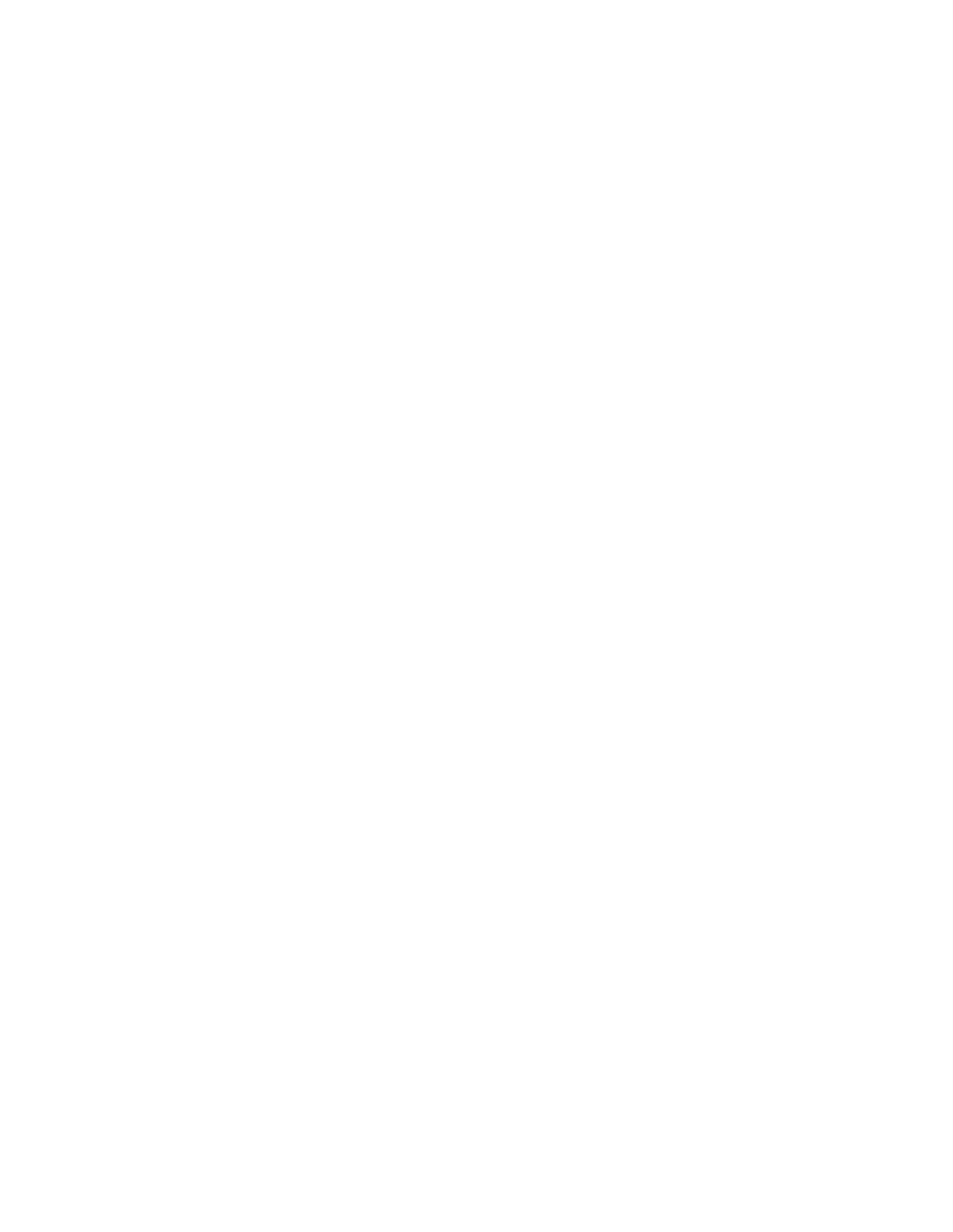# **SAC 2020**

## **Introduction**

SAC 2020 is a premier international conference on applied computing and technology. Attendees have the opportunity to hear from expert practitioners and researchers about the latest trends in research and development in their fields. SAC 2020 features two keynote speakers on Tuesday and Thursday, from 9:25 to 10:40, respectively. The technical program of the symposium consists of tutorial sessions, regular research paper sessions, poster sessions, and Microsoft-sponsored student research competition (SRC) sessions. Four tutorials are offered on Monday March 20<sup>th</sup>, 2020, and 224 research papers in 42 tracks with different research topics are presented from Tuesday March  $31<sup>st</sup>$  through Friday April  $3<sup>rd</sup>$ , 2020. The sessions for regular research papers start at 9:00 and end at 18:35 (except for Friday when they end at 12:50). Two poster tracks also run on Wednesday April  $1<sup>st</sup>$ , from 10:40 to 12:50 and from 16:00 to 18:10. Finally, SRC posters display session runs on Tuesday from 14:30 to 18:00 and SRC Presentations session runs on Thursday from 14:30 to 16:30.

## **ACM SIGAPP**

The ACM Special Interest Group on Applied Computing is ACM's primary applications-oriented SIG. Its mission is to further the interests of the computing professionals engaged in the development of new computing applications and applications areas and the transfer of computing technology to new problem domains. SIGAPP offers practitioners and researchers the opportunity to share mutual interests in innovative application fields, technology transfer, experimental computing, strategic research, and the management of computing. SIGAPP also promotes widespread cooperation among business, government, and academic computing activities. Its annual Symposium on Applied Computing (SAC) provides an international forum for presentation of the results of strategic research and experimentation for this interdisciplinary environment. SIGAPP membership fees are: \$15.00 for ACM Non-members, \$15.00 for ACM Professional Members, and \$8.00 for ACM Student Members. For further information on SIGAPP, please contact Jiman Hong at jiman@ssu.ac.kr or visit the SIGAPP website at http://www.acm.org/sigapp.

## **Support**

The SRC Program of SAC 2020 is sponsored by Microsoft Research.

## Microsoft<sup>®</sup> **Research**

### **Symposium Chair Message**

**Chih Cheng Hung**  *Kennesaw State University, Kennesaw, GA, USA* 

> **Tomas Cerny**  *Baylor University, Waco, Texas, USA*

On behalf of the Organizing Committee, we welcome you to the 35<sup>th</sup> Annual ACM Symposium on Applied Computing (SAC 2020), hosted by Czech Technical University and Masaryk University of Czechia. For more than three decades this international forum has been dedicated to computer scientists, engineers, and practitioners for the purpose of presenting their research findings and results in various areas of applied computing. The organizing committee is grateful for your participation in this exciting international event. We hope that this conference proves interesting and beneficial for all of you. The Symposium on Applied Computing is sponsored by the ACM Special Interest Group on Applied Computing (SIGAPP), whose mission is to further the interests of computing professionals engaged in the design and development of new computing applications, interdisciplinary applications areas, and applied research. This conference is dedicated to the study of applied computing research of real-world problems. In addition, this event provides an avenue to discuss and exchange new ideas in the wide spectrum of applied computing areas. We all recognize the importance of updating the latest developments and research in our current areas of expertise.

SAC 2020 offers Technical Tracks and Poster Sessions. The success of the conference can be attributed to the substantial contribution of dedicated Track Chairs and Co-Chairs. Each track maintains a program committee and a set of highly qualified reviewers. We wish to thank the Track Chairs, Co-Chairs, Committee Members and participating reviewers for their hard work and effort to make SAC 2020 a high-quality conference. We also thank our invited keynote speakers, Dr. Irwin King and Dr. Jan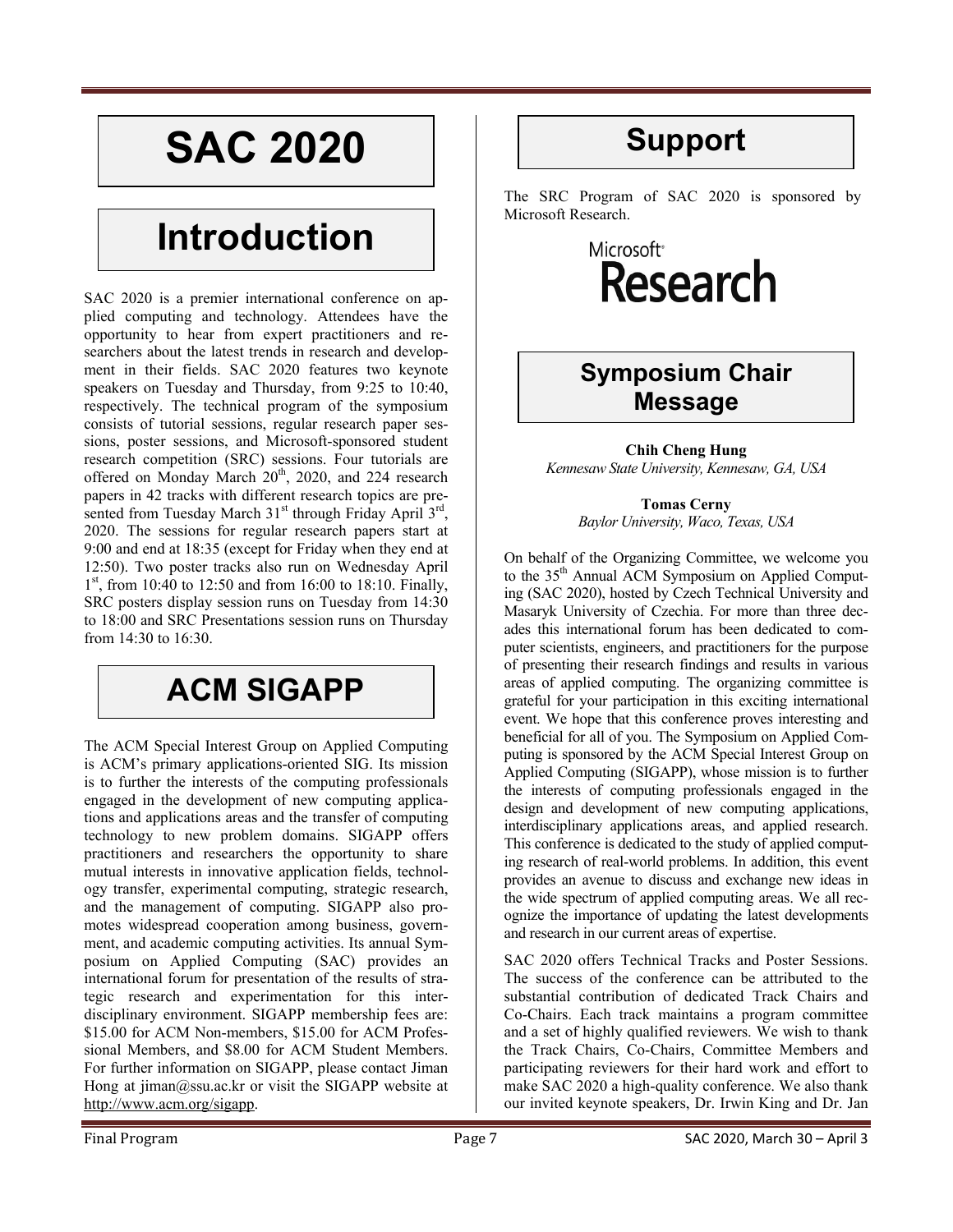Faigl, for sharing their knowledge and expertise with SAC 2020 attendees. Most of all, we would like to especially thank the authors and presenters for sharing their experience with the rest of us, and all attendees for joining us in Brno, Czechia this year.

The local organizing committee has been a major contributor to the success of the SAC 2020 conference. Our gratitude goes to the Local Arrangement Chairs Dana Machova, Katerina Klatilova and Matej Hrusovsky of Red Hat, Czechia. We extend our thanks to the Publication Chair, Dr. Hossain Shahriar, Kennesaw State University, USA, for his tremendous effort in putting together the conference proceedings, to the Posters Chairs, Dr. Alessio Bechini, University of Pisa, Italy and Dr. Miroslav Bures, Czech Technical University, Czechia, for his hard work to make a successful Poster Program, and to the Tutorials Chair Dr. Vasek Matyas, Masaryk University, Czechia, for arranging an exciting set of Tutorials. A big "thank you" also goes to Dr. Amin Mikler, University of North Texas, USA, for organising the Student Research Competition, as well as to Dr. John Kim, Utica College, USA, for playing the roles of treasurer, and Dr. Junyoung Heo, Hansung University, South Korea, for the role of registration chair and webmaster (and many more), and Drs. Juw Won Park, University of Lousiville, USA, and Eunjee Song, Baylor University, USA, for the role of publicity chair. Special thanks to our Program Co-Chairs: Dr. Dongwan Shin, New Mexico Tech, USA, and Dr. Alessio Bechini, University of Pisa, Italy for coordinating and bringing together an excellent Technical Program.

Again, we welcome you to SAC 2020 in the beautiful city of Brno, Czechia. We hope you enjoy the conference and your stay in Brno. Next year, we invite you to participate in SAC 2021.

## **Program Chairs Message**

**Dongwan Shin**  *New Mexico Tech, New Mexico, USA* 

> **Alessio Bechini**  *University of Pisa, Pisa, Italy*

Welcome to the 35<sup>th</sup> International Symposium on Applied Computing (SAC 2020). For the past 34 years, SAC has become a major international venue for computing researchers and applied practitioners to convene and share ideas on recent developments in a variety of applied areas of information technology. The success of SAC has been the consolidation of a wide range of applied areas into specialized modules called Tracks. Each of the Tracks is then organized and administered by experts in the respec-

tive areas by instituting program committees, carrying out blind reviews according to the ACM guidelines, and finally selecting the highly qualified papers for the Track. Since its inception nine years ago, the Poster Sessions at SAC have become a tradition, and this year again the Poster will be an integral part of the Technical Program at SAC 2020.

The open Call for Track Proposals and after prescreening the proposals, 42 Tracks were finally accepted for SAC 2020. The prescreening and selections were made based on the success of those Tracks in the previous SACs as well as targeting new and emerging areas. The Call for Papers for these Tracks attracted 915 final paper submissions from over 55 different countries. The submitted papers underwent the blind review process and 224 submissions were finally accepted as full papers for inclusion in the Conference Proceedings and presentation during the Symposium. The final acceptance rate for SAC 2020 is (24.48%) for the overall track. In addition to the accepted full papers, 76 submissions that received high enough review scores were accepted as poster papers for the Posters program. The Student Research Competition (SRC) program, sponsored by Microsoft Research, is designed to provide graduate students the opportunity to meet and exchange ideas with researchers and practitioners in their areas of interest. 42 submissions received and finally 9 (21.4%) papers were accepted for the SRC program.

The Technical Program of SAC 2020 is made possible through the hard work of many people from the scientific community who have volunteered and committed many hours to make it a success. Much credit goes to all Track Chairs for making SAC 2020 Technical Sessions a huge success. Some of the popular Tracks had unprecedented submissions and having three blind reviews for each paper was certainly a major challenge. This year again, we follow the previous years' tradition in organizing various tracks into five different themes. The Symposium Proceedings and the technical presentations are focused around these themes to form a series of related track sessions. On behalf of the entire SAC 2020 Organizing Committee, we congratulate all the authors for having their papers accepted in their respective Tracks, and we wish to thank all of those who made this year's technical program a great success. Specifically, we wish to thank the invited speakers, posters chair, track chairs, reviewers, technical program committee members, session chairs, presenters, and all the attendees. We also wish to convey our special thanks to the local organizing committee lead by Red Hat Czech. We wish you all a pleasant stay in Brno, hope you have a great time at SAC 2020, and you will have the opportunity to share and exchange your ideas and foster new collaborations. We hope to see you all at SAC 2021.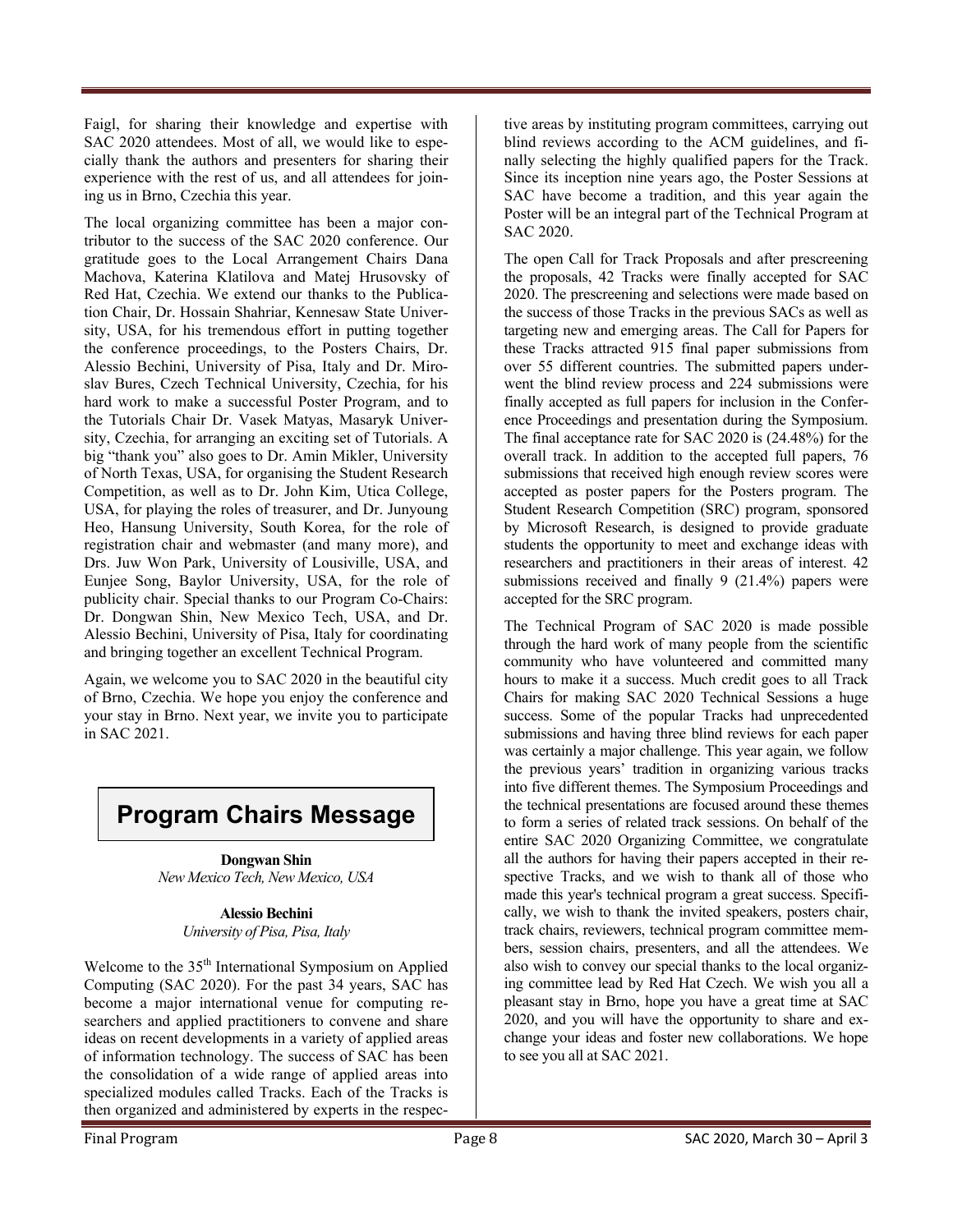## **SAC 2020 Themes**

This year SAC tracks are divided into five themes: tracks with relevant topics are grouped into a theme, and a single room is assigned for one theme for oral presentation. Hence related tracks will take place sequentially in the same room in most cases, so as to promote sharing and cross-fertilization of ideas for the whole audience of a theme. Check the program schedule for details. The five themes of SAC 2020 are listed below:

**(AIA) AI and Agents**: Tracks: BIO, CIVIA, EC, IRMAS, KLP, KomIS, KRR, MLA, VPHBA

**(DS) Distributed Systems**: Tracks: CC, DADS, DAPP, MCA, NET, WCN, WT

**(IS) Information Systems**: Tracks: DBDM, DASH, DM, DS, GIA, HI, IAR, SFECS, SONAMA, SWA

**(SD) Software Design and Development:** Tracks: BPMM, CASOM, RE, SATTA, SE, SVT **(SSS) System Software and Security:** Tracks: CPS,

EMBS, IoT, OS, PDP, PL, RS, SEC, SiSoS, SP

## **Keynote Speakers**

**Tuesday March 31, 2020 9:25 - 10:40** 

**Dr. Irwin King**  Department of Computer Science and Engineering The Chinese University of Hong Kong China

### *Title: Graph Embedding from Theory to Applications*

### **Abstract**

Graph embedding refers to the problem of projecting the elements in a graph, including nodes, edges, substructures, or the whole graph, to a low-dimensional space while preserving the graph's structural information. Graph embedding is an essential technique for analyzing various types of large-scale networks such as social networks, traffic networks, semantic networks, etc. To cope with the growing scale and diversifying structure of modern networks, researchers have proposed novel methods for graph embedding for feature engineering. In this talk, we present the recent advances and future directions in the theoretical development graph embedding and introduce some common applications for social network analysis, such as node classification, link prediction, community detection, and social recommendation.

### **Speaker's Bio**

Prof. King's research interests include machine learning, social computing, AI, web intelligence, data mining, and multimedia information processing. In these research areas, he has over 300 technical publications in journals and conferences. He is an Associate Editor of the Journal of Neural Networks and ACM Transactions on Knowledge Discovery from Data (ACM TKDD). He is President of the International Neural Network Society (INNS) and an IEEE Fellow, Distinguished Member of ACM, and HKIE Fellow. Moreover, he is the General Co-chair of The WebConf 2020, ICONIP 2020, WSDM 2011, RecSys 2013, ACML 2015, and in various capacities in a number of top conferences such as WWW, NIPS, ICML, IJCAI, AAAI, etc. While he was on leave with AT&T Labs Research, San Francisco, he also taught classes as a Visiting Professor at UC Berkeley. He received his B.Sc. degree in Engineering and Applied Science from California Institute of Technology, Pasadena and his M.Sc. and Ph.D. degree in Computer Science from the University of Southern California, Los Angeles.

### **Thursday April 1, 2020 9:25 - 10:40**

**Dr. Jan Faigl**  Department of Computer Science Czech Technical University in Prague Czechia

### *Title: Terrain Learning with Multi-legged Walking Robots in Autonomous Exploration Missions*

### **Abstract**

Robotic learning can be described as the robot ability to acquire and utilize the experience of the robot collected during its mission. In a particular scenario of autonomous exploration of a priori unknown environment, a multilegged walking robot can take advantage of its locomotion capabilities to crawl various rough terrains. However, some of the terrains can be more costly to traverse than others, and therefore, a terrain characterization build online during the pmission can support the overall mission performance. Besides, not only terrain learning is supportive in the exploration missions, but also adaptive locomotion control, localization, and terrain mapping have to be addressed to perform the exploration fully autonomously. In the talk, I will present examples of the developed solutions for all such essential building blocks of the autonomous exploration with a small hexapod walking robot. Finally, the talk will also cover an overview of the results achieved by the CTU-CRAS team in the Tunnel Circuit event of the DARPA Subterranean Challenge (SubT).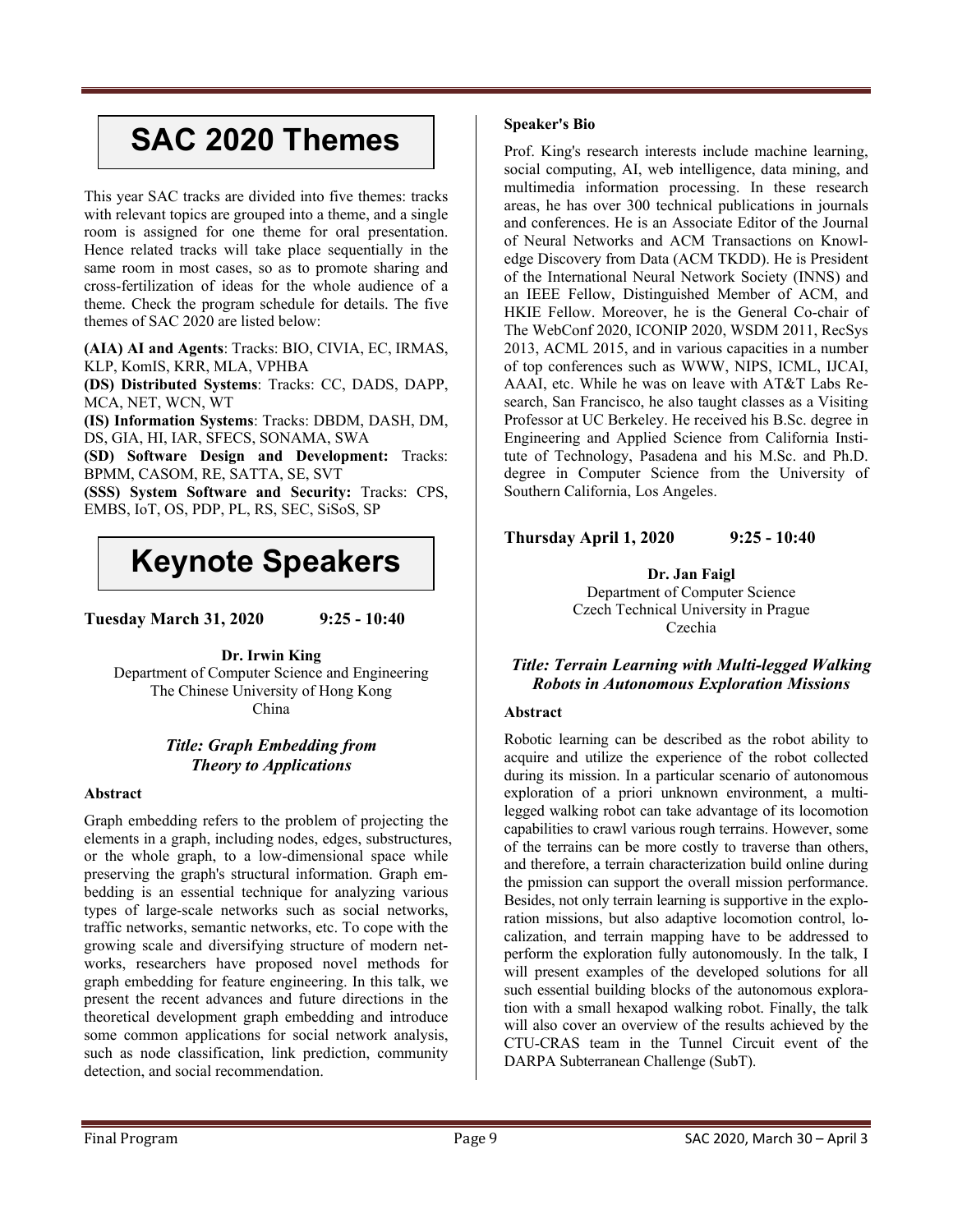### **Speaker's Bio**

Assoc. Prof. Jan Faigl received Ing. degree in Electrical Engineering, branch Technical Cybernetics, Faculty of Electrical Engineering (FEE), Czech Technical University (CTU), Czechia in 2003 and a Ph.D. degree in Electrical Engineering and Information Technology, branch Artificial Intelligence and Biocybernetics, FEE, CTU, Czechia in 2010. He was a member of the winning team for the Mohamed Bin Zayed International Robotics Challenge (MBZIRC) in Challenge 3 and the 2nd place in Challenge 1. In 2019, he participated in Tunnel Circuit event of the DARPA SubT Challenge as member of the CTU-CRAS team that took the 1st place in DARPA non-funded teams and the 3rd place among all the teams. He has served as Program Committee member in several conferences, chairs of workshops and served as the guest editor of the special issue on "Online decision making in Multi-Robot Coordination" in Autonomous Robots journal. He currently serves as the associate editor of the IEEE Transactions on Automation Science and Engineering (T-ASE). Since 2013, he is leading the Computational Robotics Laboratory (http://comrob.fel.cvut.cz) within the Artificial Intelligence Center (http://aic.fel.cvut.cz). He is also co-founder of the Center for Robotics and Autonomous Systems (http://robotics.fel.cvut.cz). Dr. Faigl had been awarded the Antonin Svoboda Award from the Czech Society for Cybernetics and Informatics in 2011. He received best poster awards for IJCNN 2017, WSOM'16, and WSOM'14, best student paper award WSOM'19, and be the finalist of the best paper awards at RSS'18 and IROS'16. His current research interests include multi-goal planning, robotic information gathering, and robotic systems for autonomous long-term missions with life-long learning, which also comprises unsupervised learning, self-organizing systems, autonomous navigation, aerial systems, and path and motion planning techniques, robotic learning and locomotion control of multi-legged walking robots.

## **Other Activities**

**SIGAPP Annual Business Meeting:** Tuesday March 31, from 18:40 to 19:30 (Location: Klinger). Open to everyone.

**SIGAPP Reception:** Tuesday March 31, from 19:30 to 21:00 (Location: Congress A). Open to everyone.

**Future SAC Organization Meeting:** Wednesday April 1, from 18:40 to 19:30 (Location: Klinger). Open to everyone.

**Track Chairs Business Meeting (working lunch):** Thursday April 2, from 13:10 to 14:00 (Location: Restaurant). Open for the Organizing Committee and (potential) Track Chairs.

**SAC Banquet:** Thursday April 2, from 18:30 to 22:30. Open for Banquet Ticket holders. See your tickets for full details.

**SAC Best Papers/Best Posters Award:** Thursday April 2. During the SAC Banquet, Program Chairs and Posters Chair will award one best paper for each of the five themes and best posters of this conference.

**SRC Program:** The Student Research Competition program includes Poster Display on Tuesday at 14:30 and Oral Presentations on Thursday (Location: Restaurant Lucullus). Medals and certificates will be given to the top three winners during the SAC Banquet.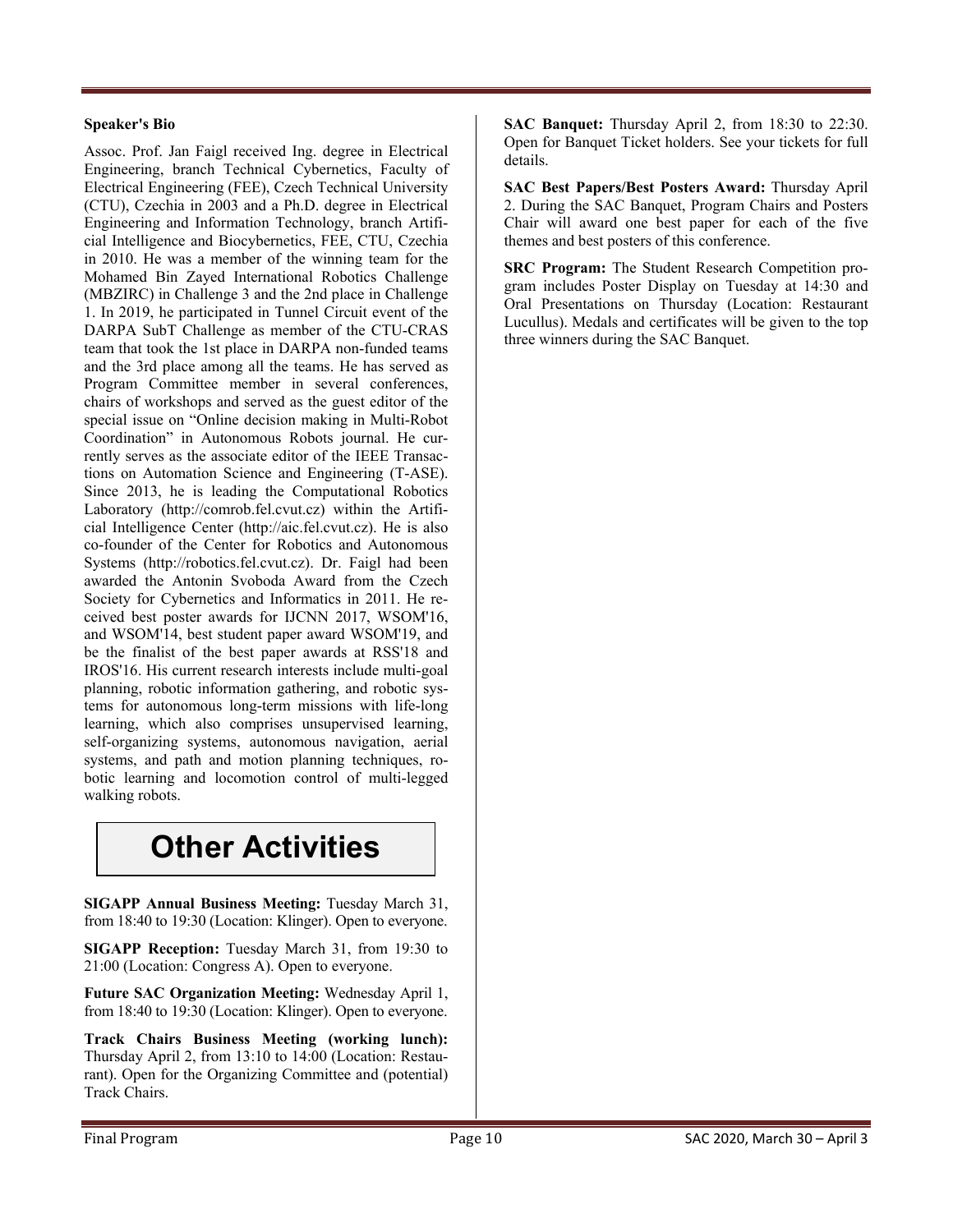### *Monday March 30, 2020*

### **Mon 9:00–10:30 Rooms: Klinger & Libenský**

**Tutorials** *See tutorial pages for more details* 

### **Mon 10:30 – 11:00**

**Coffee Break** 

### **Mon 11:00–12:30 Rooms: Klinger & Libenský**

**Tutorials, continued**

### **Mon 12:30 – 13:30**

**Lunch Break**  (**Restaurant**)

### **Mon 13:30–15:00 Rooms: Klinger & Libenský**

**Tutorials**  *See tutorial pages for more details* 

### **Mon 15:00 – 15:30**

**Coffee Break** 

### **Mon 15:30–17:00 Rooms: Klinger & Libenský**

### **Tutorials, continued**

### *Tuesday March 31, 2020*

### **TUE 9:25–10:40 Room: Congress A**

**Keynote Address**  Dr. Irwin King *See page 9 for details.* 

### **TUE 10:40 – 11:10**

**Coffee Break** 

### **TUE 11:10 – 12:50 Room: Klinger**

### (EMBS-1) Embedded Systems

Session Chair: Shih-Hao Hung, National Taiwan University, Taiwan

### **Thermal-aware Memory System Synthesis for MPSoCs with 3D-stacked Hybrid Memories**

*Chia-Yin Liu, Tohoku University, Japan Yi-Jung Chen, National Chi Nan University, Taiwan Masanori Hariyama, Tohoku University, Japan* 

### **On the Reliability of Hardware Event Monitors in MPSoCs for Critical Domains**

*Javier Barrera, Barcelona Supercomputing Center and Universitat Politècnica de Catalunya, Spain Leonidas Kosmidis, Barcelona Supercomputing Center, Spain Hamid Tabani, Barcelona Supercomputing Center, Spain Enrico Mezzetti, Barcelona Supercomputing Center, Spain Jaume Abella, Barcelona Supercomputing Center, Spain Mikel Fernandez, Barcelona Supercomputing Center, Spain Guillem Bernat, Rapita Systems Ltd., UK Francisco J. Cazorla, Barcelona Supercomputing Center, Spain* 

### **CleanET: Enabling Timing Validation for Complex Automotive Systems**

*Sergi Vilardell, Barcelona Supercomputing Center and Universitat Politècnica de Catalunya, Spain Isabel Serra, Barcelona Supercomputing Center and Universitat Autònoma de Barcelona, Spain Hamid Tabani, Barcelona Supercomputing Center, Spain Jaume Abella, Barcelona Supercomputing Center, Spain Joan Del Castillo, Universitat Autònoma de Barcelona, Spain Francisco J. Cazorla, Barcelona Supercomputing Center, Spain*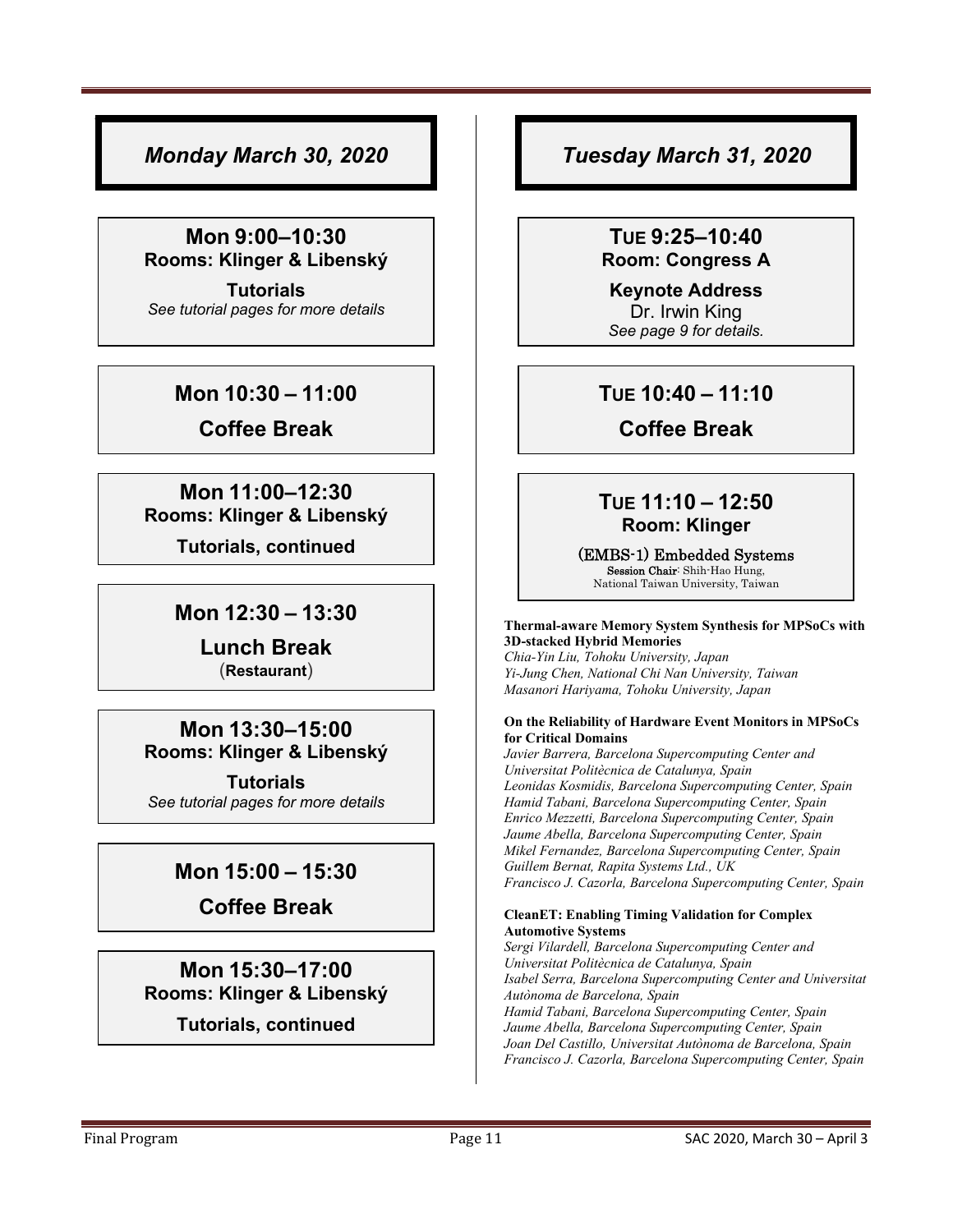#### **IntPred: Flexible, Fast, and Accurate Object Detection for Autonomous Driving Systems**

*Hamid Tabani, Barcelona Supercomputing Center, Spain Matteo Fusi, Barcelona Supercomputing Center, Spain Leonidas Kosmidis, Barcelona Supercomputing Center, Spain Jaume Abella, Barcelona Supercomputing Center, Spain Francisco J. Cazorla, Barcelona Supercomputing Center, Spain* 

### **TUE 11:10 – 12:50 Room: Libenský**

### (WCN-1) Wireless Communications and Networking

Session Chair: Limei Peng, Kyungpook University, South Korea

### **A New CoAP Congestion Control Scheme Considering Strong and Weak RTTfor IoUT**

*Junho Seo, Kyungpook National University, South Korea Sungwon Lee, Kyungpook National University, South Korea Muhammad Toaha Raza Khan, Kyungpook National University, South Korea* 

*Dongkyun Kim, Kyungpook National University, South Korea* 

### **Enhanced Clustering Approach for Traffic Regulation in Directional Antennas based Nanonetworks**

*Lina Aliouat, University Bourgogne Franche-Comté, France Hakim Mabed, University Bourgogne Franche-Comté, France Julien Bourgeois, University Bourgogne Franche-Comté,France* 

### **Enabling Wireless Ad Hoc Edge Systems with Yggdrasil**

*Pedro Ákos Costa, University of Lisbon, Portugal André Rosa, University of Lisbon, Portugal João Leitão, University of Lisbon, Portugal* 

### **A Service-aware Channel Partition and Selection for**

**Advertising in Bluetooth Low Energy Networks**  *Ting-Ting Yang, National Defense University, Taiwan Hsueh-Wen Tseng, National Chung-Hsing University, Taiwan* 

### **TUE 11:10 – 12:50 Room: Matal**

### (KLP-1) Knowledge and Language Processing

Session Chair: Mauro Dragoni, FBK, Italy

### **Using Word Embeddings for Ontology-Driven Aspect-Based Sentiment Analysis**

*Sophie de Kok, Erasmus University Rotterdam, The Netherlands Flavius Frasincar, Erasmus University Rotterdam, The Netherlands* 

#### **Aspect Level Sentiment Classification with Unbiased Attention and TargetEnhanced Representations**

*Peng Liu, Institute of Information Engineering Chinese Academy of Sciences and University of Chinese Academy of Sciences, China Tingwen Liu, Institute of Information Engineering Chinese Academy of Sciences and University of Chinese Academy of Sciences, China Jinqiao Shi, Beijing University of Posts and Telecommunications, China Xuebin Wang, Institute of Information Engineering Chinese Academy of Sciences and University of Chinese Academy of Sciences, China Zelin Yin, Institute of Information Engineering Chinese Academy of Sciences and University of Chinese Academy of Sciences, China Can Zhao, Institute of Information Engineering Chinese Academy of Sciences and University of Chinese Academy of Sciences, China* 

### **Better Together - An Ensemble Learner for Combining the Results of Ready-made Entity Linking Systems**

*Renato Stoffalette João, University of Hannover, Germany Pavlos Fafalios, FORTH-ICS, Greece Stefan Dietze, GESIS - Leibniz Institute for the Social Sciences, Germany* 

### **Semantic Similarity to Improve Question Understanding in a Virtual Patient**

*Fréjus A.A. Laleye, CEA, France Antonia Blanié, APHP, France Antoine Brouquet, CEA, France Dan Benhamou, APHP, France Gaël de Chalendar, CEA, France* 

### **TUE 11:10 – 12:50 Room: Lacina**

### (PDP) Privacy by Deisgn in Practice

Session Chair: Ronald Petrlic, Commissioner for Data Protection Baden-Wurttemberg, Germany

#### **Bringing Privacy Control back to Citizens: DISPEL – A Distributed Privacy Management Platform for the Internet of Things**

*Christoph Stach, University of Stuttgart, Germany Clémentine Gritti, Norwegian University of Science and Technology, Norway Bernhard Mitschang, University of Stuttgart, Germany* 

### **A Descriptive Study of Assumptions made in LINDDUN Privacy Threat Elicitation**

*Dimitri Van Landuyt, KU Leuven, Belgium Wouter Joosen, KU Leuven, Belgium*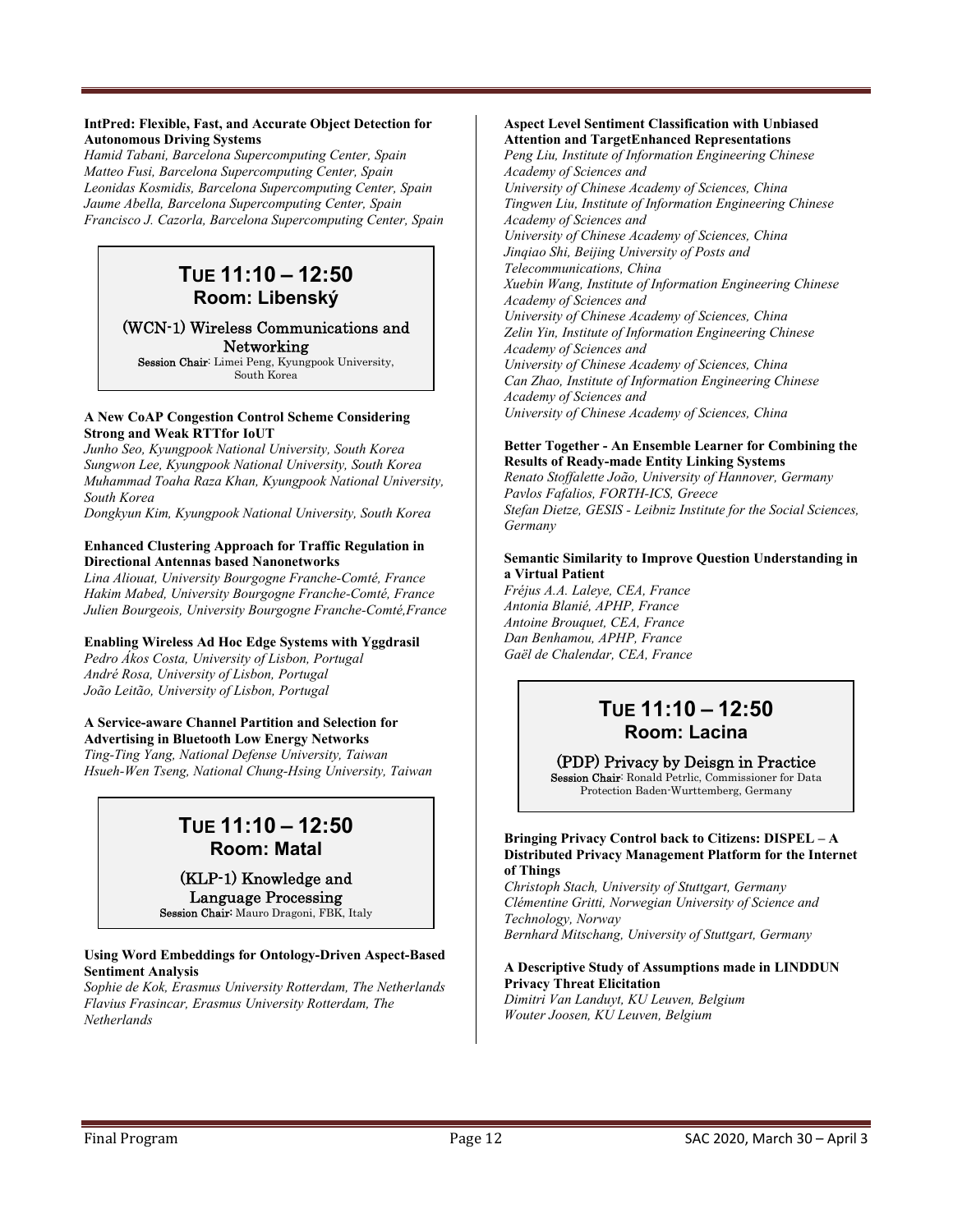### **Towards Application-Layer Purpose-Based Access Control**

*Frank Pallas, Technische Universität Berlin, Germany Max-R. Ulbricht, Technische Universität Berlin, Germany Stefan Tai, Technische Universität Berlin, Germany Thomas Peikert, Technische Universität Berlin, Germany Marcel Reppenhagen, Technische Universität Berlin, Germany Daniel Wenzel, Technische Universität Berlin, Germany Paul Wille, Technische Universität Berlin, Germany Karl Wolf, Technische Universität Berlin, Germany* 

### **A Framework and Roadmap for Enhancing the Application of Privacy Design Patterns**

*Julio C. Caiza, Universidad Politécnica de Madrid, Spain Jose M. Del Alamo, Universidad Politénica de Madrid, Spain Danny S. Guamán, Universidad Politénica de Madrid, Spain* 

### **TUE 11:10 – 12:50 Room: Congress B**

(SONAMA-1) Social Network and Media Analysis Session Chair: Christian Esposito,

University of Salerno, Italy

### **Comparing Automatically Extracted Topics from Online Suicidal Ideation and the Responses they Invoke**

*Elise Glaser, Colorado College, USA Alexander Morain, University of Illinois, USA Jonathan Gemmell, DePaul University, USA Daniela Raicu, DePaul University, USA* 

### **You are what Emojis say about your Pictures: Languageindependent Gender Inference Attack on Facebook**

*Bizhan Alipour Pijani, Loria, France Abdessamad Imine, Loria, France Michaël Rusinowitch, Loria, France* 

### **FOCAS: Penalising Friendly Citations to Improve Author Ranking**

*Jorge Silva, CRACS/INESC TEC and University of Porto, Portugal David Aparício, CRACS/INESC TEC and University of Porto, Portugal Pedro Ribeiro, CRACS/INESC TEC and University of Porto,* 

*Portugal Fernando Silva, CRACS/INESC TEC and University of Porto,* 

*Portugal* 

**Graph Sampling Methods for Big Complex Networks integrating Centrality, K-core and Spectral Sparsification**  *Seok-Hee Hong, University of Sydney, Australia Shan Lu, University of Sydney, Australia* 

### **TUE 12:50 – 14:20**

**Lunch Break**  (Restaurant)

### **TUE 14:30 – 18:00**

### **SRC Posters Exhibition Room: Congress C+D**

*See page 35 for details.*

### **TUE 14:20 – 16:00 Room: Klinger**

### (EMBS-2) Embedded Systems

Session Chair: Shih-Hao Hung, National Taiwan University, Taiwan

### (CPS) Cyber Physical Systems

Session Chair: Chi-Sheng (Daniel) Shih, National Taiwan University, Taiwan

#### **Adaptive Partitioning of Real-Time Tasks on Multiple Processors**

*Luca Abeni, Scuola Superiore Sant'Anna, Italy Tommaso Cucinotta, Scuola Superiore Sant'Anna, Italy* 

#### **Reinforcing the Energy Efficiency of Cyber-Physical Systems via Direct and Split Cache Consolidation on MLC STT-RAM**

*Shuo-Han Chen, Academia Sinica, Taiwan Yu-Pei Liang, National Tsing Hua University, Taiwan Yuan-Hao Chang, Academia Sinica, Taiwan Yun-Fei Liu, National Tsing Hua University, Taiwan Chun-Feng Wu, Academia Sinica, Taiwan Hsin-Wen Wei, Tamkang University, Taiwan Wei-Kuan Shih, National Tsing Hua University, Taiwan* 

#### **An Analytics-Based Method for Performance Anomaly Classification in Cyber-Physical Systems**

*Hugo Meyer, University of Amsterdam, The Netherlands Uraz Odyurt, University of Amsterdam, The Netherlands Andy D. Pimentel, University of Amsterdam, The Netherlands Evangelos Paradas, ASML Netherlands B.V., The Netherlands Ignacio Gonzalez Alonso, ASML Netherlands B.V., The Netherlands* 

### **Inter-Task Cache Interference Aware Partitioned Real-Time Scheduling**

*Zhishan Guo, University of Central Florida, USA Kecheng Yang, Texas State University, USA Fan Yao, University of Central Florida, USA Amro Awad, University of Central Florida, USA*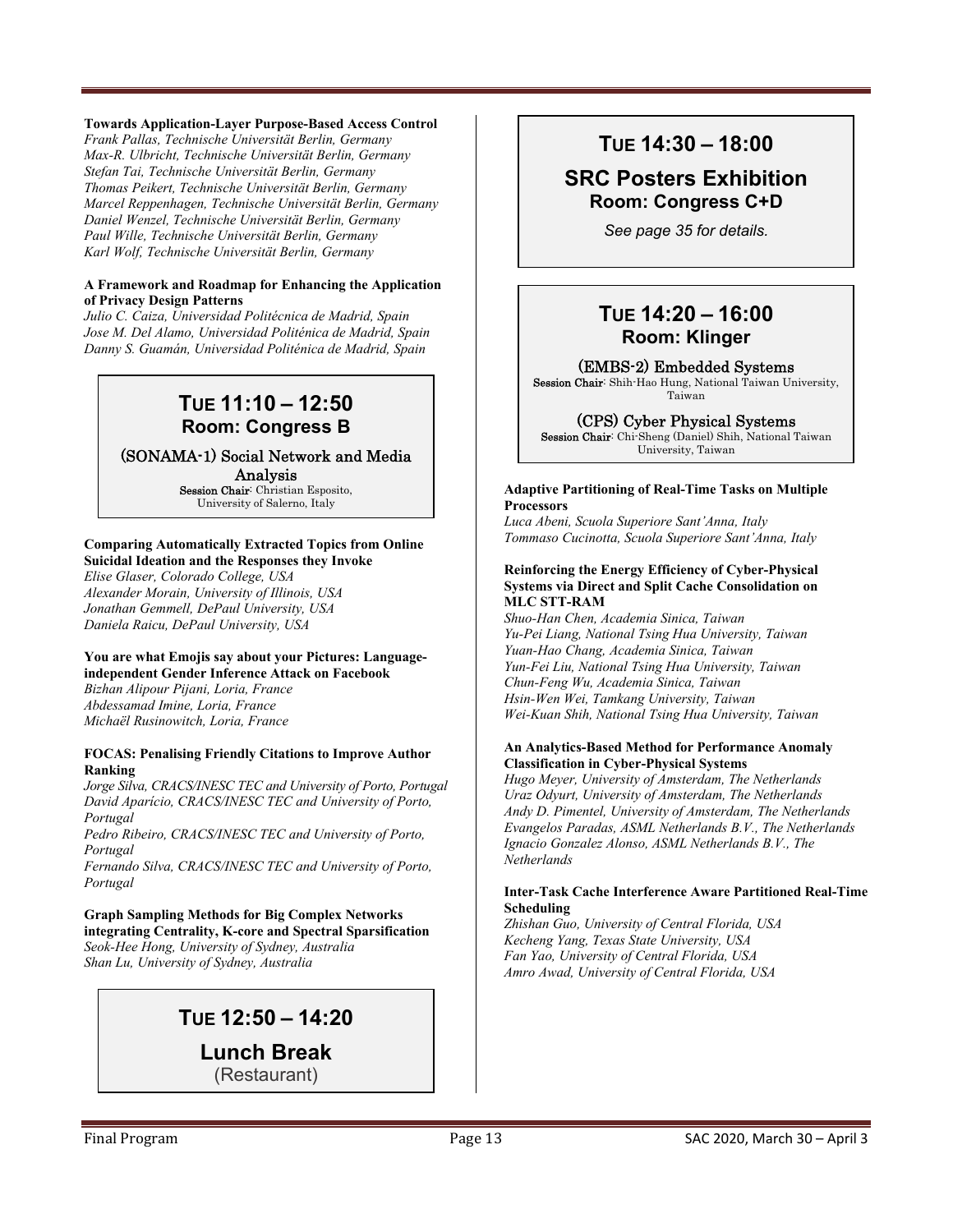### **TUE 14:20 – 16:00 Room: Libenský**

(WCN-2) Wireless Communications and

Networking

Session Chair: João Leitão, University of Lisbon, Portugal

#### **A Secure Network Coding-enabled approach for a Confidential Cluster-based Routing in Wireless Sensor Networks**

*Hana Rhim, Sup'Com, Tunisia Ryma Abbasi, Sup'Com, Tunisia Karim Tamine, Université de Limoges, France Damien Sauveron, Université de Limoges, France Sihem Guemara, Sup'Com, Tunisia* 

### **Trustworthy Intelligent Industrial Monitoring Architecture for Early Event Detection by Exploiting Social IoT**

*Abdul Rehman, Kyungpook National University, South Korea Anand Paul, Kyungpook National University, South Korea Muhammad Azfar Yaqub, University Islamabad, Pakistan Muhammad Mazhar Ullah Rathore, Hammad Bin Khalifa University, Qatar* 

### **Distortion Exponent Analysis of Successive Refinement Source Code over Layered Multi-Relay Non-Orthogonal Amplify-Forward Networks**

*Pin-Han Ho, University of Waterloo, Canada Payam Padidar, University of Waterloo, Canada Yancheng Ji, Natong University, China Wei Duan, Natong University, China* 

### **An Effective AP Placement Scheme for Reliable WiFi Connection in Industrial Environment**

*Han Ul Lee, Seoul National University, South Korea Wha Sook Jeon, Seoul National University, South Korea Dong Guen Jeong, Hankuk University of Foreign Studies, South Korea*

### **TUE 14:20 – 16:00 Room: Matal**

### (KLP-2) Knowledge and Language Process-

ing Session Chair: Mauro Dragoni, FBK, Italy

### **Mining Micro-Influencers from Social Media Posts**

*Simone Leonardi, Politecnico di Torino, Italy Diego Monti, Politecnico di Torino, Italy Giuseppe Rizzo, LINKS Foundation, Italy Maurizio Morisio, Politecnico di Torino, Italy* 

#### **Decoupled Word Embeddings using Latent Topics**  *Heesoo Park, Sungkyunkwan University, South Korea*

*Jongwuk Lee, Sungkyunkwan University, South Korea* 

### **Diversity Regularized Autoencoders for Text Generation**

*Hyeseon Ko, Sungkyunkwan University, South Korea Junhyuk Lee, Sungkyunkwan University, South Korea Jinhong Kim, Sungkyunkwan University, South Korea Jongwuk Lee, Sungkyunkwan University, South Korea Hyunjung Shim, Yonsei University, South Korea* 

### **On Document Representations for Detection of Biased News Articles**

*André Ferreira Cruz, University of Porto, Portugal Gil Rocha, University of Porto, Portugal Henrique Lopes Cardoso, University of Porto, Portugal*

### **TUE 14:20 – 16:00 Room: Lacina**

(SVT-1) Software Verification and Testing Session Chair: Maurizio Leotta, University of Genova, Italy

### **Cross-Program Taint Analysis for IoT Systems**

*Amit Mandal, SRM University, India Pietro Ferrara, JuliaSoft SRL, Italy Yuliy Khlyebnikov, Università Ca' Foscari Venezia, Italy Agostino Cortesi, Università Ca' Foscari Venezia, Italy Fausto Spoto, Università di Verona, Italy* 

### **A Sound Abstract Interpreter for Dynamic Code**

*Vincenzo Arceri, University of Verona, Italy Isabella Mastroeni, University of Verona, Italy* 

### **Data-Flow-Based Evolutionary Fault Localization**

*Deuslirio Silva-Junior, Federal University of Goiás, Brazil Plinio S. Leitao-Junior, Federal University of Goiás, Brazil Altino Dantas, Federal University of Goiás, Brazil Celso G. Camilo-Junior, Federal University of Goiás, Brazil Rachel Harrison, Oxford Brookes University, UK* 

### **Estimating Fault Masking using Squeeziness based on Rényi's Entropy**

*Alfredo Ibias, Universidad Complutense de Madrid, Spain Manuel Núñez, Universidad Complutense de Madrid, Spain* 

### **TUE 14:20 – 16:00 Room: Congress B**

(SONAMA-2) Social Network and Media Analysis

Session Chair: Jorge Silva, University of Porto, Portugal

### **Investigation of Biases in Identity Linkage DataSets**

*Rishabh Kaushal, Indraprastha Institute of Information Technology Delhi, India Shubham Gupta, Indraprastha Institute of Information Technology Delhi, India Ponnurangam Kumaraguru, Indraprastha Institute of Information Technology Delhi, India*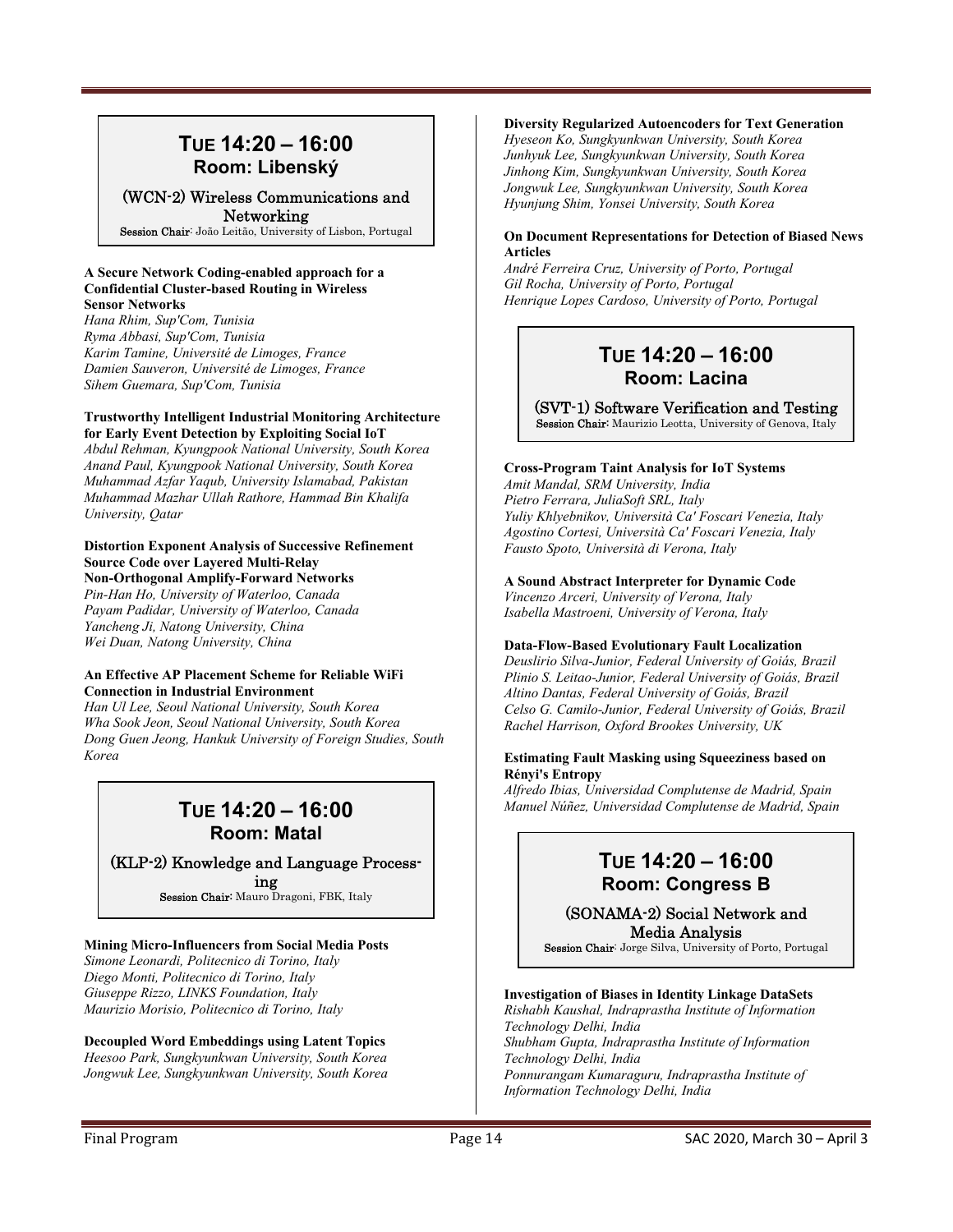#### **Sponsored Content and User Engagement Dynamics on Instagram**

*Lucas Machado de Oliveira, Universidade Federal de Minas Gerais, Brazil Olga Goussevskaia, Universidade Federal de Minas Gerais, Brazil* 

### **Wide-spectrum Characterization of Long-Running Political Phenomena on Social Media: The Brexit Case**

*Emre Calisir, Politecnico di Milano, Italy Marco Brambilla, Politecnico di Milano, Italy* 

## **TUE 16:00 – 16:30**

## **Coffee Break**

### **TUE 16:30 – 18:35 Room: Klinger**

### (IoT) Internet of Things

Session Chair: Jun Zheng, New Mexico Tech, USA

### **AutoIoT: A Framework based on User-driven MDE for Generating IoT Applications**

*Thiago Nepomuceno, Fraunhofer-Arbeitsgruppe für Supply Chain Services, Germany* 

*Tiago Carneiro, INRIA, France Paulo Henrique Maia, State University of Ceará, Brazil Muhammad Adnan, Fraunhofer-Arbeitsgruppe für Supply Chain* 

*Services, Germany Thalyson Nepomuceno, Federal Institute of Ceará, Brazil Alexander Martin, Friedrich-Alexander-Universität Erlangen-Nürnberg, Germany* 

### **OVER: Overhauling Vulnerability Detection for IoT through an Adaptable and Automated Static Analysis Framework**

*Vinay Sachidananda, Trustwave, Singapore Suhas Bhairav, iTrust, Singapore University of Technology and Design, Singapore* 

*Yuval Elovici, Ben-Gurion University of the Negev, Israel* 

### **Sensmart: Sensor Data Market for the Internet of Things**

*Ricardo Miranda, Universidade de Lisboa, Portugal Miguel L. Pardal, Universidade de Lisboa, Portugal António Grilo, Universidade de Lisboa, Portugal* 

### **Embedded Machine Learning-Based Data Reduction in Application-Specific Constrained IoT Networks**

*Adarsh Pal Singh, International Institute of Information Technology Hyderabad, India Sachin Chaudhari, International Institute of Information Technology Hyderabad, India* 

### **A Smart Speaker Performance Measurement Tool**

*Hyunsu Mun, Chungnam National University, South Korea Hyungjin Lee, ChungNam National University, South Korea Soohyun Kim, Chungnam National University, South Korea Youngseok Lee, Chungnam National University, South Korea* 

### **TUE 16:30 – 18:35 Room: Libenský**

(NET) Networking Session Chair: Bacem Mbarek, Masaryk University, Czech Republic

### **Enhanced Network Intrusion Detection System Protocol for Internet of Things**

*Bacem Mbarek, Masaryk University, Czechia Mouzhi Ge, Masaryk University, Czechia Tomás Pitner, Masaryk University, Czechia* 

### **Adapting Priority Schemes to achieve Network Slice Isolation**

*Afonso Oliveira, Universidade de Lisboa, Portugal Teresa Vazão, Universidade de Lisboa, Portugal* 

### **Spark-Based Port and Net Scan Detection**

*Antonia Affinito, University of Napoli Federico II, Italy Alessio Botta, University of Napoli Federico II, Italy Luigi Gallo, University of Napoli Federico II, Italy Mauro Garofalo, University of Napoli Federico II, Italy Giorgio Ventre, University of Napoli Federico II, Italy* 

### **Performability Analysis of Services in a Software-Defined Networking Adopting Time-Based**

**Moving Target Defense Mechanisms**  *Júlio Mendonça, Federal University of Pernambuco, Brazil Jin-Hee Cho, Virginia Tech, USA Terrence J. Moore, Army Research Laboratory, USA Frederica F. Nelson, Army Research Laboratory, USA Hyuk Lim, Gwangju Institute of Science and Technology, South Korea* 

*Armin Zimmermann, Ilmenau University of Technology, Germany Dong Seong Kim, University of Queensland, Australia* 

### **Resource Allocation for Edge Computing with Multiple Tenant Configurations**

*Andrea Araldo, Télécom SudParis, France Alessandro Di Stefano, University of Catania, Italy Antonella Di Stefano, University of Catania, Italy* 

### **TUE 16:30 – 18:35 Room: Matal**

### (KRR) Knowledge Representation and Reasoning

Session Chair: Francesco Belardinelli, Imperial College, UK

#### **On Satisfiability Problem in Modal Logic S5**  *Yakoub Salhi, Université d'Artois, France*

### **Formal Verification of Debates in Argumentation Theory**

*Ria Jha, Imperial College London, UK Francesco Belardinelli, Imperial College London, UK Francesca Toni, Imperial College London, UK*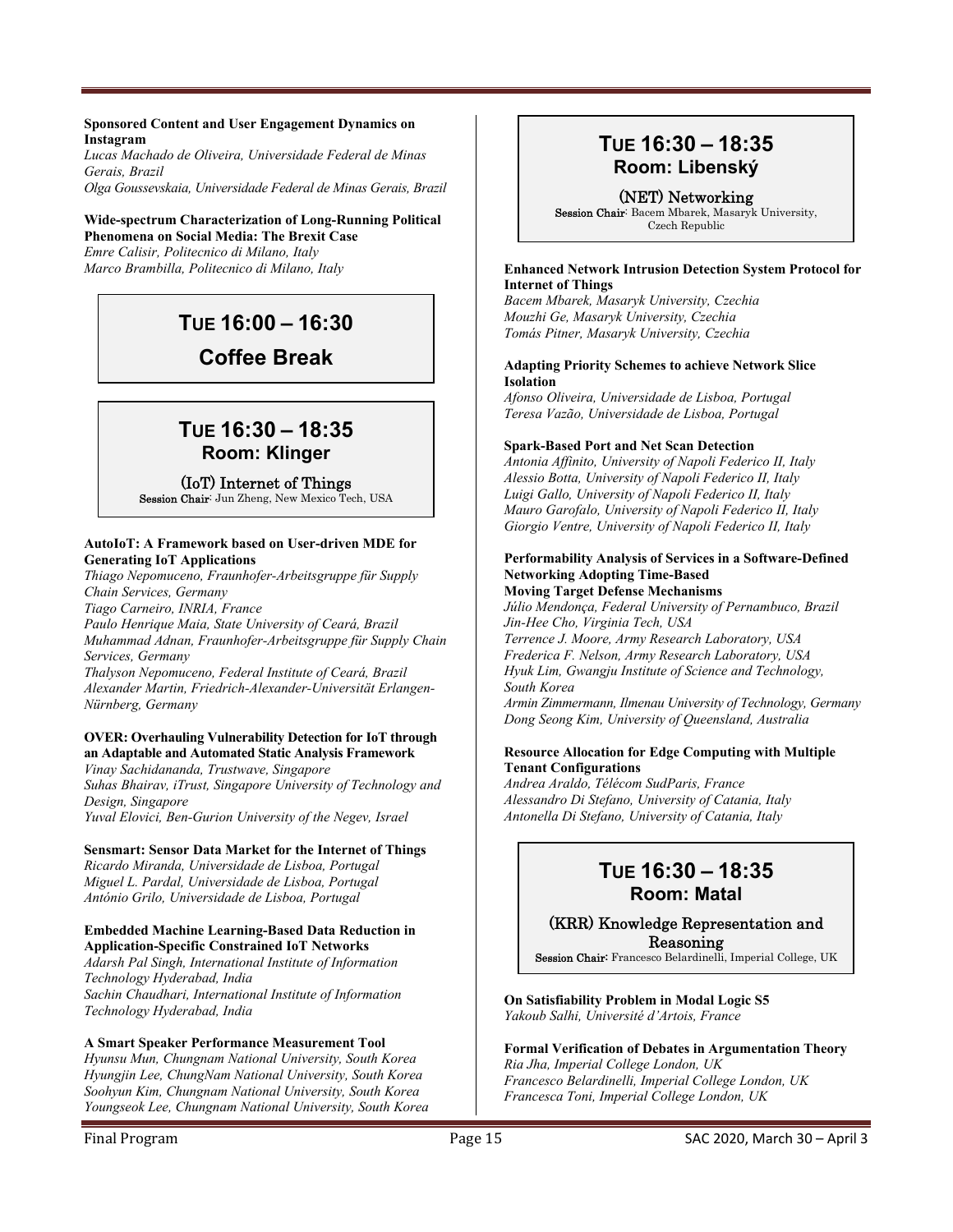#### **A Categorization of Simultaneous Localization and Mapping Knowledge for Mobile Robots**

*Maria A. Cornejo Lupa, Universidad Católica San Pablo, Peru Regina P. Ticona-Herrera, Universidad Católica San Pablo, Peru Yudith Cardinale, Universidad Simón Bolívar, Venezuela Dennis Barrios-Aranibar, Universidad Católica San Pablo, Peru* 

### **GrCluster: A Score Function to Model Hierarchy in Knowledge Graph Embeddings**

*Varun Ranganathan, University of Alberta, Canada Siddharth Suresh, PES University, India Yash Mathur, PES University, India Natarajan Subramanyam, PES University, India Denilson Barbosa, University of Alberta, Canada* 

### **Substitute Selection for a Missing Tool using Robot-Centric Conceptual Knowledge Of Objects**

*Madhura Thosar, Otto-Von-Guericke University, Germany Christian A. Mueller, Jacobs University, Germany Georg Jaeger, Technische Universität Bergakademie, Germany Max Pfingsthorn, OFFIS Institute for Information Technology, Germany* 

*Michael Beetz, University of Bremen, Germany Sebastian Zug, Technische Universität Bergakademie, Germany Till Mossakowski, Otto-von-Guericke University, Germany* 

### **TUE 16:30 – 18:35 Room: Lacina**

(SVT-2) Software Verification and Testing Session Chair: Pietro Ferrara, Universita' Ca Foscari di Venezia, Italy

### **Constrained Detecting Arrays for Fault Localization in Combinatorial Testing**

*Hao Jin, Osaka University, Japan Ce Shi, Shanghai Lixin University of Accounting and Finance, China Tatsuhiro Tsuchiya, Osaka University, Japan* 

### **En-Route: On Enabling Resource Usage Testing for Autonomous Driving Frameworks**

*Miguel Alcon, Barcelona Supercomputing Center, Spain Hamid Tabani, Barcelona Supercomputing Center, Spain Jaume Abella, Barcelona Supercomputing Center, Spain Leonidas Kosmidis, Barcelona Supercomputing Center, Spain Francisco J. Cazorla, Barcelona Supercomputing Center, Spain* 

### **Testing as a Service (TaaS): A Systematic Literature Map**

*Gustavo Girardon, Federal University of Pampa, Brazil Victor Costa, Federal University of Pampa, Brazil Rodrigo Machado, Federal University of Pampa, Brazil Maicon Bernardino, Federal University of Pampa, Brazil Guilherme Legramante, Federal University of Pampa, Brazil Fábio Paulo Basso, Federal University of Pampa, Brazil Elder de Macedo Rodrigues, Federal University of Pampa, Brazil Aníbal Neto, Federal University of Pampa, Brazil* 

#### **Taxonomy of Performance Testing Tools: A Systematic Literature Review**

*Victor Costa, Federal University of Pampa, Brazil Gustavo Girardon, Federal University of Pampa, Brazil Maicon Bernardino, Federal University of Pampa, Brazil Rodrigo Machado, Federal University of Pampa, Brazil Guilherme Legramante, Federal University of Pampa, Brazil Aníbal Neto, Federal University of Pampa, Brazil Fábio Paulo Basso, Federal University of Pampa, Brazil Elder de Macedo Rodrigues, Federal University of Pampa, Brazil* 

### **Trends in prioritization of Test Cases: 2017-2019**

*M. del Carmen de Castro-Cabrera, University of Cádiz, Spain Antonio García-Dominguez, Aston University, UK Inmaculada Medina-Bulo, University of Cádiz, Spain*

### **TUE 16:30 – 18:35 Room: Congress B**

### (SWA) Semantic Web and Applications

Session Chair: Fatiha Saïs, Université Paris-Saclay, France

### **Representation Learning for Entity Type Ranking**

*Md Mostafizur Rahman, National Institute of Informatics, Japan Atsuhiro Takasu, National Institute of Informatics, Japan Gianluca Demartini, The University of Queensland, Australia* 

### **VTKEL: A Resource for Visual-Textual-Knowledge Entity Linking**

*Shahi Dost, Fondazione Bruno Kessler and University of Padova, Italy* 

*Luciano Serafini, Fondazione Bruno Kessler, Italy Marco Rospocher, University of Verona, Italy Lamberto Ballan, University of Padova, Italy Alessandro Sperduti, University of Padova, Italy* 

#### **Ontology-Based Knowledge Model for Human-Robot Interactive Services**

*Doo Soo Chang, Hanyang University, South Korea Gun Hee Cho, Hanyang University, South Korea Yong Suk Choi, Hanyang University, South Korea* 

#### **Injection of Automatically Selected DBpedia Subjects in Electronic Medical Records to boost Hospitalization Prediction**

*Raphaël Gazzotti, Université Côte d'Azur, France Catherine Faron-Zucker, Université Côte d'Azur, France Fabien Gandon, Université Côte d'Azur, France Virginie Lacroix-Hugues, Université Côte d'Azur, France David Darmon, Université Côte d'Azur, France* 

### **MOMENT: Temporal Meta-Fact Generation and Propagation in Knowledge Graphs**

*Fatiha Saïs, Université Paris-Saclay, France Joana E. Gonzales Malaverri, Université Paris-Saclay, France Gianluca Quercini, Université Paris-Saclay, France*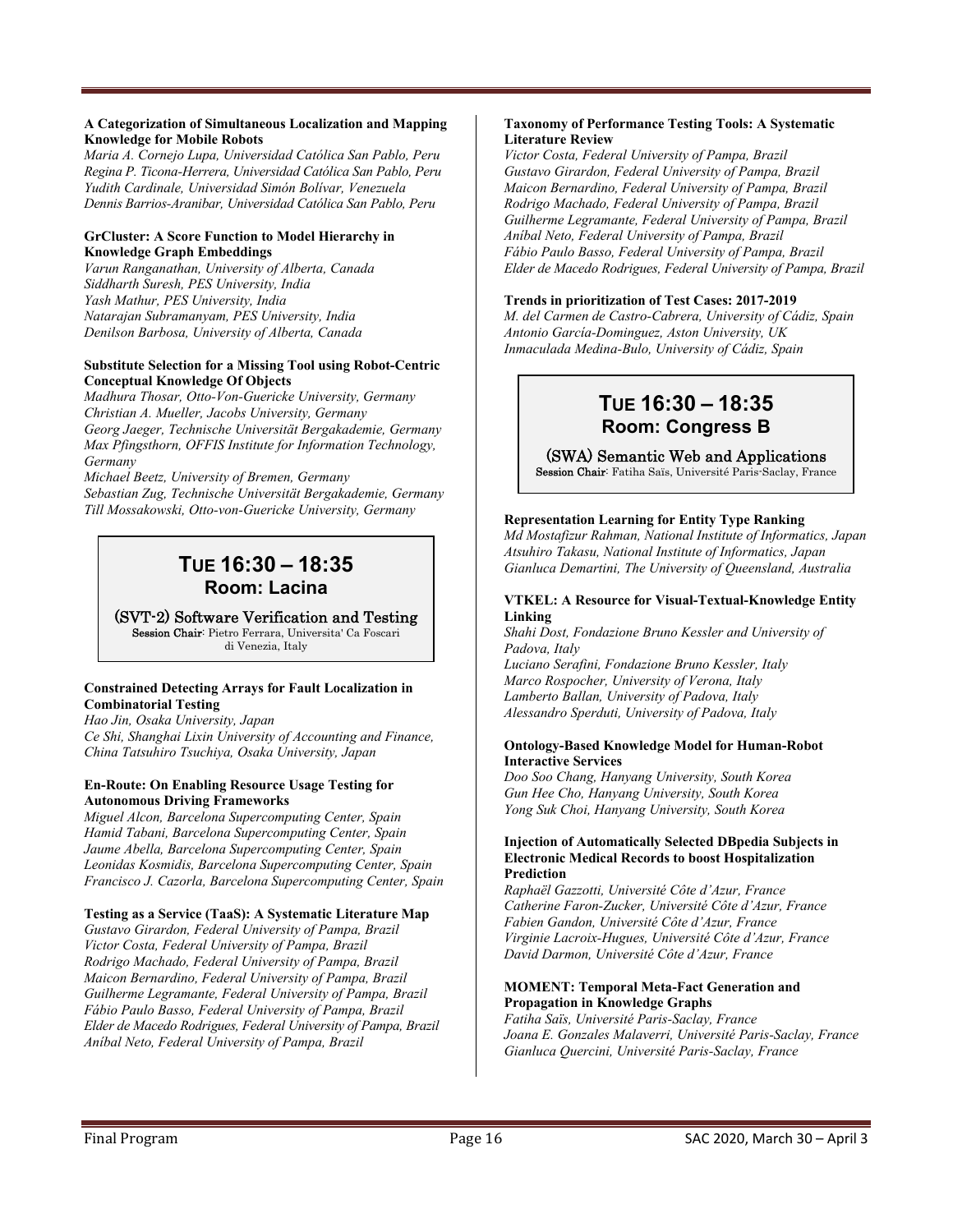### *Wednesday April 1, 2020*

### **WED 9:00 – 10:40 Room: Klinger**

#### (SEC-1) Computer Security Session Chair: Jeffrey Todd Mcdonald,

University of South Alabama, USA

### **Interpretable and Adversarially-Resistant Behavioral Malware Signatures**

*Xiao Han, Orange Labs, France Baptiste Olivier, Orange Labs, France* 

### **Raccoon: Automated Verification of Guarded Race Conditions inWeb Applications**

*Simon Koch, Technische Universität Braunschweig, Germany Tim Sauer, Technische Universität Braunschweig, Germany Martin Johns, Technische Universität Braunschweig, Germany Giancarlo Pellegrino, CISPA Helmholtz Center for Information Security, Germany* 

#### **MANIS: Evading Malware Detection System on Graph Structure**

*Peng Xu, Technical University of Munich, Germany Bojan Kolosnjaji, Technical University of Munich, Germany Claudia Eckert, Technical University of Munich, Germany Apostolis Zarras, Maastricht University, The Netherlands*

#### **HeadPrint: Detecting Anomalous Communications through Header-based Application Fingerprinting**

*Riccardo Bortolameotti, University of Twente, The Netherlands Thijs van Ede, University of Twente, The Netherlands Andrea Continella, University of California Santa Barbara, USA Thomas Hupperich, University of Muenster, Germany Maarten H. Everts, University of Twente, The Netherlands Reza Rafati, Bitdefender, The Netherlands Willem Jonker, University of Twente, The Netherlands Pieter Hartel, Delft University of Technology, The Netherlands Andreas Peter, University of Twente, The Netherlands* 

### **WED 9:00 – 10:40 Room: Libenský**

#### (DADS) Dependable, Adaptive, and Secure Distributed Systems Session Chair: Karl M. Goeschka, UAS Technikum Vienna, Austria

**Black-box Inter-application Traffic Monitoring for Adaptive Container Placement** 

*Francisco Neves, University of Minho, Portugal Ricardo Vilaça, University of Minho, Portugal José Pereira, University of Minho, Portugal* 

#### **Benchmarking Microservice Performance: A Pattern-based Approach**

*Martin Grambow, Technische Universität Berlin, Germany Lukas Meusel, Technische Universität Berlin, Germany Erik Wittern, IBM, Hybrid Cloud Integration, USA David Bermbach, Technische Universität Berlin, Germany* 

### **QoE-Aware Auto-Scaling of Heterogeneous Containerized Services (and its application to Health Services)**

*Guilherme Santos, Altran Technologies SA, Portugal Hervé Paulino, Universidade Nova de Lisboa, Portugal Tomé Verdasca, Serviços Partilhados do Ministério da Saúde, Portugal* 

#### **Privacy Preserving Cooperative Computation for Personalized Web Search Applications**

*Nesrine Kaaniche, University of Sheffield, UK Souha Masmoudi, Telecom SudParis, Institut Polytechnique de Paris, France Souha Znina, Telecom SudParis, Institut Polytechnique de Paris, France Maryline Laurent, Telecom SudParis, Institut Polytechnique de Paris, France Levent Demir, Qwant Research, France* 

### **WED 9:00 – 10:40 Room: Matal**

### (MLA-1) Machine Learning and

Its Applications Session Chair: Jee-Hyong Lee, Sungkyunkwan University, Korea

**Event Ticket Price Prediction with Deep Neural Network on Spatial-Temporal Sparse Data**  *Fei Huang, Microsoft, USA Hao Huang, GE Global Research, USA* 

**GMDH Modelling for Mobile User Throughput Forecasting**  *Isah A. Lawal, Noroff University College, Norway* 

### **A Novel Network Traffic Classification Approach via Discriminative Feature Learning**

*Lixin Zhao, Chinese Academy of Sciences, China Lijun Cai, Chinese Academy of Sciences, China Aimin Yu, Chinese Academy of Sciences, China Zhen Xu, Chinese Academy of Sciences, China Dan Meng, Chinese Academy of Sciences, China* 

### **Applying Fast Matrix Multiplication to Neural Networks**

*Ahmed Khaled, Cairo University, Egypt Amir F. Atiya, Cairo University, Egypt Ahmed H. Abdel-Gawad, Cairo University, Egypt*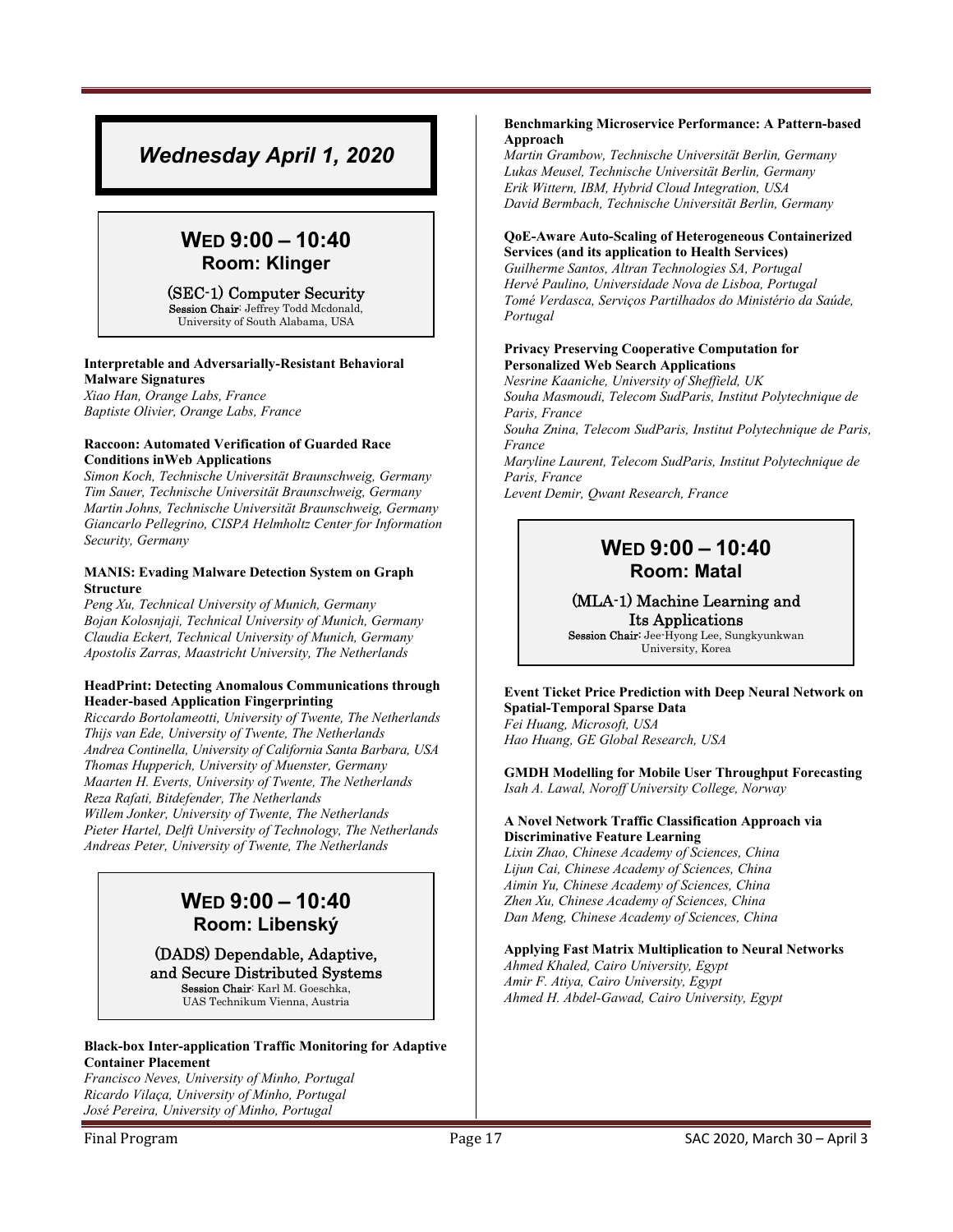### **WED 9:00 – 10:40 Room: Lacina**

(SE-1) Software Engineering Session Chair: Byungjeong Lee, University of Seoul, Korea

### **Actions and Impediments for Technical Debt Prevention: Results from a Global Family of Industrial Surveys**

*Sávio Freire, Federal University of Bahia and Federal Institute of Ceará, Brazil* 

*Nicolli Rios, Federal University of Bahia, Brazil Manoel Mendonça, Federal University of Bahia, Brazil Davide Falessi, California Polytechnic State University, USA Carolyn Seaman, University of Maryland Baltimore County, USA Clemente Izurieta, Montana State University, USA Rodrigo O. Spínola, State University of Bahia, Brazil* 

### **What 5 Million Job Advertisements tell us about Testing: A Preliminary Empirical Investigation**

*Maura Cerioli, Università di Genova, Italy Maurizio Leotta, Università di Genova, Italy Filippo Ricca, Università di Genova, Italy* 

### **A Metric Suite for Evaluating Interactive Scenarios in Video Games: An Empirical Validation**

*Eleni Paschali, Aristotle University of Thessaloniki, Greece Apostolos Ampatzoglou, University of Macedonia, Greece Remi Escurou, École Nationale Supérieure des Mines, France Alexander Chatzigeorgiou, University of Macedonia, Greece Ioannis Stamelos, Aristotle University of Thessaloniki, Greece* 

### **The Current Practices of Changing Secure Software: An Empirical Study**

*Ameerah Muhsinah Jamil, Iowa State University, USA Lotfi ben Othmane, Iowa State University, USA Altaz Valani, Security Compass, Canada Moataz Abdelkhalek, Iowa State University, USA Ayhan Tek, Cyber Electra, Canada* 

### **WED 9:00 – 10:40 Room: Congress B**

(DM) Data Mining

Session Chair: Hasan Jamil, University of Idaho, USA

### **Link Prediction via Community Detection in Bipartite Multi-Layer Graphs**

*Maksim Koptelov, Université de Caen Normandie, France Albrecht Zimmermann, Université de Caen Normandie, France Bruno Crémilleux, Université de Caen Normandie, France Lina Soualmia, University of Rouen Normandy, France* 

#### **Affirmative Action Policies for Top-k Candidates Selection: With an Application to the Design of Policies for University Admissions**

*Michael Mathioudakis, University of Helsinki, Finland Carlos Castillo, Universitat Pompeu Fabra, Spain Giorgio Barnabo, Sapienza University of Rome, Italy Sergio Celis, Universidad de Chile, Chile* 

**Understanding Emotions in SNS Images from Posters' Perspectives** 

*Junho Song, Hanyang University, South Korea Kyungsik Han, Ajou University, South Korea Dongwon Lee, Pennsylvania State University, USA Sang-Wook Kim, Hanyang University, South Korea* 

### **Predicting Disease Genes for Complex Diseases using Random Watcher-Walker**

*Lorenzo Madeddu, Sapienza University of Rome, Italy Giovanni Stilo, University of L'Aquila, Italy Paola Velardi, Sapienza University of Rome, Italy*

## **WED 10:40 – 11:10**

### **Coffee Break**

### **WED 11:10 – 12:50 Room: Klinger**

(SEC-2) Computer Security

Session Chair: Jeffrey Todd Mcdonald, University of South Alabama, USA

### **TrustEV: Trustworthy Electric Vehicle Charging and Billing**

*Andreas Fuchs, Fraunhofer SIT, Germany Dustin Kern, Fraunhofer SIT, Germany Christoph Krauß, Fraunhofer SIT, Germany Maria Zhdanova, Fraunhofer SIT, Germany* 

### **Hybrid Taint Analysis for Java EE**

*Florian D. Loch, SAP Security Research & Karlsruhe Institute of Technology, Germany Martin Johns, SAP Security Research & Karlsruhe Institute of Technology, Germany Martin Hecker, SAP Security Research & Karlsruhe Institute of Technology, Germany Martin Mohr, SAP Security Research & Karlsruhe Institute of Technology, Germany Gregor Snelting, SAP Security Research & Karlsruhe Institute of Technology, Germany* 

#### **HAL-RD: Cross-Correlating Heterogeneous Alerts and Logs using Resource Dependencies**

*Mahdieh Safarzadeh, Tarbiat Modares University, Iran Mahdi Abadi, Tarbiat Modares University, Iran Alireza Nowroozi, Sharif University of Technology, Iran* 

### **Write-protection Enforcement: Hypervisor-backed Kernel Hardening**

*Ahmed Abdelraoof, Alexandria University, Egypt Mohamed Azab, Virginia Military Institute, USA Igor Stoppa, Huawei Research Center, Finland*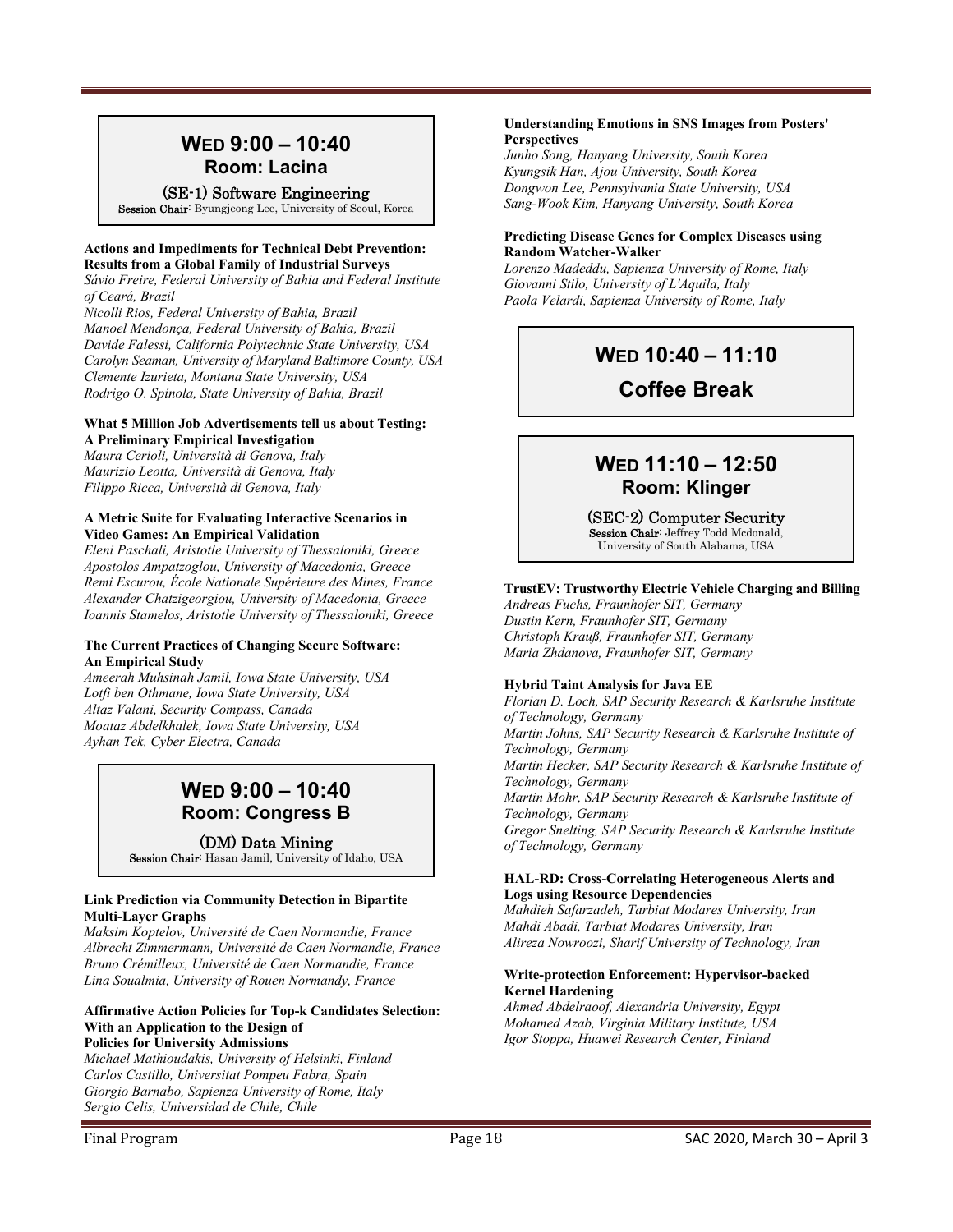### **WED 11:10 – 12:50 Room: Libenský**

### (DAPP-1) Distributed Applications with Blockchain

Session Chair: Jean-Marc Seigneur, University of Geneva, Switzerland

### **Blockchain Real Estate Relational Value Survey**

Jean-Marc Seigneur, University of Geneva, Switzerland Sophie Pusterla, Reputaction, France Xavier Socquet-Clerc, Reputaction, France

#### **Volatility Effect on the Adoption and Valuation of Tokenomics**

Jollen Chen, The Flowchain Foundation, Singapore Dung-Cheng Lin, National Taiwan University, Taiwan Chuan-Hsiang Han, National Tsing-Hua University, Taiwan

#### **Design and Implementation of Cast-as-Intended Verifiability for a Blockchain-based Voting System**

Christian Killer, University of Zürich, Switzerland Bruno Rodrigues, University of Zürich, Switzerland Raphael Matile, University of Zürich, Switzerland Eder Scheid, University of Zürich, Switzerland Burkhard Stiller, University of Zürich, Switzerland

### **KYChain: User-Controlled KYC Data Sharing and Certification**

Constantin Cătălin Drăgan, University of Surrey, UK Mark Manulis, University of Surrey, UK

### **WED 11:10 – 12:50 Room: Matal**

### (MLA-2) Machine Learning and Its Applications

Session Chair: Jee-Hyong Lee, Sungkyunkwan University, Korea

### **A Data Science Approach to Dynamically Optimizing Bus Departure Time**

*Shuheng Cao, National Tsing Hua University, Taiwan Arbee L.P. Chen, Asia University, Taiwan* 

#### **CANTransfer – Transfer Learning based Intrusion Detection on a Controller Area Network using Convolutional LSTM Network**

*Shahroz Tariq, Sungkyunkwan University, South Korea Sangyup Lee, Sungkyunkwan University, South Korea Simon S. Woo, Sungkyunkwan University, South Korea* 

#### **Automatic Baseball Commentary Generation using Deep Learning**

*Byeong Jo Kim, Hanyang University, South Korea Yong Suk Choi, Hanyang University, South Korea* 

### **A Generative Semi-Supervised Classifier for Datasets with Unknown Classes**

*Stefan Schrunner, Oslo University Hospital, Norway Bernhard C. Geiger, Know-Center GmbH, Austria Anja Zernig, KAI GmbH, Austria Roman Kern, Know-Center GmbH, Austria*

### **WED 11:10 – 12:50 Room: Lacina**

(SE-2) Software Engineering

Session Chair: Eunjee Song, Baylor University, USA

### **How Bugs are Fixed: Exposing Bug-fix Patterns with Edits and Nesting Levels**

*Md Rakibul Islam, University of New Orleans, USA Minhaz F. Zibran, University of New Orleans, USA* 

### **Applying Deep Learning Algorithm to Automatic Bug Localization and Repair**

*Geunseok Yang, University of Seoul, South Korea Kyeongsic Min, University of Seoul, South Korea Byungjeong Lee, University of Seoul, South Korea* 

#### **On the Measurement of Software Complexity for PLC Industrial Control Systems using TIQVA**

*Adnan Muslija, Mälardalen University, Sweden Eduard Enoiu, Mälardalen University, Sweden* 

### **Benchmarking Elasticity of FaaS Platforms as a Foundation**

**for Objective-driven Design of Serverless Applications**  *Jörn Kuhlenkamp, Technische Universität Berlin, Germany Sebastian Werner, Technische Universität Berlin, Germany Maria C. Borges, Technische Universität Berlin, Germany Dominik Ernst, Technische Universität Berlin, Germany Daniel Wenzel, Technische Universität Berlin, Germany* 

### **WED 11:10 – 12:50 Room: Congress B**

(RS) Recommender Systems Session Chair: Markus Zanker, Free University of Bolzano, Italy

**Mixture-Preference Bayesian Matrix Factorization for Implicit Feedback Datasets**  *Shaowen Peng, Kyushu Univerisity, Japan Tsunenori Mine, Kyushu University, Japan* 

**Debiased Offline Evaluation of Recommender Systems: A Weighted-Sampling Approach**  *Diego Carraro, University College Cork, Ireland Derek Bridge, University College Cork, Ireland*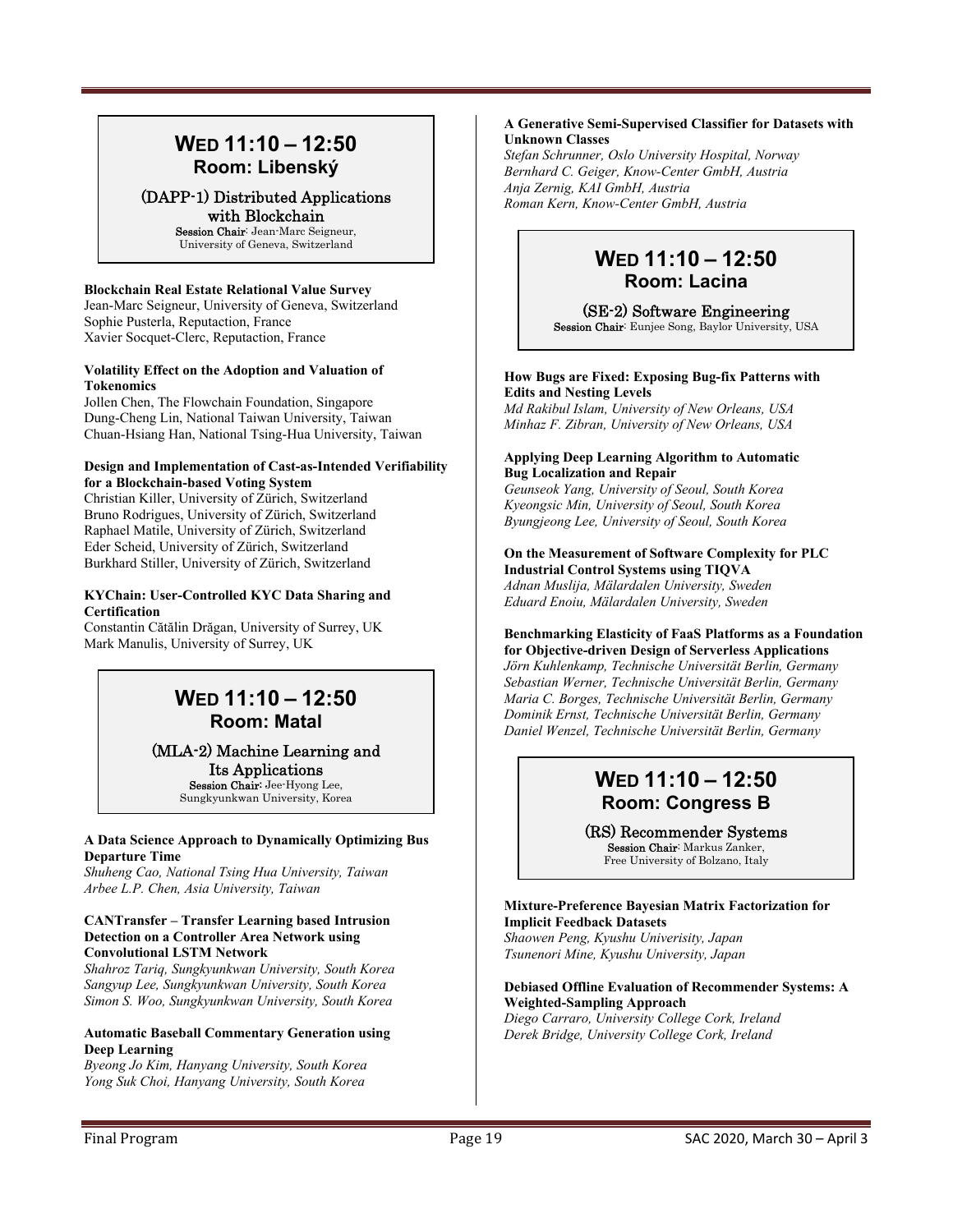### **Fair Sequential Group Recommendations**

*Maria Stratigi, Tampere University, Finland Jyrki Nummenmaa, Tampere University, Finland Evaggelia Pitoura, University of Ioannina, Greece Kostas Stefanidis, Tampere University, Finland* 

#### **A Recommender System for Investing in Early-Stage Enterprises**

*Johannes Luef, Technische Universität Wien, Austria Christian Ohrfandl, Technische Universität Wien, Austria Dimitris Sacharidis, Technische Universität Wien, Austria Hannes Werthner, Technische Universität Wien, Austria*

### **WED 10:40 – 12:50**

**Poster Session I** 

### **(CONGRESS C+D)**

Posters of the following Tracks: *BIO, CIVIA, EC, IRMAS, CC, DADS, MCA, NET, WCN, BPMEA, CASOM, RE, SATTA, SE, EMBS, IoT, PDP* 

(*See page 26 for detailed list of Posters*)

### **WED 12:50 – 14:20**

### **Lunch Break**

(Restaurant)

### **WED 14:20 – 16:00 Room: Klinger**

#### (SEC-3) Computer Security Session Chair: Jeffrey Todd Mcdonald,

University of South Alabama, USA

### **WAF-A-MoLE: Evading Web Application Firewalls through Adversarial Machine Learning**

*Luca Demetrio, Università di Genova, Italy Andrea Valenza, Università di Genova, Italy Gabriele Costa, IMT School for Advanced Studies Lucca, Italy Giovanni Lagorio, Università di Genova, Italy* 

#### **Polymorphic Circuit Generation using Random Boolean Logic Expansion**

*Jeffrey T. McDonald, University of South Alabama, USA Trinity L. Stroud, University of South Alabama, USA Todd R. Andel, University of South Alabama, USA*

### **WED 14:20 – 16:00 Room: Libenský**

### (DAPP-2) Distributed Applications with Blockchain

Session Chair: Jean-Marc Seigneur, University of Geneva, Switzerland

### **Authenticated and Auditable Data Sharing via Smart Contract**

*Vincent Reniers, KU Leuven, Belgium Yuan Gao, KU Leuven, Belgium Ren Zhang, Nervos and KU Leuven, Belgium Paolo Viviani, University of Torino, Italy Akash Madhusudan, KU Leuven, Belgium Bert Lagaisse, KU Leuven, Belgium Svetla Nikova, KU Leuven, Belgium Dimitri Van Landuyt, KU Leuven, Belgium Riccardo Lombardi, Noesis Solutions NV, Italy Bart Preneel, KU Leuven, Belgium Wouter Joosen, KU Leuven, Belgium* 

### **PrivateEx: Privacy Preserving Exchange of Crypto-assets on Blockchain**

*Lei Xu, University of Texas Rio Grande Valley, USA Lin Chen, Texas Tech University, USA Zhimin Gao, Auburn University at Montgomery, USA Keshav Kasichainula, University of Houston, USA Miguel Fernandez, University of Texas Rio Grande Valley, USA Bogdan Carbunar, Florida International University, USA Weidong Shi, University of Houston, USA* 

### **Toward Scalable Blockchains with Transaction Aggregation**

*Sina Rafati Niya, University of Zürich, Switzerland Fabio Maddaloni, University of Zürich, Switzerland Thomas Bocek, University of Applied Sciences Rapperswil, Switzerland* 

*Burkhard Stiller, University of Zürich, Switzerland* 

#### **TRIDEnT: Towards a Decentralized Threat Indicator Marketplace**

*Nikolaos Alexopoulos, Technische Universität Darmstadt, Germany* 

*Emmanouil Vasilomanolakis, Aalborg University, Denmark Stephane Le Roux, LSV, ENS Paris-Saclay & CNRS, Université Paris-Saclay, France* 

*Steven Rowe, Technische Universität Darmstadt, Germany Max Mühlhäuser, Technische Universität Darmstadt, Germany*

### **WED 14:20 – 16:00 Room: Matal**

(MLA-3) Machine Learning and Its Applications

Session Chair: Jee-Hyong Lee, Sungkyunkwan University, Korea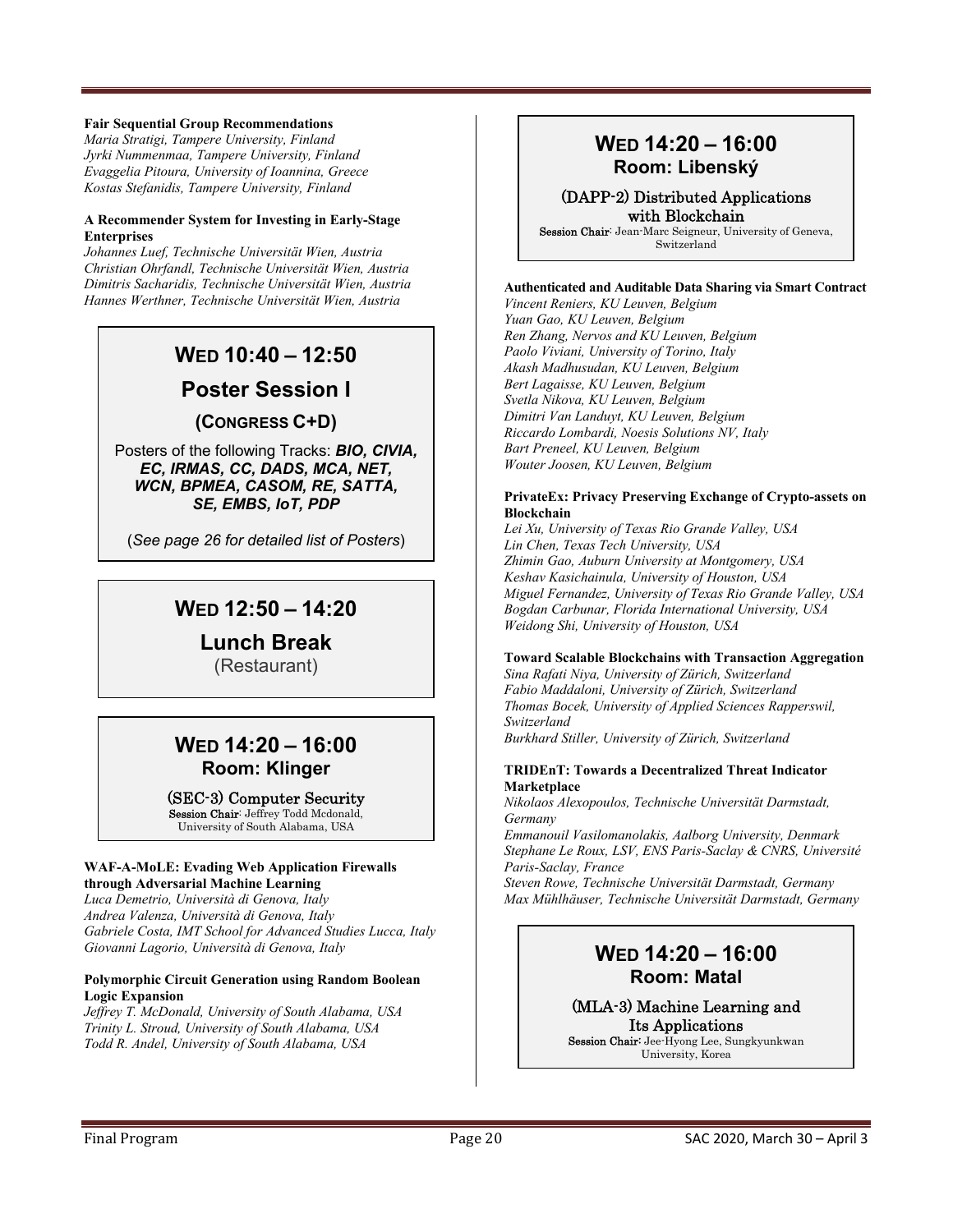#### **Attention History-based Attention for Abstractive Text Summarization**

*Hyunsoo Lee, Sungkyunkwan University, South Korea YunSeok Choi, Sungkyunkwan University, South Korea Jee-Hyong Lee, Sungkyunkwan University, South Korea* 

**Mining Environmental Chemicals with Boosted Trees**  *Natalia Khuri, Wake Forest University, USA* 

### **Long Bone Fracture Type Classification for Limited Number of CT Data with Deep Learning**

*Keon Myung Lee, Chungbuk National University, South Korea Chan SIk Han, Chungbuk National University, South Korea Sang Yeon Lee, Chungbuk National University, South Korea Seung Myung Choi, Konkuk University, South Korea* 

#### **Similarity-based Calibration Method for Zero-Shot Recognition in Multi-object Scenes**

*Doo Soo Chang, Hanyang University, South Korea Gun Hee Cho, Hanyang University, South Korea Yong Suk Choi, Hanyang University, South Korea* 

### **WED 14:20 – 16:00 Room: Lacina**

### (SE-3) Software Engineering

Session Chair: Byungjeong Lee, University of Seoul, South Korea

### **An Exploratory Study on Extract Method Floss-Refactoring**

*Jaziel S. Moreira, Federal University of Campina Grande, Brazil Everton L.G. Alves, Federal University of Campina Grande, Brazil Wilkerson L. Andrade, Federal University of Campina Grande, Brazil* 

#### **Customer Requests Matter: Early Stage Software Effort Estimation using K-Grams**

*Kazım Kıvanç Eren, Idea Technology Solutions Inc., Turkey Can Özbey, Idea Technology Solutions Inc., Turkey Beyza Eken, Istanbul Technical University, Turkey Ayşe Tosun, Istanbul Technical University, Turkey* 

#### **FACT- From Actual to Conceptual Tie-ins: A Multi-level Knowledge Graph Structured on Context and Semantics of Software Artefacts**

*Shipra Sharma, Indian Institute of Technology Ropar, India Balwinder Sodhi, Indian Institute of Technology Ropar, India* 

### **TAMAA: UPPAAL-based Mission Planning for Autonomous Agents**

*Rong Gu, Mälardalen University, Sweden Eduard Enoiu, Mälardalen University, Sweden Cristina Seceleanu, Mälardalen University, Sweden* 

### **WED 14:20 – 16:00 Room: Congress B**

### (GIA) Geographical Information Analytics

Session Chair: Cyril de Runz, University of Tours, France

### **Learning Locality Maps from Noisy Geospatial Labels**

*Manjeet Dahiya, Delhivery, India Devendra Samatia, Delhivery, India Kabir Rustogi, Delhivery, India* 

#### **Sampling Strategies to Create Moving Regions from Real World Observations**

*Rogério Luís C. Costa, University of Aveiro, Portugal Enrico Miranda, University of Aveiro, Portugal Paulo Dias, University of Aveiro, Portugal José Moreira, University of Aveiro, Portugal* 

#### **Automatic Flood Detection in Sentinel-2 Images using Deep Convolutional Neural Networks**

*Pallavi Jain, Technological University Dublin, Ireland Bianca Schoen-Phelan, Technological University Dublin, Ireland Robert Ross, Technological University Dublin, Ireland* 

### **Exploring Frequency-based Approaches for Efficient Trajectory Classification**

*Francisco Vicenzi, Universidade Federal de Santa Catarina, Brazil Lucas May Petry, Universidade Federal de Santa Catarina, Brazil Camila Leite da Silva, Universidade Federal de Santa Catarina, Brazil* 

*Luis Otavio Alvares, Universidade Federal de Santa Catarina, Brazil* 

*Vania Bogorny, Universidade Federal de Santa Catarina, Brazil*

### **WED 16:00 – 16:30**

### **Coffee Break**

### **WED 16:00 – 18:10**

### **Poster Session II**

**(CONGRESS C+D)** 

Posters of the following Tracks: **KLP, KOMIS, KRR, MLA, VPHBA, DAPP, WT, DM, DS, GIA, HI, IAR, SFECS, SONAMA, SWA, PL, RS, SP** 

(*See page 28 for detailed list of Posters*)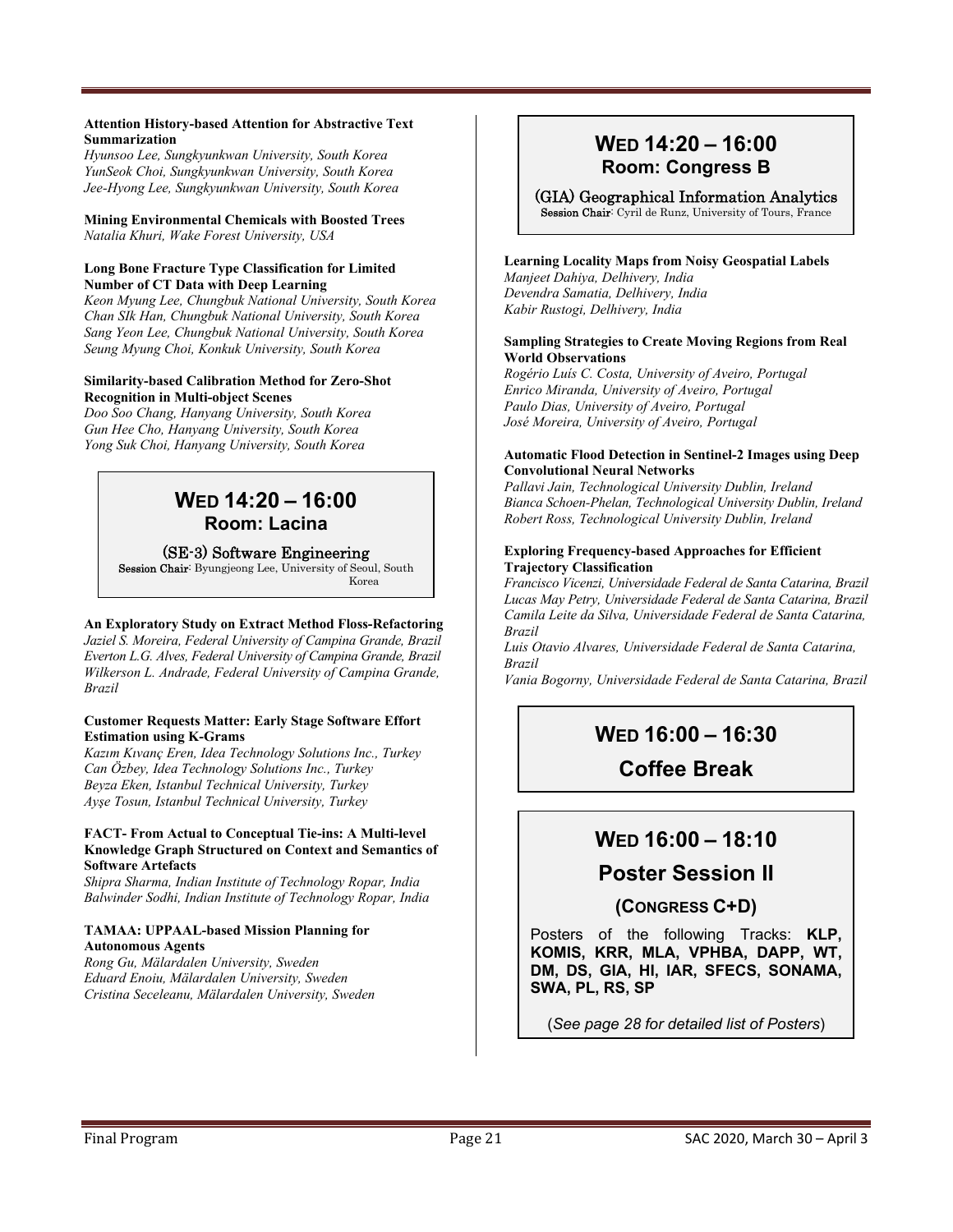### **WED 16:30 – 18:35 Room: Klinger**

### (CASoM) Code Analysis and Software Mining

Session Chair: Tomas Cerny, Baylor University, USA

### **Logging Statements' Prediction based on Source Code Clones**

*Sina Gholamian, University of Waterloo, Canada Paul A.S. Ward, University of Waterloo, Canada* 

### **Identification of Data Propagation Paths for Efficient Dynamic Information Flow Tracking**

*Sanoop Mallissery, National Chiao Tung University, Taiwan Yu-Sung Wu, National Chiao Tung University, Taiwan Chih-Hao Hsieh, National Chiao Tung University, Taiwan Chun-An Bau, National Chiao Tung University, Taiwan* 

#### **Comparing Identifiers and Comments in Engineered and Non-Engineered Code: A Large-Scale Empirical Study**

*Otávio Augusto Lazzarini Lemos, Universidade Federal de São Paulo, Brazil* 

*Marcelo Suzuki, Universidade Federal de São Paulo, Brazil Adriano Carvalho de Paula, Universidade Federal de São Paulo, Brazil* 

*Claire Le Goes, Carnegie Mellon University, USA* 

### **Is there a Correlation between Code Comments and Issues? - An Exploratory Study**

*Vishal Misra, Indian Institute of Technology Tirupati, India Sai Krupa Reddy Jakku, Indian Institute of Technology Tirupati, India* 

*Sridhar Chimalakonda, Indian Institute of Technology Tirupati, India*

### **WED 16:30 – 18:35 Room: Libenský**

### (SP) Software Platforms

Session Chair: Lenuta Alboaie, Alexandru Ioan Cuza University of Iasi, Romania

### **Smart Home Platform supporting Decentralized Adaptive Automation Control**

*Paolo Arcaini, National Institute of Informatics, Japan Raffaela Mirandola, Politecnico di Milano, Italy Elvinia Riccobene, Università degli Studi di Milano, Italy Patrizia Scandurra, University of Bergamo, Italy Alberto Arrigoni, University of Bergamo, Italy Daniele Bosc, University of Bergamo, Italy Federico Modica, University of Bergamo, Italy Rita Pedercini, University of Bergamo, Italy* 

#### **Time Series Analysis for Enhancing the Recognition of License Plate Number in Video Stream of IoT Camera**  *Bada Kim, Hansung University, South Korea Doohyuk Chang, Hansung University, South Korea Junyoung Heo, Hansung University, South Korea Sung Y. Shin, South Dakota State University, USA*

#### **AppGen: A Framework for Automatic Generation of Data Collection Apps**

*Mostafa Alaa, German University in Cairo, Egypt Alia El Bolock, German University in Cairo and Ulm University, Egypt* 

*Mostafa Abas, German University in Cairo, Egypt Slim Abdennadher, German University in Cairo, Egypt Cornelia Herbert, Ulm University, Germany* 

### **Counterfeiting Scalable Detection Image based System for E-commerce**

*Robert-Ioan Onesim, Alexandru Ioan Cuza University of Iasi, Romania* 

*Andrei Pricop, Alexandru Ioan Cuza University of Iasi, Romania Lenuta Alboaie, Alexandru Ioan Cuza University of Iasi, Romania Andrei Panu, Alexandru Ioan Cuza University of Iasi, Romania* 

### **Smart Transportation Platform for Private Transportation**

*Vially Kazadi Mutombo, Soongsil University, South Korea Yena Lee, Soongsil University, South Korea Heejin Kim, Soongsil University, South Korea Younggwan Kim, Soongsil University, South Korea Natalia Weronika Debska, Soongsil University, South Korea Jiman Hong, Soongsil University, South Korea*

### **WED 16:30 – 18:35 Room: Matal**

### (MLA-4) Machine Learning and

Its Applications Session Chair: Jee-Hyong Lee, Sungkyunkwan University, Korea

### **Robust ECG R-peak Detection using LSTM**

*Juho Laitala, University of Turku, Finland Mingzhe Jiang, University of Turku, Finland Elise Syrjälä, University of Turku, Finland Emad Kasaeyan Naeini, University of California Irvine, USA Antti Airola, University of Turku, Finland Amir M. Rahmani, University of California Irvine, USA Nikil D. Dutt, University of California Irvine, USA Pasi Liljeberg, University of Turku, Finland* 

**Understanding Features on Evolutionary Policy Optimizations: Feature Learning Difference between Gradient-based and Evolutionary Policy Optimizations**  *Sangyeop Lee, Seoul National University, South Korea Myoung Hoon Ha, KAIST, South Korea Byoungro Moon, Seoul National University, South Korea* 

#### **Data Augmentation and Semi-supervised Learning for Deep Neural Networks-based Text Classifier**

*Heereen Shim, Philips Research and KU Leuven, The Netherlands Stijn Luca, Ghent University, Belgium Dietwig Lowet, Philips Research, The Netherlands Bart Vanrumste, KU Leuven, Belgium*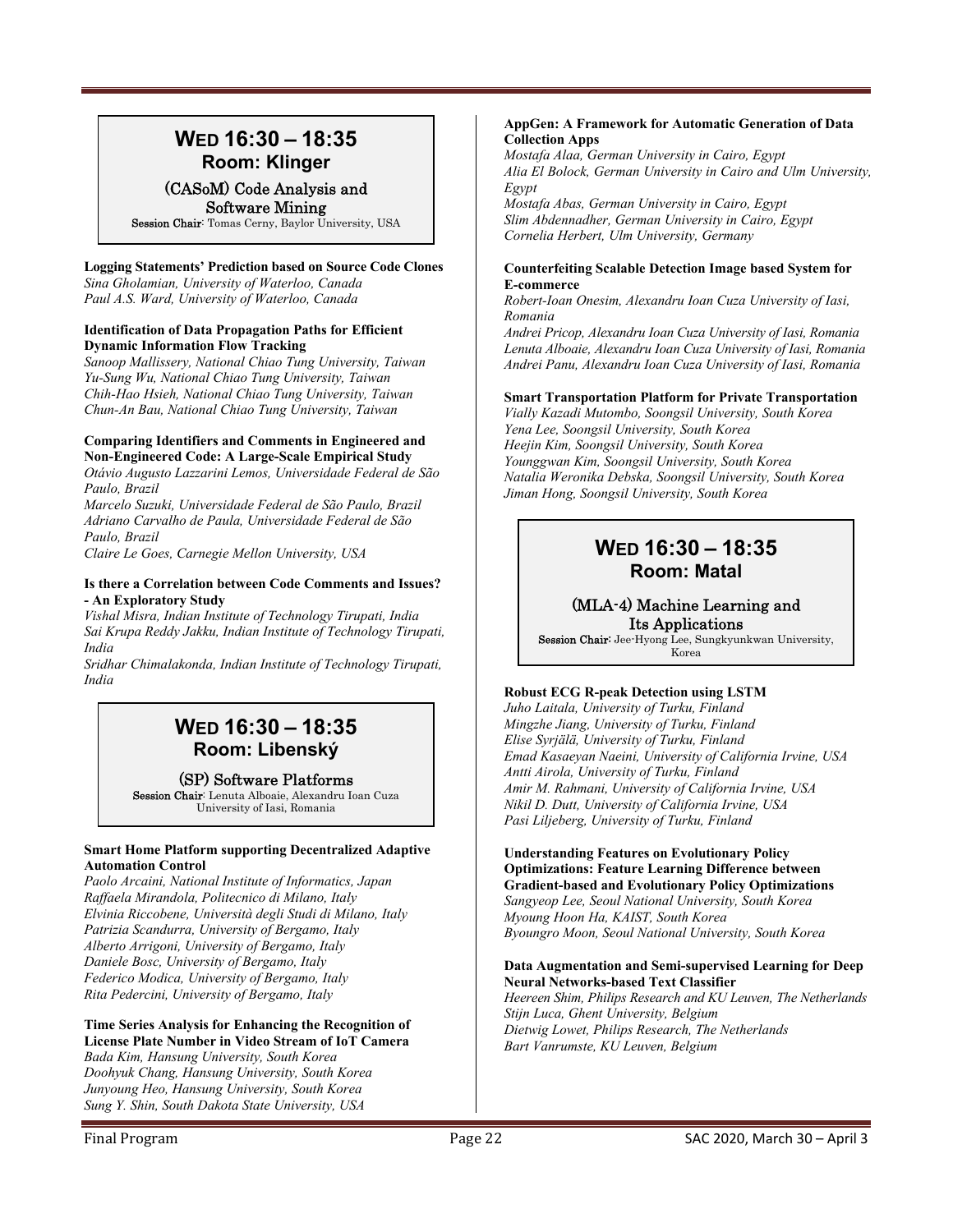### **Analysis of Label Noise in Graph-based Semi-supervised Learning**

*Bruno Klaus de Aquino Afonso, Federal University of São Paulo, Brazil Lilian Berton, Federal University of São Paulo, Brazil* 

**TextCSN: A Semi-Supervised Approach for Text Clustering** 

#### **using Pairwise Constraints and Convolutional Siamese Networks**

*Lucas Akayama Vilhagra, Federal University of Mato Grosso do Sul, Brazil* 

*Eraldo Rezende Fernandes, Federal University of Mato Grosso do Sul, Brazil* 

*Bruno Magalhães Nogueira, Federal University of Mato Grosso do Sul, Brazil* 

### **WED 16:30 – 18:35 Room: Lacina**

(SE-4) Software Engineering

Session Chair: Eunjee Song, Baylor University, USA

#### (SiSoS) Software Intentive Systems-of-Systems

Session Chair: Eduard Baranov, UCLouvain, Belgium

### **A Structural Modeling Notation for the Typed Functional Paradigm**

*Yusuf Moosa Motara, Rhodes University, South Africa* 

### **Dealing with Uncertainty in Model Transformations**

*Youness Laghouaouta, Le Mans University, France Pierre Laforcade, Le Mans University, France* 

### **On Investigating Metamodel Inaccurate Structures**

*Elyes Cherfa, University South Brittany and Segula Engineering, France* 

*Soraya Kesraoui, Segula Engineering, France Chouki Tibermacine, LIRMM & CNRS, France Regis Fleurquin, University South Brittany, France Salah Sadou, University South Brittany, France* 

### **Modeling and Verification Method for an Early Evaluation of Systems of Systems Interactions**

*Ronan Baduel, University of Toulouse, France Julian Ober, University of Toulouse, France Jean-Michel Bruel, University of Toulouse, France* 

#### **Topology-Aware Distributed Smart Grid Control using a Clustering-Based Utility Maximization Approach**

*Marius Stübs, Universität Hamburg, Germany Hanko Ipach, Hamburg University of Technology, Germany Christian Becker, Hamburg University of Technology, Germany* 

### **WED 16:30 – 18:35 Room: Congress B**

(HT) Health Informatics Session Chair: Anu Mary Chacko, NIT Calicut, Indai

#### **Respiration Signal based Two Layer Stress Recognition across Non-verbal and Verbal Situations**

*Munhee Lee, Yonsei University, South Korea Junhyung Moon, Yonsei University, South Korea Dongmi Cheon, Yonsei University, South Korea Juneil Lee, Yonsei University, South Korea Kyoungwoo Lee, Yonsei University, South Korea* 

### **Explaining Reasoning Algorithms with Persuasiveness: A**

**Case Study for a Behavioural Change System**  *Ivan Donadello, Fondazione Bruno Kessler, Italy Mauro Dragoni, Fondazione Bruno Kessler, Italy Claudio Eccher, Fondazione Bruno Kessler, Italy* 

#### **An Agent Program in an IoT System to Recommend Activities to Minimize Childhood Obesity Problems**

*Jerffeson Teixeira de Souza, Ceará State University, Brazil Gustavo Augusto Lima de Campos, Ceará State University, Brazil Cleilton Rocha, Instituto Atlântico, Brazil Eriko Werbet, Instituto Atlântico, Brazil Leonardo Ferreira da Costa, Instituto Atlântico, Brazil Rodrigo Teixeira de Melo, Instituto Atlântico, Brazil Lucas Vieira Alves, Instituto Atlântico, Brazil* 

#### **Evaluating Semantic Textual Similarity in Clinical Sentences using Deep Learning and Sentence Embeddings**  *Rui Antunes, University of Aveiro, Portugal*

*João Figueira Silva, University of Aveiro, Portugal Sérgio Matos, University of Aveiro, Portugal* 

### **Rule-Based Extraction of Family History Information from Clinical Notes**

*João Rafael Almeida, Universidade de Aveiro, Portugal Sérgio Matos, University of Aveiro, Portugal*

### *Thursday April 2, 2020*

### **Thu 9:25–10:40 Room: Congress A**

### **Keynote Address**  Dr. Jan Faigl

*See page 6 for details.*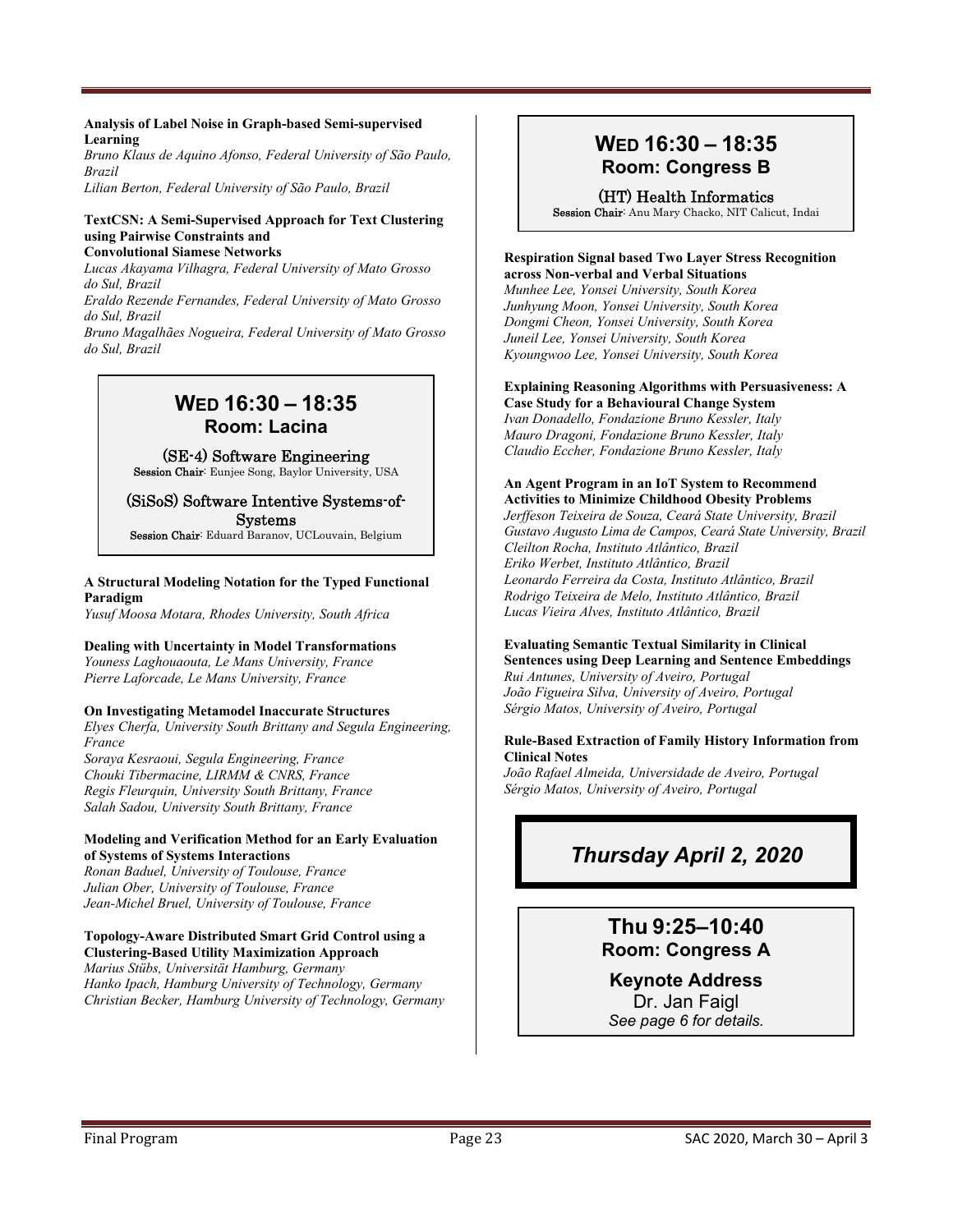### **Thu 10:40 – 11:10**

**Coffee Break** 

### **THU 11:10 – 12:50 Room: Klinger**

### (DS) Data Streams

Session Chair: Joao Gama, INESC TEC, Portugal

### **Fraud Detection using Heavy Hitters: A Case Study**

*Bruno Veloso, INESC TEC, Portugal Carlos Martins, WeDo Technologies, Portugal Raphael Espanha, WeDo Technologies, Portugal Raul Azevedo, WeDo Technologies, Portugal João Gama, INESC TEC and University of Porto, Portugal* 

#### **SOHUPDS: A Single-pass One-phase Algorithm for Mining High Utility Patterns over a Data Stream**

*Bijay Prasad Jaysawal, National Cheng Kung University, Taiwan Jen-Wei Huang, National Cheng Kung University, Taiwan* 

### **Cost-sensitive Learning for Imbalanced Data Streams**

*Lucas Loezer, Pontifícia Universidade Católica do Paraná, Brazil Fabrício Enembreck, Pontifícia Universidade Católica do Paraná, Brazil* 

*Jean Paul Barddal, Pontifícia Universidade Católica do Paraná, Brazil* 

*Alceu de Souza Britto Jr., Pontifícia Universidade Católica do Paraná, Brazil*

### **THU 11:10 – 12:50 Room: Libenský**

### (CC) Cloud Computing

Session Chair: Priya Chandran, NIT Calicut, India

#### **Using Application Knowledge to Reduce Cold Starts in FaaS Services**

*David Bermbach, Technische Universität Berlin, Germany Ahmet-Serdar Karakaya, Technische Universität Berlin, Germany Simon Buchholz, Technische Universität Berlin, Germany* 

#### **King Louie: Reproducible Availability Benchmarking of Cloud-hosted DBMS**

*Daniel Seybold, Ulm University, Germany Stefan Wesner, Ulm University, Germany Jörg Domaschka, Ulm University, Germany* 

#### **On Making Xen Detect Hypercalls and Memory Accesses for Simulating Virtualization-Enabled Processors**

*Swapneel C. Mhatre, National Institute of Technology Calicut, India Priya Chandran, National Institute of Technology Calicut, India* 

### **Feasibility of Container Orchestration for Adaptive**

**Performance Isolation in Multi-tenant SaaS Applications**  *Eddy Truyen, KU Leuven, Belgium André Jacobs, KU Leuven, Belgium Stef Verreydt, KU Leuven, Belgium Emad Heydari Beni, KU Leuven, Belgium Bert Lagaisse, KU Leuven, Belgium Wouter Joosen, KU Leuven, Belgium* 

### **THU 11:10 – 12:50 Room: Matal**

### (IRMAS-1) Intelligent Robotics and Multi-Agent Systems

Session Chair: Rui P. Rocha, University of Coimbra, Portugal

### **Optimized Directed Roadmap Graph for Multi-Agent Path**

**Finding using Stochastic Gradient Descent**  *Christian Henkel, University of Stuttgart, Germany Marc Toussaint, University of Stuttgart, Germany* 

#### **Topology-based Group Routing in Partially Known Environments**

*Jory Denny, University of Richmond, USA Benjamin T. Fine, Ramapo College of New Jersey, USA* 

#### **Greedy Randomized Adaptive Search Procedure for Close Enough Orienteering Problem**

*Petra Štefaníková, Czech Technical University in Prague, Czechia Petr Váňa, Czech Technical University in Prague, Czechia Jan Faigl, Czech Technical University in Prague, Czechia* 

### **A Distributed Approach for Autonomous Cooperative Transportation in a Dynamic Multi-robot Environment**

*Amar Nath, Indian Institute of Technology Roorkee, India Arun AR, Indian Institute of Technology Roorkee, India Rajdeep Niyogi, Indian Institute of Technology Roorkee, India* 

### **THU 11:10 – 12:50 Room: Lacina**

(SATTA) Software Architecture: Theory,

Technology, and Applications

Session Chair: Matteo Camilli, Free University of Bozen-Bolzano, Italy

### **Engineering Trustable Choreography-based Systems using Blockchain**

- *F. Corradini, University of Camerino, Italy*
- *A. Marcelletti, University of Camerino, Italy*
- *A. Morichetta, University of Camerino, Italy*
- *A. Polini, University of Camerino, Italy*
- *B. Re, University of Camerino, Italy*
- *F. Tiezzi, University of Camerino, Italy*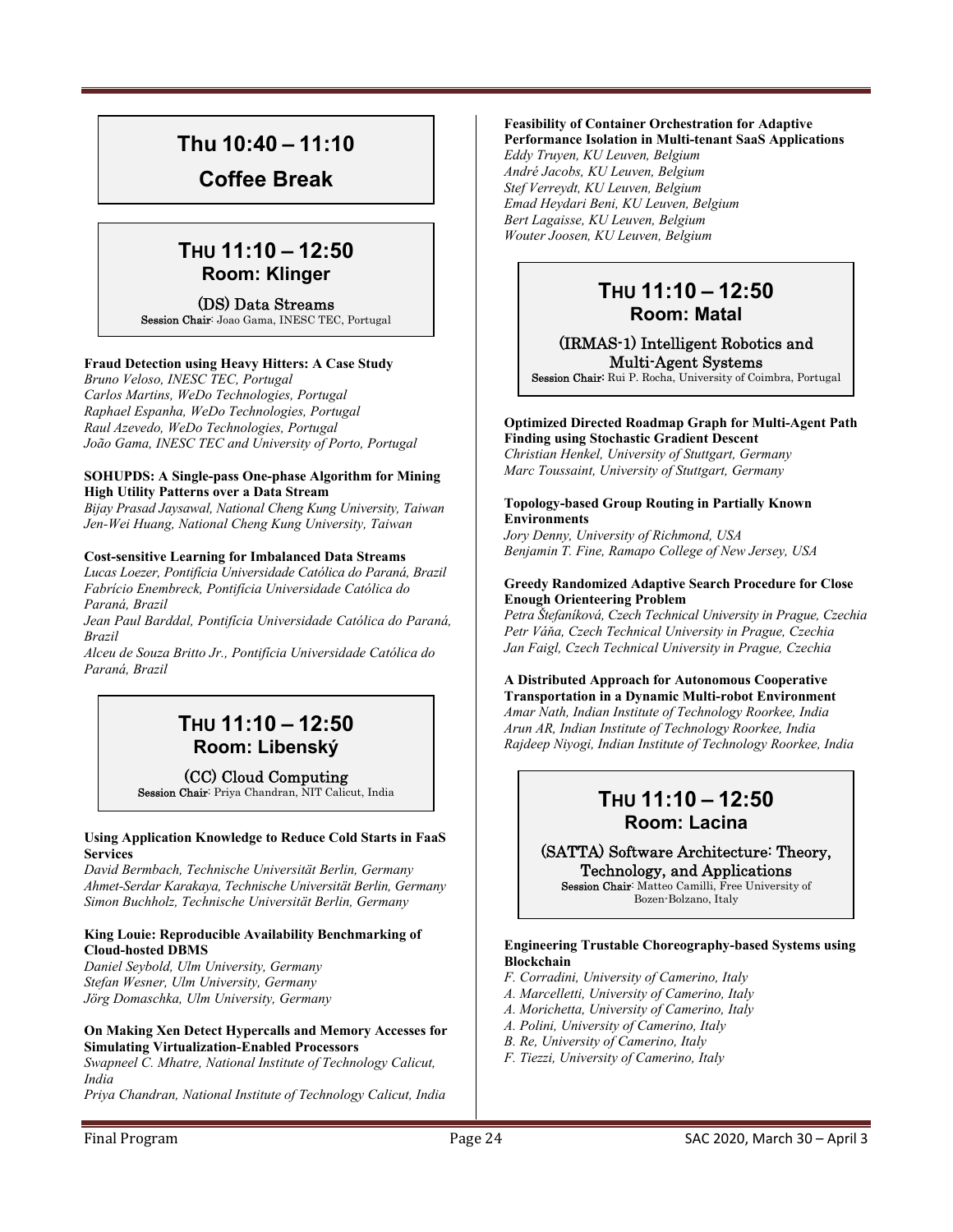### **Detecting Architectural Integrity Violation Patterns using Machine Learning**

*Alla Zakurdaeva, Carleton University, Canada Michael Weiss, Carleton University, Canada Steven Muegge, Carleton University, Canada* 

### **An Architectural Style for Internet of Things Systems**

*Lidiane Santos, Federal University of Rio Grande do Norte, Brazil Eduardo Silva, Federal University of Rio Grande do Norte, Brazil Thais Batista, Federal University of Rio Grande do Norte, Brazil Everton Cavalcante, Federal University of Rio Grande do Norte, Brazil* 

*Jair Leite, Federal University of Rio Grande do Norte, Brazil Flavio Oquendo, Université Bretagne Sud, France* 

### **An Overview of Reference Architectures for Cloud of Things**

*Diógenes Dias, University of São Paulo, Brazil Flávia C. Delicato, Fluminense Federal University, Brazil Paulo F. Pires, Fluminense Federal University, Brazil Atslands R. Rocha, Federal University of Ceará, Brazil Elisa Y. Nakagawa, University of São Paulo, Brazil*

### **THU 11:10 – 12:50 Room: Siesta**

### (KomIS) Knowledge Discovery meets Information Systems

Session Chair: Fabio Mercorio, University of Milano-Bicocca, Italy

#### **Selecting Suitable Configurations for Automated Link Discovery**

*Carlos R. Rivero, Rochester Institute of Technology, USA David Ruiz, University of Seville, Spain* 

#### **An E-sports Video Highlight Generator using Win-Loss Probability Model**

*Seok-Kyu Kang, Sungkyunkwan University, South Korea Jee-Hyong Lee, Sungkyunkwan University, South Korea* 

### **Conflict or Cooperation? Predicting Future Tendency ofInternational Relations**

*Peng Chen, Kyoto University, Japan Adam Jatowt, Kyoto University, Japan Masatoshi Yoshikawa, Kyoto University, Japan* 

### **Thu 12:50 – 14:20**

**Lunch Break** 

(Restaurant)

### **THU 14:30 – 16:30**

### **SRC Oral Presentation Room: Restaurant Lucullus**

*See page 31 for details.*

### **THU 14:20 – 16:00 Room: Klinger**

### (OS-1) Operating Systems

Session Chair: Bongjae Kim, Sun Moon University, Korea

### **An Exploration of Targeted Provenance for Reliability**

*Robert Roy, Florida State University, USA Erika Dennis, Florida State University, USA An-I Andy Wang, Florida State University, USA Peter Reiher, University of California Los Angeles, USA Sarah Diesburg, University of Northern Iowa, USA* 

### **Fast Journaling made simple with NVM**

*Woong Sul, Hanyang University, South Korea Kihwang Kim, Hanyang University, South Korea Minsoo Ryu, Hanyang University, South Korea Hyungsoo Jung, Hanyang University, South Korea Hyuck Han, Dongduk Women's University, South Korea* 

#### **GPU Swap-aware Scheduler: Virtual Memory Management for GPU Applications**

*Su-Wei Yang, National Taiwan University of Science and Technology, Taiwan Zhao-Wei Qiu, National Taiwan University of Science and Technology, Taiwan Ya-Shu Chen, National Taiwan University of Science and Technology, Taiwan* 

#### **An Efficient Garbage Collection in Java Virtual Machine via Swap I/O Optimization**

*Hyojeong Lee, Seoul National University, South Korea Qichen Chen, Seoul National University, South Korea Heon Young Yeom, Seoul National University, South Korea Yongseok Son, Chung-Ang University, South Korea*

### **THU 14:20 – 16:00 Room: Libenský**

(SFECS) Sustainability of Fog/Edge Computing Systems Session Chair: Christian Esposito, University of Salerno,

Italy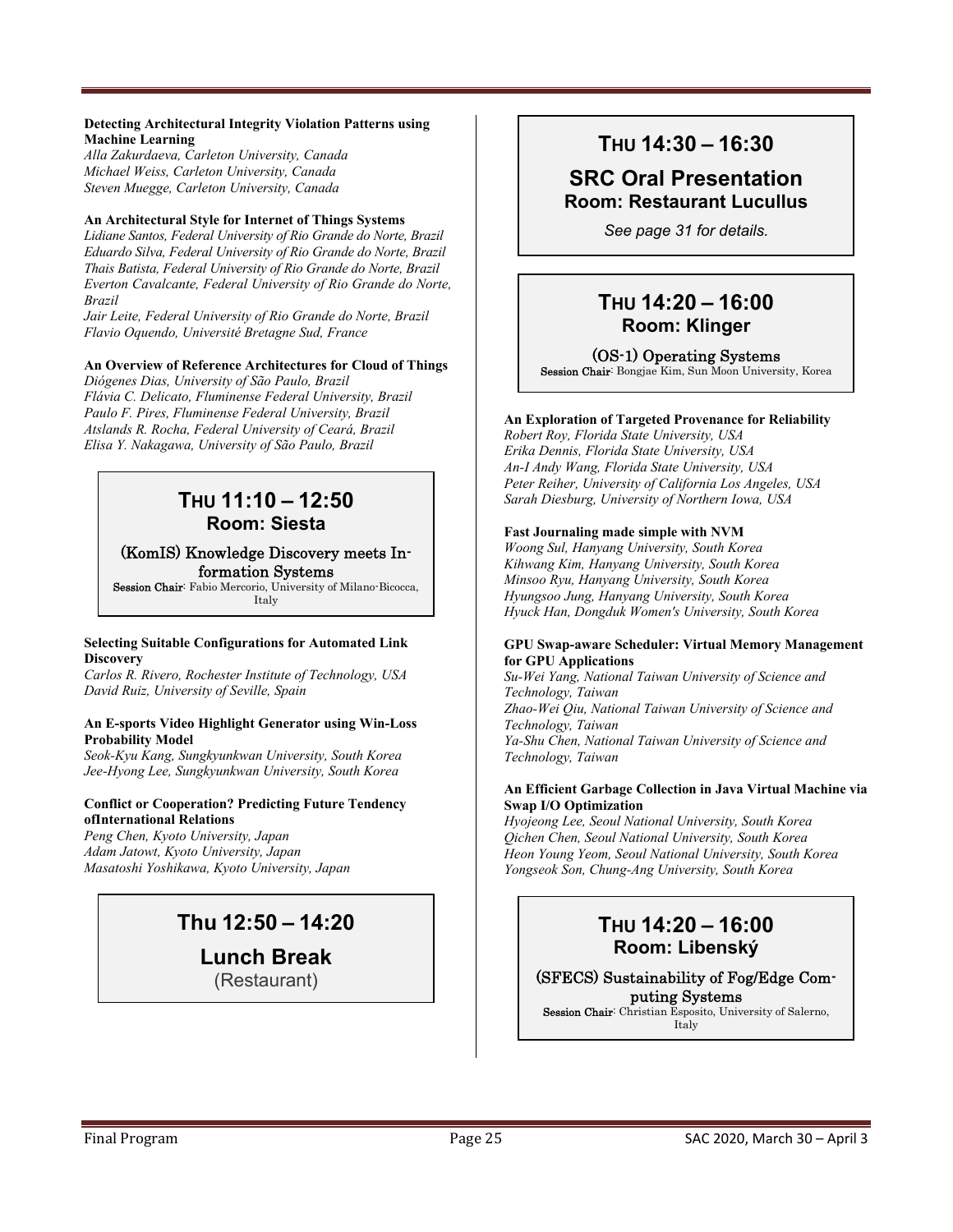### **An Experiment-Driven Performance Model of Stream**

**Processing Operators in Fog Computing Environments**  *HamidReza Arkian, University of Rennes 1, France Guillaume Pierre, University of Rennes 1, France Johan Tordsson, Elastisys AB, Sweden Erik Elmroth, Elastisys AB, Sweden* 

### **Access Control Method using Electrocardiogram Signal for Fog Computing Security**

*Jin Su Kim, Chosun University, South Korea Min Gu Kim, Chosun University, South Korea Myung-Won Lee, Chosun University, South Korea Sung Bum Pan, Chosun University, South Korea* 

#### **Situation Awareness via Information Hovering in Postdisaster Communications**

*Gaetano Manzo, University of Bern and University of Applied Sciences and Arts of Western Switzerland, Switzerland Flavian Bonvin, University of Applied Sciences and Arts of Western Switzerland, Switzerland Christian Esposito, Universty of Salerno, Italy Torsten Braun, University of Bern, Switzerland Gianluca Rizzo, University of Applied Sciences and Arts of Western Switzerland, Switzerland* 

### **A Comparative Survey of Connectivity Models in Vehicular Networks**

*Mingzhou Liang, Hohai University, China Yu Shen, Hohai University, China Xin Su, Hohai University, China Xiaofeng Liu, Hohai University, China Chang Choi, Cachon University, South Korea*

### **THU 14:20 – 16:00 Room: Matal**

### (IRMAS-2) Intelligent Robotics and Multi-Agent Systems

Session Chair: Rui P. Rocha, University of Coimbra, Portugal

### **Towards a Distributed Planning of Decision Making under Uncertainty for a Fleet of Robots**

*Paul Jourdan, INRA Occitanie-Toulouse, France Guillaume Lozenguez, IMT Lille Douai, France Luc Fabresse, IMT Lille Douai, France Noury Bouraqadi, IMT Lille Douai, France* 

#### **A Model Transformation Approach to Constructing Agentoriented Design Models for CPS/IoT Systems**

*Hiroyuki Nakagawa, Osaka University, Japan Shinpei Ogata, Shinshu University, Japan Yoshitaka Aoki, Nihon Unisys, Ltd., Japan Kazuki Kobayashi, Shinshu University, Japan* 

### **THU 14:20 – 16:00 Room: Lacina**

### (RE-1) Requirement Engineering

Session Chair: Julio Leite, Pontificia Universidade Católica do Rio de Janeiro, Brazil

#### **Managing Sessions of Creative Requirements Elicitation and Assessment**

*Rafael Pinto, Federal Institute of Rio Grande do Norte, Brazil Lyrene Silva, Federal University of Rio Grande do Norte, Brazil Ricardo Valentim, Federal University of Rio Grande do Norte, Brazil* 

### **A Process to Support the Creation of iStar Extensions**

*Enyo Gonçalves, Universidade Federal do Ceará and Universidade Federal de Pernambuco, Brazil João Araujo, Universidade Nova de Lisboa, Portugal Jaelson Castro, Universidade Federal de Pernambuco, Brazil* 

### **Towards a Library of Usability Requirements**

*Alberto Rodrigues da Silva, Universidade de Lisboa, Portugal Carolina Lisboa Sequeira, Universidade de Lisboa and Universidade Aberta, Portugal* 

#### **Lessons Learned about Oral-auditory and Visual-spatial Communication in Requirements Engineering with Deaf Stakeholders**

*Antônio C.F. Silva, Instituto Federal do Mato Grosso, Brazil Cássio L. Rodrigues, Universidade Federal de Goiás, Brazil Neuma Chaveiro, Universidade Federal de Goiás, Brazil Renata R.O. Garcia, Universidade Federal de Goiás, Brazil Soraya B.R. Duarte, Instituto Federal de Goiás, Brazil Mariá A.R. Araújo, Universidade Federal de Goiás, Brazil Vinícius B. Santos, Universidade Federal de Goiás, Brazil Karina R.G. Silva, Universidade Federal de Goiás, Brazil Paulo M.S. Rodrigues, Universidade Federal de Goiás, Brazil Luíla M. Oliveira, Universidade Federal de Goiás, Brazil Caio César Silva Sousa, Universidade Federal de Goiás, Brazil* 

### **THU 14:20 – 16:00 Room: Siesta**

### (IAR) Information Access and Retrieval

Session Chair: Gloria Bordogna, CNR-IREA, Italy

#### **Evaluating the Usefulness of Citation Graph and Document Metadata in Scientific Document Recommendation for Neophytes**

*Bissan Audeh, University of Lyon, France Michel Beigbeder, University of Lyon, France Christine Largeron, University of Lyon, France Diana Ramírez-Cifuentes, University of Lyon, France*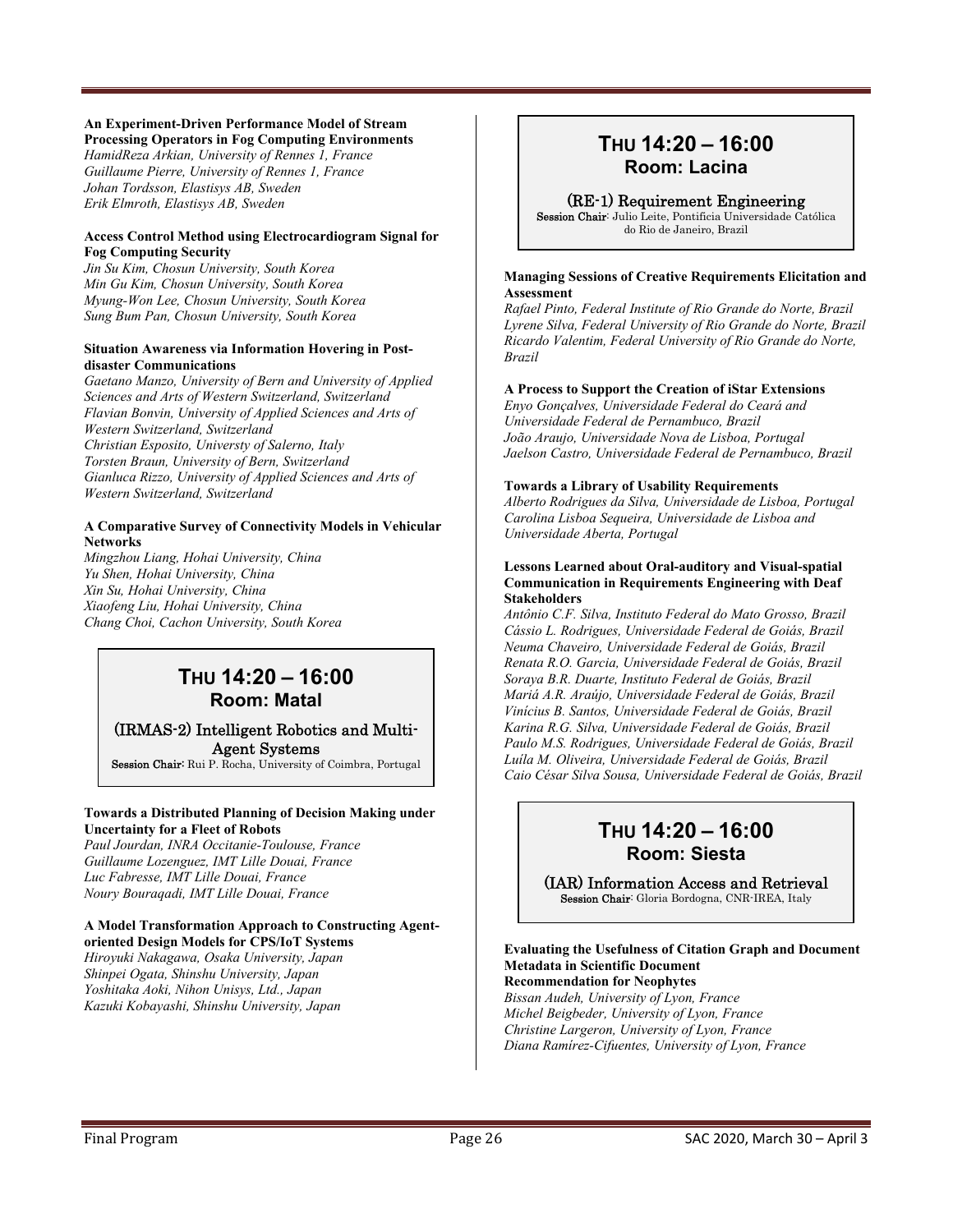#### **Forward and Backward Feature Selection for Query Performance Prediction**

*Sébastien Déjean, University of Toulouse, France Radu Tudor Ionescu, University of Bucharest, Romania Josiane Mothe, University of Toulouse, France Md Zia Ullah, CNRS, France* 

### **Iterative Learning to Rank from Explicit Relevance Feedback**

*Mateus Pereira, Dalhousie University, Canada Elham Etemad, Dalhousie University, Canada Fernando Paulovich, Dalhousie University, Canada*

### **THU 16:00 – 16:30**

**Coffee Break** 

### **THU 16:30 – 18:10 Room: Klinger**

### (OS-2) Operating Systems

Session Chair: Bongjae Kim, Sun Moon University, Korea

### **An Efficient Tinification of the Linux Kernel for Minimizing Resource Consumption**

*Takuya Shizukuishi, Future University Hakodate, Japan Katsuya Matsubara, Future University Hakodate, Japan* 

### **Two-Tier Garbage Collection for Persistent Object**

*Dokeun Lee, Hanyang University, South Korea Youjip Won, KAIST, South Korea Yongjun Park, Hanyang University, South Korea Seongjin Lee, Gyeongsang National University, South Korea* 

#### **Efficient Scheme for Compressing and Transferring Data in Hadoop Clusters**

*Seungyeon Lee, Soongsil Universilty, South Korea Jusuk Lee, Soongsil Universilty, South Korea Yongmin Kim, Soongsil University, South Korea Kicheol Park, Soongsil University, South Korea Jiman Hong, Soongsil University, South Korea Junyoung Heo, Hansung University, South Korea* 

### **Near Real-Time Scheduling in Cloud-Edge Platforms**

*Vasile-Daniel Balteanu, University Politehnica of Bucharest, Romania* 

*Alexandru Neculai, University Politehnica of Bucharest, Romania Catalin Negru, University Politehnica of Bucharest, Romania Florin Pop, University Politehnica of Bucharest, Romania Adrian Stoica, TERRASIGNA SRL, Romania*

### **THU 16:30 – 18:10 Room: Libenský**

(WT) Web Technologies

Session Chair: Francesco Poggi, University of Modena and Reggio Emilia, Italy

### **XIEv: Dynamic Analysis for Crawling and Modeling of Web Applications**

*Manuel Leithner, SBA Research, Austria Dimitris E. Simos, SBA Research, Austria Poster Papers* 

**A Browserless Architecture for extracting Web Prices**  *Jorge Lloret-Gazo, University of Zaragoza, Spain* 

#### **An Elastic Net Regularized Matrix Factorization Technique for Recommender Systems**

*Bianca Mitroi, Erasmus University Rotterdam, The Netherlands Flavius Frasincar, Erasmus University Rotterdam, The Netherlands* 

### **THU 16:30 – 18:10 Room: Matal**

### (PL) Programming Languages

Session Chair: Barrett Bryant, University of North Texas, **IISA** 

### **Inferring Types and Effects via Static Single Assignment**

*Leonardo Filipe Rigon, Santa Catarina State University, Brazil Paulo Torrens, Santa Catarina State University, Brazil Cristiano Vasconcellos, Santa Catarina State University, Brazil* 

### **On the Nature of Cooperative Scheduling in Active Objects**

*Vlad Serbanescu, Centrum Wiskunde and Informatica, The Netherlands* 

*Frank de Boer, Centrum Wiskunde and Informatica, The Netherlands* 

### **Analyses of a Model-Based Real-Time Language Embedded in C++**

*Tadeus Prastowo, University of Trento, Italy Luigi Palopoli, University of Trento, Italy Luca Abeni, Scuola Superiore Sant'Anna, Italy Giuseppe Lipari, Université de Lille 1, France*

### **THU 16:30 – 18:10 Room: Lacina**

(RE-2) Requirement Engineering Session Chair: Julio Leite, Pontificia Universidade Católica

do Rio de Janeiro, Brazil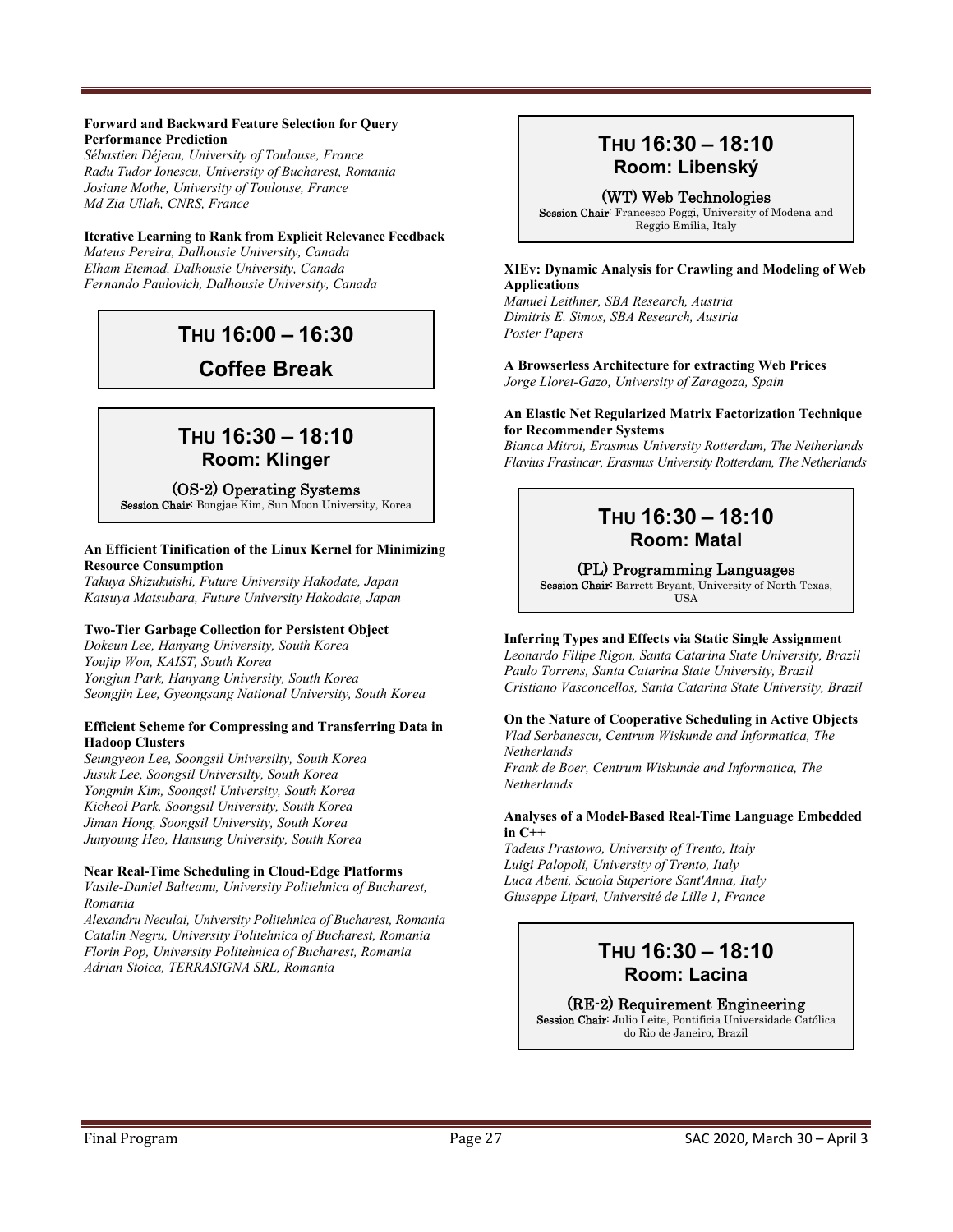#### **Goal-based Configuration Analysis for Networks of Collaborative Cyber-physical Systems**

*Jennifer Brings, University of Duisburg-Essen, Germany Marian Daun, University of Duisburg-Essen, Germany Thorsten Weyer, University of Koblenz-Landau, Germany Klaus Pohl, University of Duisburg-Essen, Germany* 

### **Incorporating the Voice of the Customer into Mass-Market Software Product Management**

*Dana Naous, University of Lausanne, Switzerland Andrea Giessmann, SAP SE, Germany Christine Legner, University of Lausanne, Switzerland* 

#### **Towards the Improvement of Natural Language Requirements Descriptions: TheC&L Tool**

*Edgar Sarmiento-Calisaya, Universidad Nacional de San Agustín de Arequipa, Peru Edward Hinojosa Cárdenas, Universidad Nacional de San Agustín de Arequipa, Peru Victor Cornejo-Aparicio, Universidad Nacional de San Agustín de Arequipa, Peru Guina Sotomayor Alzamora, Universidad Nacional del Altiplano de Puno, Peru* 

### **THU 16:30 – 18:10 Room: Siesta**

(DASH) Data-driven Analysis for Software and Hardware Co-Dependability Session Chair: Jong-Hyouk Lee, Sangmyung University,

Korea

### **ARTAS: Automatic Research Trend Analysis System for Information Security**

*Seungsoo Park, Hannam University, South Korea Manhee Lee, Hannam University, South Korea* 

### **A Format-preserving encryption FF1, FF3-1 using Lightweight Block Ciphers LEA and, SPECK**

*Wonyoung Jang, Soonchunhyang University, South Korea Sun-Young Lee, Soonchunhyang University, South Korea* 

### **ACIDroid: A Practical App Cache Integrity Protection System on Android Runtime**

*Jusop Choi, Sungkyunkwan University, South Korea Soolin Kim, Sungkyunkwan University, South Korea Junsung Cho, Sungkyunkwan University, South Korea Kuyju Kim, Sungkyunkwan University, South Korea Seok Hong, Samsung Research, South Korea Hyoungshick Kim, Sungkyunkwan University, South Korea* 

### *Friday April 3, 2020*

### **FRI 9:00 – 10:40 Room: Klinger**

(EC) Applications of Evolutionary Computing

Session Chair: Laura Melgar García, the Pablo de Olavide University of Seville, Spain

**Leveraging Asynchronous Parallel Computing to Produce Simple Genetic Programming Computational Models**  Aliyu Sani Sambo, Birmingham City University, UK R. Muhammad Atif Azad, Birmingham City University, UK Yevgeniya Kovalchuk, Birmingham City University, UK

Vivek Padmanaabhan Indramohan, Birmingham City University, UK Hanifa Shah, Birmingham City University, UK

#### **Profiled Glucose Forecasting using Genetic Programming and Clustering**

Sergio Contador, Universidad Rey Juan Carlos, Spain J. Manuel Velasco, Universidad Complutense de Madrid, Spain Oscar Garnica, Universidad Complutense de Madrid, Spain J. Ignacio Hidalgo, Universidad Complutense de Madrid, Spain

### **Proof Searching in HOL4 with Genetic Algorithm**

M. Zohaib Nawaz, National University of Sciences and Technology, Pakistan Osman Hasan, National University of Sciences and Technology, Pakistan M. Saqib Nawaz, Herbin Institue of Technology (Shenzhen), Shenzhen, China Philippe Fournier-Viger, Herbin Institue of Technology (Shenzhen), Shenzhen, China Meng Sun, Peking University, China

### **FRI 9:00 – 10:40 Room: Libenský**

(VPHBA-1) Video Processing for Human Behavioral Analysis Session Chair: Donatello Conte, Computer Science

Laboratory of Tours, France

### **Lightweight Network Architecture for Real-Time Action Recognition**

*Alexander Kozlov, Intel Corp., Russia Vadim Andronov, Intel Corp., Russia Yana Gritsenko, Intel Corp., Russia*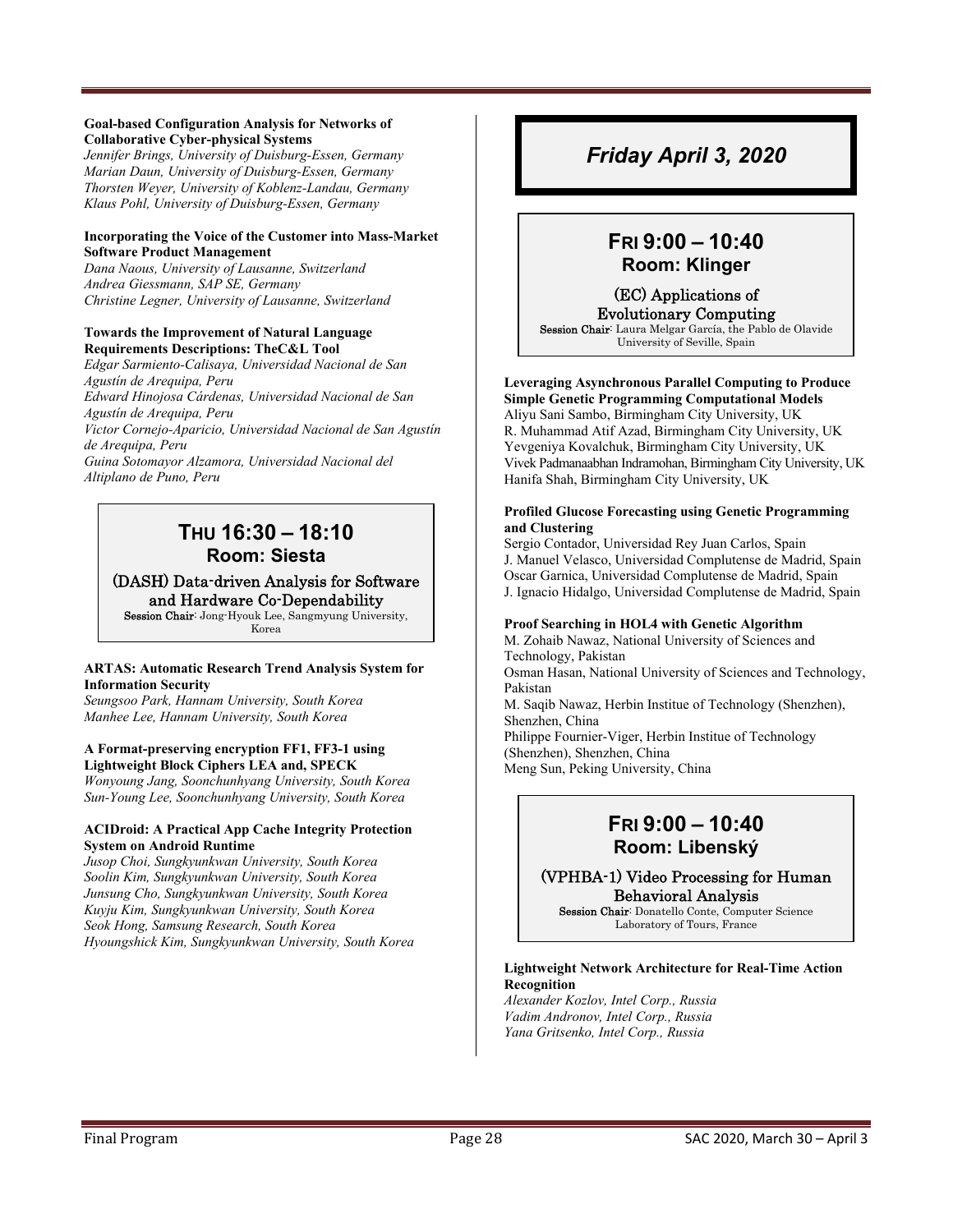#### **Robust, Efficient and Privacy-Preserving Violent Activity Recognition in Videos**

*Javed Imran, Indian Institute of Technology Roorkee, India Balasubramanian Raman, Indian Institute of Technology Roorkee, India* 

*Amitesh Singh Rajput, Indian Institute of Technology Roorkee, India* 

#### **Markerless Gait Analysis in Stroke Survivors based on Computer Vision and Deep Learning: A Pilot Study**

*Matteo Moro, Universita' degli Studi di Genova, Italy Giorgia Marchesi, Universita' degli Studi di Genova, Italy Francesca Odone, Universita' degli Studi di Genova, Italy Maura Casadio, Universita' degli Studi di Genova, Italy* 

#### **A Decision Level Fusion Approach for Deception Detection based on Speech andBehavioral Cues**

*Safa Chebbi, Sup'Com, Tunisia Sofia Ben Jebara, Sup'Com, Tunisia* 

### **FRI 9:00 – 10:40 Room: Matal**

### (BPMM-1) Business Process Management & Modeling

Session Chair: Marco Brambilla, Politecnico di Milano, Italy

#### **Process Discovery using In-database Minimum Self Distance Abstractions**

*Alifah Syamsiyah, Eindhoven University of Technology, The Netherlands* 

*Sander J.J. Leemans, Queensland University of Technology, Australia* 

#### **Event-Log Abstraction using Batch Session Identification and Clustering**

*Massimiliano de Leoni, University of Padua, Italy Safa Dündar, Micro Focus, The Netherlands* 

#### **Resource-Centric Process Mining: Clustering using Local Process Models**

*Landelin Delcoucq, University of Mons, Belgium Fabian Lecron, University of Mons, Belgium Philippe Fortemps, University of Mons, Belgium Wil.M.P van der Aalst, RWTH Aachen, Germany* 

#### **Comparing BPMN to BPMN + DMN for IoT Process Modelling: A Case-Based Inquiry**

*Faruk Hasić, KU Leuven, Belgium Estefanía Serral, KU Leuven, Belgium Monique Snoeck, KU Leuven, Belgium* 

### **FRI 9:00 – 10:40 Room: Lacina**

### (DBDM-1) Databases and

Big Data Management Session Chair: Junping Sun, Nova Southeastern University, USA

#### **An Analysis of Mapping Strategies for Storing RDF Data into NoSQL Databases**

*Luiz Henrique Zambom Santana, Universidade Federal de Santa Catarina, Brazil Ronaldo dos Santos Mello, Universidade Federal de Santa Catarina, Brazil* 

### **DEMETER: Hardware-assisted Database Checkpointing**

*Hyeonseok Oh, Hanyang University, South Korea Hyeongwon Jang, Hanyang University, South Korea Jaeeun Kim, Hanyang Univerisity, South Korea Jongbin Kim, Hanyang University, South Korea Hyuck Han, Dongduk Women's University, South Korea Sooyong Kang, Hanyang University, South Korea Hyungsoo Jung, Hanyang University, South Korea* 

#### **Enhancing Recursive Graph Querying on RDBMS with Data Clustering Approaches**

*Lucas C. Scabora, Universidade de São Paulo, Brazil Gabriel Spadon, Universidade de São Paulo, Brazil Paulo H. Oliveira, Universidade de São Paulo, Brazil Jose F. Rodrigues Jr., Universidade de São Paulo, Brazil Caetano Traina Jr., Universidade de São Paulo, Brazil* 

### **Schema-agnostic Blocking for Streaming Data**

*Tiago Brasileiro Araújo, Federal University of Campina Grande, Brazil Kostas Stefanidis, Tampere University, Finland* 

*Carlos Eduardo Santos Pires, Federal University of Campina Grande, Brazil* 

*Jyrki Nummenmaa, Tampere University, Finland Thiago Pereira da Nóbrega, Federal University of Campina Grande, Brazil* 

### **FRI 10:40 – 11:10**

### **Coffee Break**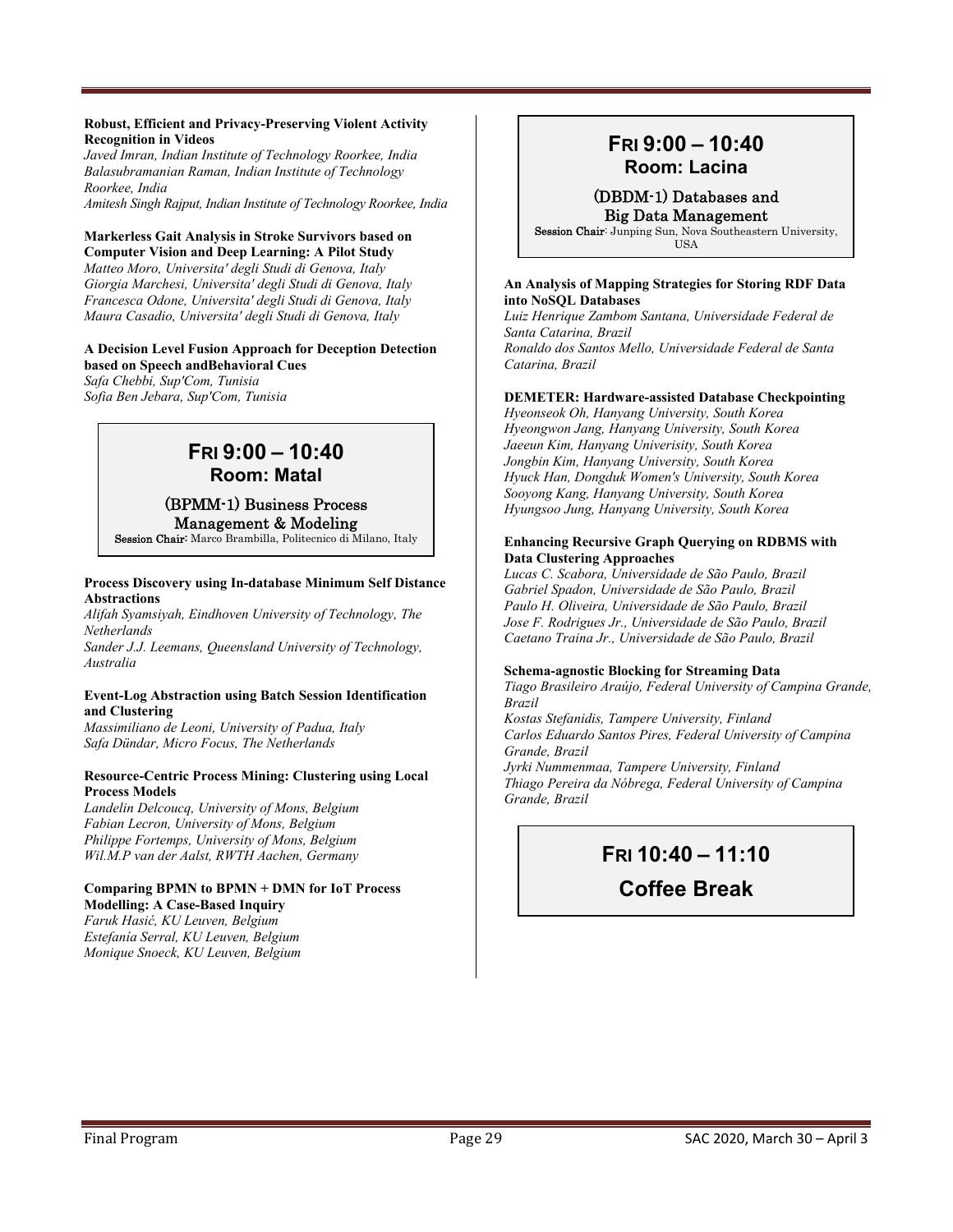### **FRI 11:10 – 12:50 Room: Klinger**

(MCA) Mobile Computing and Applications Session Chair: Herbert Kuchen from University of Munster, Germany

### **A Model-Driven Approach to Cross-Platform Development of Accessible Business Apps**

*Christoph Rieger, University of Münster, Germany Daniel Lucrédio, Federal University of São Carlos, Brazil Renata Pontin M. Fortes, ICMC-USP, Brazil Herbert Kuchen, University of Münster, Germany Felipe Dias, ICMC-USP, Brazil Lianna Duarte, ICMC-USP, Brazil* 

**Prongle: Lightweight Communication over Unassociated Wi-Fi**  *Otto Waltari, University of Helsinki, Finland Jussi Kangasharju, University of Helsinki, Finland* 

### **A Game-theoretic approach for the Multi-objective Frequency Assignment Problem in Mobile Networks**

*Fatma Laidoui, École nationale Supérieure d'Informatique, Algeria Fatima Benbouzid-Si Tayeb, École nationale Supérieure d'Informatique, Algeria* 

*Malika Bessedik, École nationale Supérieure d'Informatique, Algeria* 

*Fatima Zahra Laidi, École nationale Supérieure d'Informatique, Algeria* 

### **FRI 11:10 – 12:50 Room: Libenský**

### (VPHBA-2) Video Processing for Human Behavioral Analysis

Session Chair: Session Chair: Donatello Conte, Computer Science Laboratory of Tours, France

### (CIVIA) Comptational Intelligence and Video & Image Analysis Session Chair: TBA

### **Appearance Features for Online Multiple Camera Multiple Target Tracking**

*Quoc Cuong Le, University of Tours, France Moncef Hidane, INSA Centre Val de Loire, France* 

### **Siamese-rPPG Network: Remote Photoplethysmography Signal Estimation from Face Videos**

*Yun-Yun Tsou, National Tsing Hua University, Taiwan Yi-An Lee, National Tsing Hua University, Taiwan Chiou-Ting Hsu, National Tsing Hua University, Taiwan Shang-hung Chang, Linkou Chang Gung Memorial Hospital, Taiwan* 

### **EvoU–Net: An Evolutionary Deep Fully Convolutional Neural Network for Medical Image Segmentation**

*Tahereh Hassanzadeh, University of New South Wales, Australia Daryl Essam, University of New South Wales, Australia Ruhul Sarker, University of New South Wales, Australia* 

### **M2P3: Multimodal Multi-Pedestrian Path Prediction by Self-Driving Cars with Egocentric Vision**

*Atanas Poibrenski, iMotion Germany GmbH, Germany Matthias Kusch, German Research Center for Artificial Intelligence, Germany Igor Vozniak, German Research Center for Artificial Intelligence, Germany Christian Müller, German Research Center for Artificial Intelligence, Germany* 

### **FRI 11:10 – 12:50 Room: Matal**

### (BPMM-2) Business Process Management & Modeling

Session Chair: Marco Brambilla, Politecnico di Milano, Italy

### **Enhancing Business Processes with Trustworthiness using Blockchain: A Goal-Oriented Approach**

*Haan Johng, University of Texas at Dallas, USA Doohwan Kim, Chungbuk National University, South Korea Grace Park, State Farm, USA Jang-Eui Hong, Chungbuk National University, South Korea Tom Hill, Fellows Consulting Group, LLC, USA Lawrence Chung, University of Texas at Dallas, USA* 

### **Improving Mobile Business Process Monitoring with Enhanced NFV MANO: A Method to Elicit**

*Connectivity Requirements from Process Models Giovanni Meroni, Politecnico di Milano, Italy Marouan Mizmizi, Politecnico di Milano, Italy Pierluigi Plebani, Politecnico di Milano, Italy Luca Reggiani, Politecnico di Milano, Italy*

### **FRI 11:10 – 12:50 Room: Lacina**

### (DBDM-1) Databases and Big Data Management

Session Chair: Junping Sun, Nova Southeastern University, USA

> (BIO) Bioinformatics and Computational Biology Session Chair: TBA

### **Memory Efficient Fork-based Checkpointing Mechanism for In-Memory Database Systems**

*Jiwoong Park, Seoul National University, South Korea Yunjae Lee, Seoul National University, South Korea Heon Young Yeom, Seoul National University, South Korea Yongseok Son, Chung-Ang University, South Korea*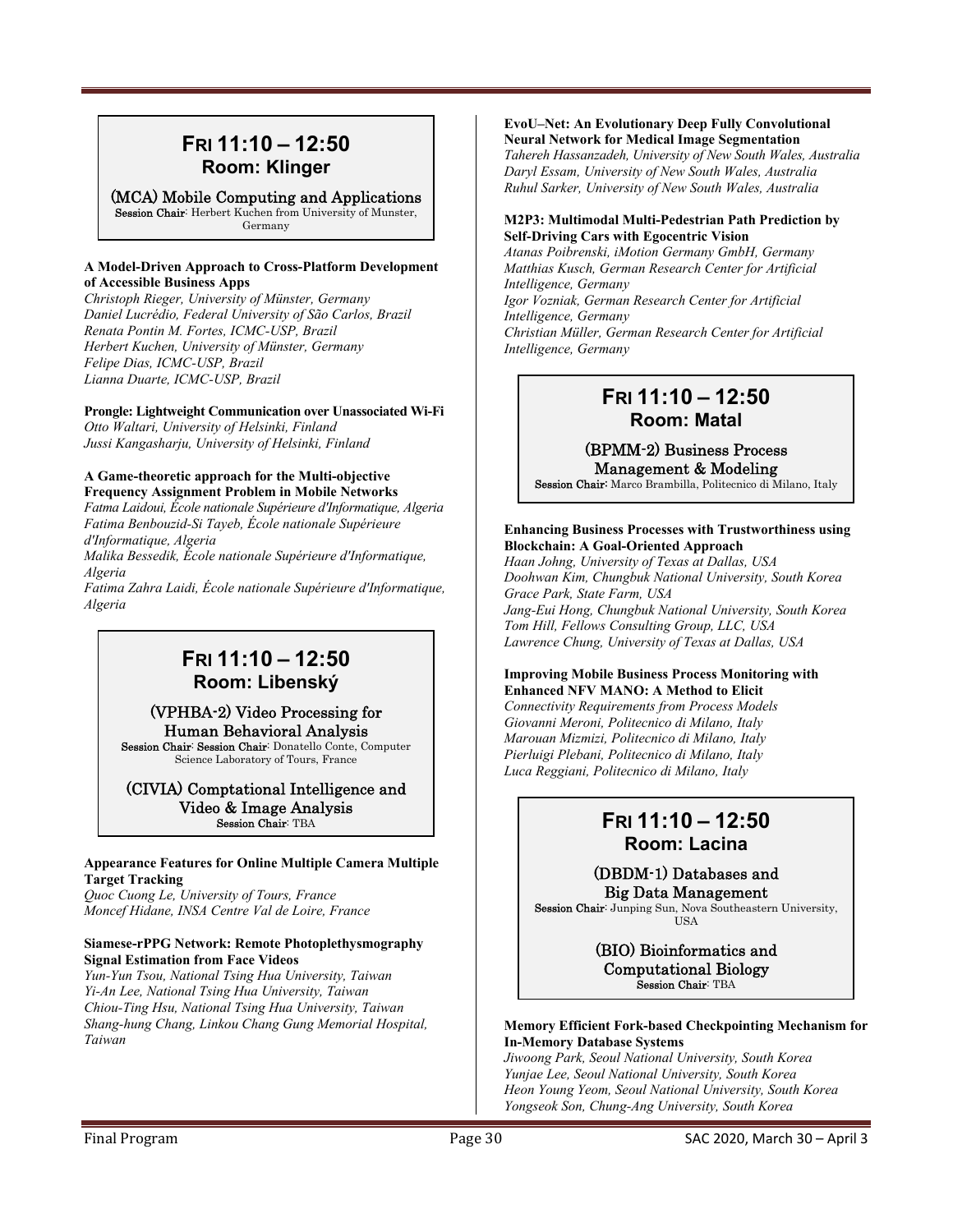#### **Formal Analysis of the Biological Circuits using Higher-order-logic Theorem Proving**

*Sa'ed Abed, Kuwait University, Kuwait* 

*Adnan Rashid, National University of Sciences and Technology, Pakistan* 

*Osman Hasan, National University of Sciences and Technology, Pakistan* 

### **De Novo Drug Design using Self Attention Mechanism**

*Vedang Mandhana, Pune Institute of Computer Technology, India Rutuja Taware, Pune Institute of Computer Technology, India* 

## **POSTERS LISTING**

### **WED 10:40 - 12:50**

### **Poster Session I**

### **(Location: Congress C+D)**

### *(BIO) Survey of Public Assay Data: Opportunities and*

*Challenges to Understanding Antimicrobial Resistance Akshay Agarwal, IBM Research, USA Gowri Nayar, IBM Research, USA James Kaufman, IBM Research, USA* 

#### **(BIO) Classification of 3D Interpolated EEG Signals using Hybrid R-3DCNN**

*Vedang Mandhana, Pune Institute of Computer Technology, India Rutuja Taware, Pune Institute of Computer Technology, India* 

### **(BPMM) A Subprocess Discovery Framework for Process Model Modularization and Abstraction**

*Sergio Angelastro, Università di Bari, Italy Stefano Ferilli, Università di Bari, Italy* 

#### **(CASoM) Towards Summarizing Program Statements in Source Code Search**

*Victor J. Marin, Rochester Institute of Technology, USA Iti Bansal, Rochester Institute of Technology, USA Carlos R. Rivero, Rochester Institute of Technology, USA* 

### **(CASoM) Comparing Maintainability Index, SIG Method, and SQALE for TechnicalDebt Identification**

*Peter Strečanský, Masaryk University, Czechia Stanislav Chren, Masaryk University, Czechia Bruno Rossi, Masaryk University, Czechia* 

### **(CASoM) Evaluating Techniques for Method-Exact Energy Measurements: Towards a Framework for**

**Platform-Independent Code-Level Energy Measurements**  *Felix Rieger, Philipps-Universität Marburg, Germany Christoph Bockisch, Philipps-Universität Marburg, Germany* 

#### **(CASoM) Semantic Code Clone Detection for Enterprise Applications**

*Jan Svacina, Baylor University, USA Jonathan Simmons, Baylor University, USA Tomas Cerny, Baylor University, USA* 

### **(CC) Multi-objective Load Balancing in Distributed Computing**

**Environment: An Evolutionary Computing Approach**  *Avadh Kishor, Indian Institute of Technology, India Rajdeep Niyogi, Indian Institute of Technology, India* 

### *(CC)Towards a Formal Model for Composable Container Systems*

*Fabio Burco, University of Udine, Italy Marino Miculan, University of Udine, Italy Marco Peressotti, University of Southern Denmark, Denmark* 

#### **(CIVIA) FINE: Improving Time and Precision of Segmentation Techniques for Vertebral Compression Fractures in MRI**

*Jonathan S. Ramos, University of São Paulo, Brazil Mirela T. Cazzolato, University of São Paulo, Brazil Marcello H. Nogueira-Barbosa, University of São Paulo, Brazil Agma J.M. Traina, University of São Paulo, Brazil* 

### **(DADS) Towards a Replication Service for Data-Intensive Fog Applications**

*Jonathan Hasenburg, Technische Universität Berlin, Germany Martin Grambow, Technische Universität Berlin, Germany David Bermbach, Technische Universität Berlin, Germany* 

#### **(DADS) ALISI: A Lightweight Identification System based on Iroha**

*Giuseppe Bernieri, University of Padua, Italy Mauro Conti, University of Padua, Italy Matteo Sovilla, University of Padua, Italy Federico Turrin, University of Padua, Italy* 

### **(DADS) Spatial Bloom Filter in Named Data Networking: A Memory Efficient Solution**

*Filippo Berto, University of Padua, Italy Luca Calderoni, University of Bologna, Italy Mauro Conti, University of Padua, Italy Eleonora Losiouk, University of Padua, Italy* 

### **(EC) High-Content Screening Images Streaming Analysis using the STriGen Methodology**

*Laura Melgar-García, Universidad Pablo de Olavide, Spain David Gutiérrez-Avilés, Universidad Pablo de Olavide, Spain Cristina Rubio-Escudero, Universidad de Sevilla, Spain Alicia Troncoso, Universidad Pablo de Olavide, Spain* 

#### **(EC) Vulnerability Coverage for Adequacy Security Testing**  *Shuvalaxmi Dass, Texas Tech University, USA*

*Akbar Siami Namin, Texas Tech University, USA* 

### **(EMBS) Early Eviction and Swapping for MLC STT-RAM-based LLC**

*Ping Cheng, National Taiwan University of Science and Technology, Taiwan Jen-Wei Hsieh, National Taiwan University of Science and Technology, Taiwan*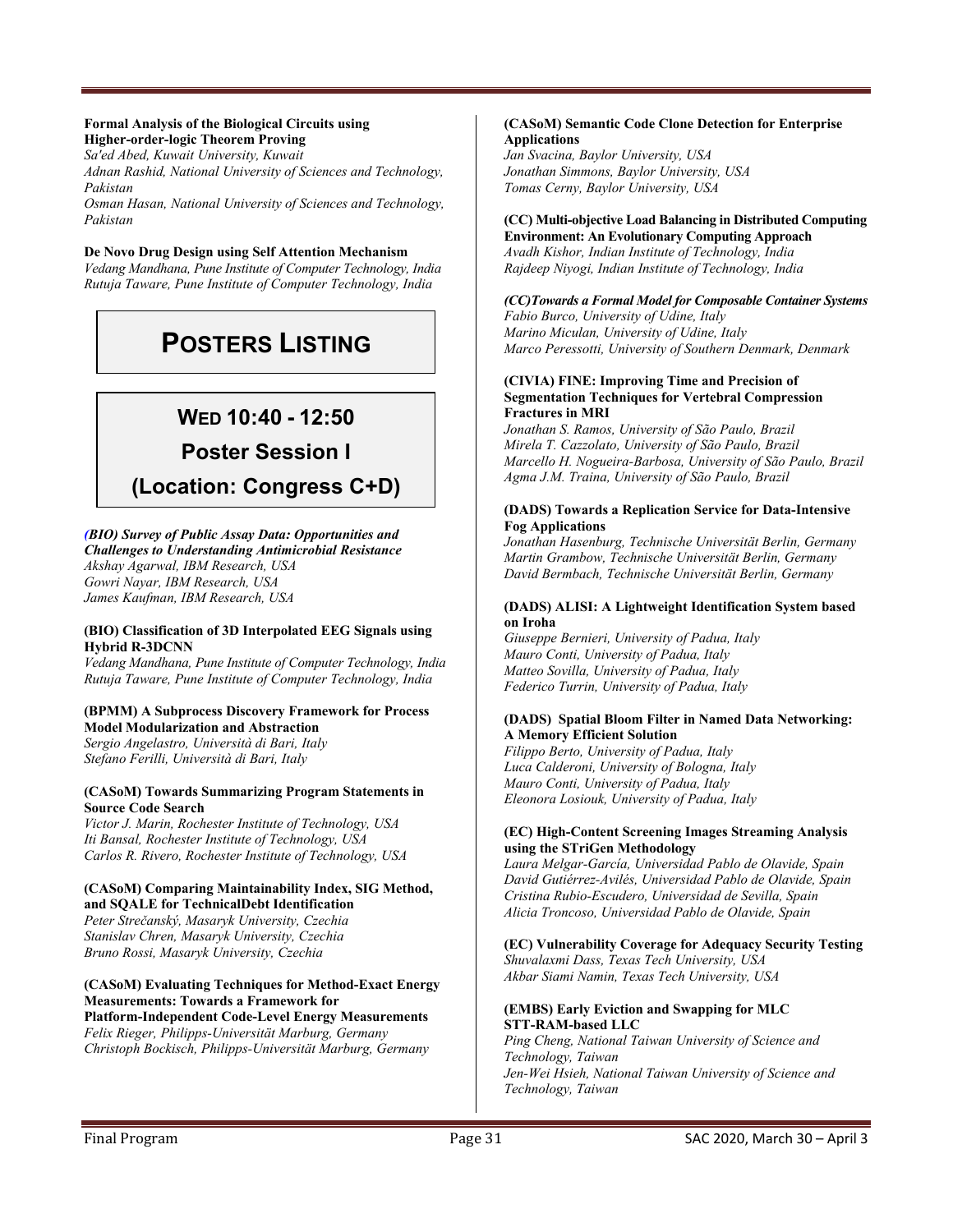### **(EMBS) Security based Design Space Exploration for CPS**

*Lukas Gressl, Graz University of Technology, Austria Alexander Rech, Graz University of Technology, Austria Christian Steger, Graz University of Technology, Austria Andreas Sinnhofer, NXP Semiconductors Austria GmbH, Austria Ralph Weissnegger, CISC Semiconductor GmbH, Austria* 

### **(EMBS) VIRA: A Virtualization Assisted Deterministic System-Level Simulation**

*Hsin-I Wu, National Tsing Hua University, Taiwan Ren-Song Tsay, National Tsing Hua University, Taiwan Hsu-Hsun Chin, National Tsing Hua University, Taiwan* 

### **(IoT) Empowering Personalized Feedback on Hot Water Usage: A Field Study with Shower Meters**

*Sebastian A. Günther, University of Bamberg, Germany Carlo Stingl, University of Bamberg, Germany Vlad C. Coroamă, ETH Zurich, Switzerland Samuel Schöb, Massachusetts Institute of Technology, USA Thorsten Staake, University of Bamberg, Germany* 

#### **(IoT) SeCon-NG: Implementing a Lightweight Cryptographic Library based on ECDH and ECDSA for the Development of Secure and Privacy-Preserving Protocols in Contiki-NG**  *Eugene Frimpong, Tampere University, Finland Antonios Michalas, Tampere University, Finland*

### **(IoT) Towards a Heterogeneous IoT Privacy Architecture**

*Sanonda Datta Gupta, University of Maine, USA Sepideh Ghanavati, University of Maine, USA* 

#### **(IRMAS) Agents in Dynamic Contexts, a System for Learning Plans**

*Francesco Lanza, Università degli Studi di Palermo, Italy Patrick Hammer, Temple University, USA Valeria Seidita, Università degli Studi di Palermo, Italy Pei Wang, Temple University, USA Antonio Chella, Università degli Studi di Palermo, Italy* 

#### **(IRMAS) Dynamic Proxemia Modeling Approach (DPMA) for Navigation and Interaction with a Group of Persons**

*Abir Bellarbi, Université des sciences et de la technologie Houari Boumédiène, Algeria Abdel-illah Mouaddib, GREYC, France Nouara Achour, USTHB, Algeria Noureddine Ouadah, CDTA, Algeria* 

#### **(IRMAS) On Finding Time-efficient Trajectories for Fixedwing Aircraft using Dubins Paths with Multiple Radii**

*Kristýna Kučerová, Czech Technical University in Prague, Czechia Petr Váňa, Czech Technical University in Prague, Czechia Jan Faigl, Czech Technical University in Prague, Czhchia* 

#### **(MCA) AppSpeedXray: A Mobile Application Performance Measurement Tool**

*Hyunsu Mun, Chungnam National University, South Korea Youngseok Lee, Chungnam National University, South Korea* 

### **(NET) Advanced System for the Prevention and Early Detection of Forest Fires (ASPires)**

*Peter Peinl, Fulda University of Applied Sciences, Germany Rossitza Goleva, New Bulgarian University, Bulgeria Jugoslav Ackoski, Miliary Academy Skopje, North Macedonia* 

#### **(NET) SOM-based Behavioral Analysis for Virtualized Network Functions**

*Giacomo Lanciano, Scuola Normale Superiore and Scuola Superiore Sant'Anna, Italy Antonio Ritacco, Scuola Superiore Sant'Anna, Italy Tommaso Cucinotta, Scuola Superiore Sant'Anna, Italy Marco Vannucci, Scuola Superiore Sant'Anna, Italy Antonino Artale, Vodafone, Italy Luca Basili, Vodafone, Italy Enrica Sposato, Vodafone, Italy Joao Barata, Vodafone, Portugal* 

### **(PDP) Using Natural Language Processing to Detect Privacy Violations in Online Contracts**

*Paulo Silva, University of Coimbra, Portugal Carolina Gonçalves, University of Coimbra, Portugal Carolina Godinho, University of Coimbra, Portugal Nuno Antunes, University of Coimbra, Portugal Marilia Curado, University of Coimbra, Portugal* 

### **(PDP) PEEPLL: Privacy-Enhanced Event Pseudonymisation with Limited Linkability**

*Ephraim Zimmer, University of Hamburg, Germany Christian Burkert, University of Hamburg, Germany Tom Petersen, University of Hamburg, Germany Hannes Federrath, University of Hamburg, Germany* 

#### **(RE) Request for Comments: Conversation Patterns in Issue Tracking Systems of Open-Source Projects**

*Michael Rath, Technical University Ilmenau, Germany Patrick Mäder, Technical University Ilmenau, Germany* 

#### **(RE) Towards a Non-Functional Requirements Discovery Approach for Persuasive Systems**

*Nelly Condori-Fernandez, Universidade da Coruña, Spain Joao Araujo, Universidade Nova de Lisboa, Portugal Alejandro Catala, Universidade de Santiago de Compostela, Spain Patricia Lago, Vrije Universiteit Amsterdam, The Netherlands* 

#### **(RE) Defining Agile Requirements Change Management: A Mapping Study**

*Danyllo Albuquerque, Federal University of Campina Grande, Brazil* 

*Everton Guimarães, The Pennsylvania State University, USA Mirko Perkusich, Federal University of Campina Grande, Brazil Alexandre Costa, Federal University of Campina Grande, Brazil Emanuel Dantas, Federal University of Campina Grande, Brazil Felipe Ramos, Federal University of Campina Grande, Brazil Hyggo Almeida, Federal University of Campina Grande, Brazil* 

### **(SATTA) Modeling Microservice Architecture: A Comparative Experiment Towards the Effectiveness of Two Approaches**

*Jonas Sorgalla, Dortmund University of Applied Sciences and Arts, Germany* 

*Florian Rademacher, Dortmund University of Applied Sciences and Arts, Germany* 

*Sabine Sachweh, Dortmund University of Applied Sciences and Arts, Germany* 

*Albert Zündorf, University of Kassel, Germany*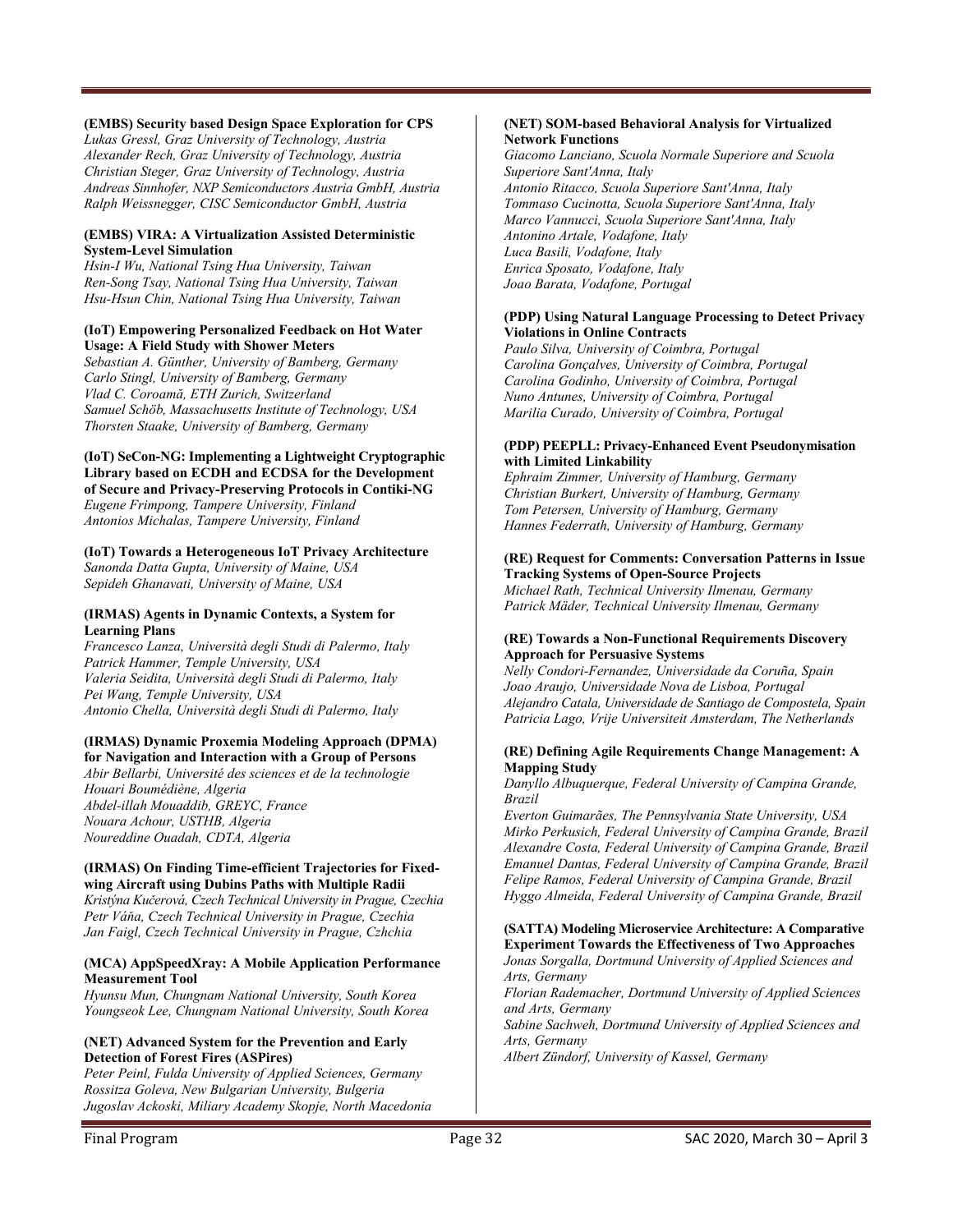### **(SE) UC2Map: Automatic Translation of Use Case Maps from Specification**

*Saurabh Tiwari, DA-IICT Gandhinagar, India Rishab Arora, DA-IICT Gandhinagar, India Ashray Bharambe, DA-IICT Gandhinagar, India* 

### **(SE) Chaining Model Transformations to Develop a System Model Verification Tool : Application to Capella State Machines and Data Flows Models**

*Christophe Duhil, Thales Defense Mission System, France Jean-Philippe Babau, Université de Bretagne Occidentale, France Eric Lépicier, Thales Defense Mission System, France Jean-Luc Voirin, Thales Defense Mission System, France Juan Navas, Thales Corporate Engineering, France* 

### **(SE) Verification of Forensic Readiness in Software Development: A Roadmap**

*Lukáš Daubner, Masaryk University, Czechia Martin Macák, Masaryk University, Czechia Barbora Bühnová, Masaryk University, Czechia Tomáš Pitner, Masaryk University, Czechia* 

#### **(SE) An Investigation of the Project Management Approaches of Agile and Plan-Based Companies**

*Ilya Khomyakov, Innopolis University, Russia Ruzilya Mirgalimova, Innopolis University, Russia Alberto Sillitti, Innopolis University, Russia* 

### **WED 16:00 - 18:10**

### **Poster Session II**

### **(Location: Congress C+D)**

### **(DAPP) Self-Sovereign Identity on Public Blockchains and the GDPR**

*Galia Kondova, University of Applied Sciences and Arts Northwestern Switzerland, Switzerland Jörn Erbguth, University of Geneva, Switzerland* 

**(DAPP) Truver - A Blockchain for Verifying Credentials**  *Ahmed Taha, STRD, Germany Ahmed Zakaria, STRD, Germany* 

### **(DAPP) An n/2 Byzantine Node Tolerate Blockchain Sharding Approach**

*Yibin Xu, Cardiff University, UK Yangyu Huang, Guilin University of Electronic Technology, China* 

### **(DM) Applying Binary Decision Diagram to Extract Concepts from Triadic Formal Context**

*Julio Neves, Pontificia Universidade Catolica de Minas Gerais, Brazil Kaio Ananias, Pontificia Universidade Catolica de Minas Gerais, Brazil* 

*Cristiane Nobre, Pontificia Universidade Catolica de Minas Gerais, Brazil* 

*Luis Zarate, Pontificia Universidade Catolica de Minas Gerais, Brazil Mark Song, Pontificia Universidade Catolica de Minas Gerais, Brazil* 

### **(DM) Constraining Deep Representations with a Noise Module for Fair Classification**

*Mattia Cerrato, Università di Torino, Italy Roberto Esposito, Università di Torino, Italy Laura Li Puma, Intesa Sanpaolo Innovation Center, Italy* 

### **(DM) Characterization of Long-lived and Non-long lived Profiles through Biclustering**

*Marta D.M. Noronha, Pontifical University Catholic of Minas Gerais, Brazil Marcos W. Rodrigues, Pontifical Catholic University of Minas Gerais, Brazil Caio E. Ribeiro, University of Kent, UK Cristiane N. Nobre, Pontifical Catholic University of Minas Gerais, Brazil Mark A.J. Song, Pontifical Catholic University of Minas Gerais, Brazil Luis E. Zárate, Pontifical Catholic University of Minas Gerais, Brazil* 

### **(DS) Scale Invariant Learning from Trapezoidal Data Streams**

*Jeevithan Alagurajah, University of Louisiana at Lafayette, USA Xu Yuan, University of Louisiana at Lafayette, USA Xindong Wu, Mininglamp Technology, China* 

#### **(DS) A Stream Reasoning Framework based on a Multi-Agents Model**

*Wafaa Mebrek, Télécom SudParis, France Amel Bouzeghoub, Télécom SudParis, France* 

### **(GIA) Mining Association Rules in Asymmetric Data for Territorial Evolution Modeling**

*Asma Gharbi, University of Paris 8, France Cyril de Runz, University of Tours, France Herman Akdag, University of Paris 8, France Sami Faiz, ISAAM, Tunisia* 

### **(GIA) A Contextual Edit Distance for Semantic Trajectories**

*Clement Moreau, University of Tours, France Thomas Devogele, University of Tours, France Veronika Peralta, University of Tours, France Laurent Etienne, University of Tours, France* 

### **(HI) Deep Learning from Spontaneous Reporting Systems Data to Detect ADR Signals**

*Cheng-Hao Wang, National University of Kaohsiung, Taiwan Wen-Yang Lin, National University of Kaohsiung, Taiwan* 

### **(IAR) Unsupervised Cross-Modal Audio Representation Learning from Unstructured Multilingual Text**

*Alexander Schindler, Austrian Institute of Technology, Austria Sergiu Gordea, Austrian Institute of Technology, Austria Peter Knees, Technische Universität Wien, Austria* 

### **(IAR) Retrieval of Visiting Paths through Relevant**

**Resources and Services for EnablingSmart Communities**  *Gloria Bordogna, CNR IREA, Italy Luca Frigerio, CNR IREA, Italy Anna Rampini, CNR IREA, Italy*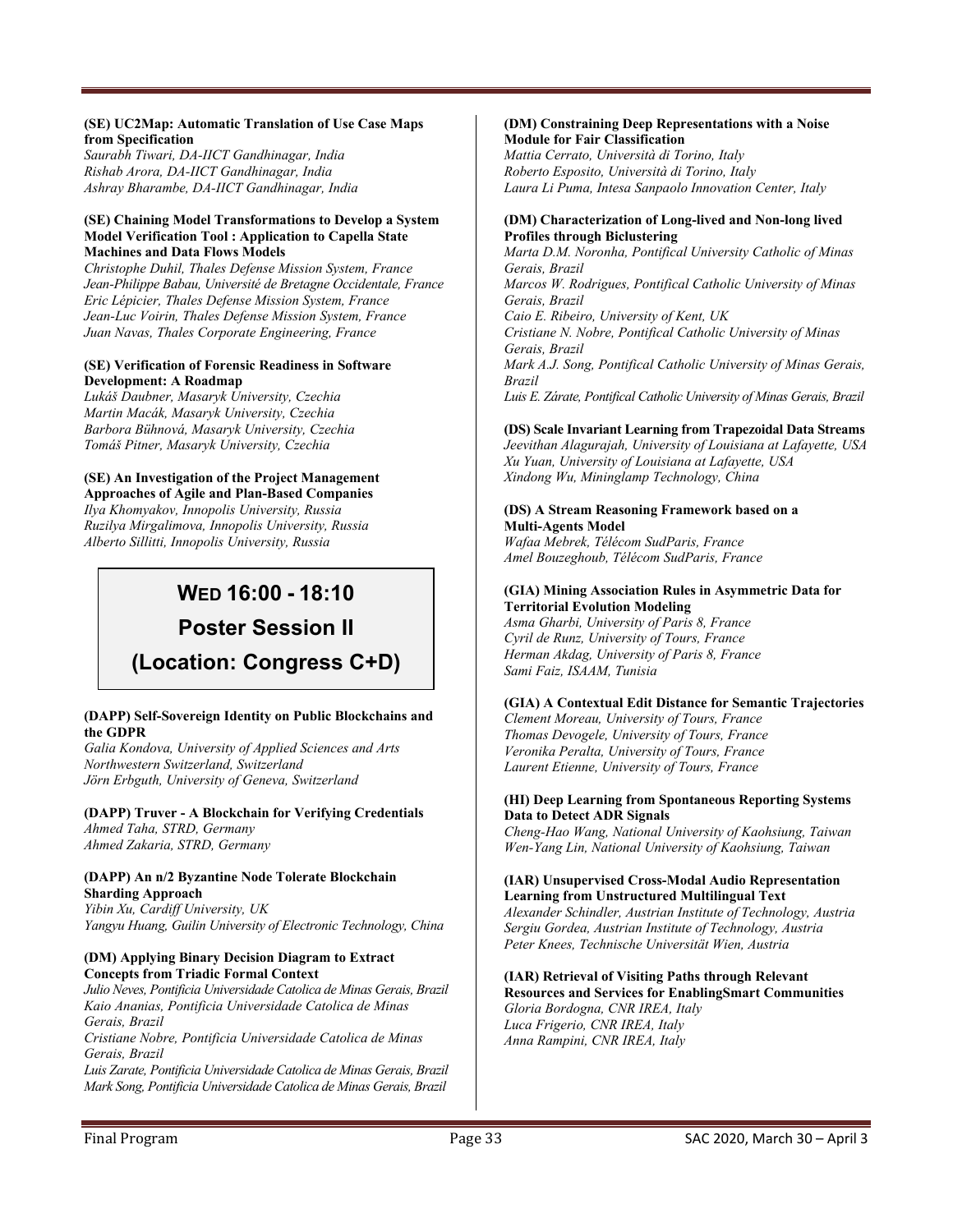### **(KLP) Personalizing Large-scale Text Classification by Modeling Individual Differences**

*Jungho Lee, Korea University, South Korea Byung-Ju Choi, Korea University, South Korea Yeachan Kim, Korea University, South Korea Kang-Min Kim, Korea University, South Korea Woo-Jong Ryu, Korea University, South Korea SangKeun Lee, Korea University, South Korea* 

### **(KLP) Adapting Deep Learning for Sentiment Classification of Code-Switched Informal Short Text**

*Muhammad Haroon Shakeel, Lahore University of Management Sciences, Pakistan Asim Karim, Lahore University of Management Sciences, Pakistan* 

### **(KomIS) Some Lessons Learned using Health Data**

**Literature for Smart Information Retrieval**  *Mario Ciampi, ICAR-CNR, Italy Giuseppe De Pietro, ICAR-CNR, Italy Elio Masciari, Federico II University, Italy Stefano Silvestri, ICAR-CNR, Italy* 

### **(KomIS) A Deep Learning based Chatbot for Cultural Heritage**

*Giancarlo Sperlì, University of Naples "Federico II", Italy* 

### **(KRR) Argumentation for All**

*Nikolaos Spanoudakis, Technical University of Crete, Greece Konstantinos Kostis, Technical University of Crete, Greece Katerina Mania, Technical University of Crete, Greece* 

### **(MLA) Large-Scale Machine Learning for Business Sector Prediction**

*Mitch N. Angenent, Leiden University, The Netherlands António Pereira Barata, Leiden University, The Netherlands Frank W. Takes, Leiden University, The Netherlands* 

#### **(MLA) Attentive Recurrent Text Categorisation Models using Word-Category Cross Embedding on Financial Comments**

*Macedo Maia, University of Passau, Germany Vivian S. Silva, University of Passau, Germany Markus Endres, University of Passau, Germany André Freitas, University of Manchester, UK Siegfried Handschuh, University of St. Gallen, Switzerland* 

### **(PL) Usability Heuristics for Domain-Specific Languages (DSLs)**

*Eduardo Mosqueira-Rey, University of A Coruña, Spain David Alonso-Rios, University of A Coruña, Spain* 

### **(PL) Distributed futures for Efficient Data Transfer between Parallel Processes**

*Pierre Leca, Huawei Technologies Co., Ltd., France Wijnand Suijlen, Huawei Technologies Co., Ltd., France Ludovic Henrio, University of Lyon, France Françoise Baude, Université Côte d'Azur, France* 

### **(PL) Expressing Disambiguation Filters as Combinators**

*José Nuno Macedo, University of Minho, Portugal João Saraiva, University of Minho, Portugal* 

### **(RS) Modeling User Exposure with Recommendation Influence**

*Masahiro Sato, Fuji Xerox, Japan Janmajay Singh, Fuji Xerox, Japan Sho Takemori, Fuji Xerox, Japan Takashi Sonoda, Fuji Xerox, Japan Qian Zhang, Fuji Xerox, Japan Tomoko Ohkuma, Fuji Xerox, Japan* 

### **(RS) Designing a Recommender System for Board Games**

*Michael Ion, Technische Universität Wien, Austria Dimitris Sacharidis, Technische Universität Wien, Austria Hannes Werthner, Technische Universität Wien, Austria* 

### **(SFECS) Comparison of Simulators for Fog Computing**

*Christian Kunde, University of Duisburg-Essen, Germany Zoltán Ádám Mann, University of Duisburg-Essen, Germany* 

#### **(SONAMA) Signed Heterogeneous Network Embedding in Social Media**

*Fatemeh Salehi Rizi, University of Passau, Germany Michael Granitzer, University of Passau, Germany* 

### **(SONAMA) Topology and Robustness Analysis of Temporal Air Transport Network**

*Humberto Hayashi Sano, Universidade Federal de São Paulo, Brazil Lilian Berton, Federal University of São Paulo, Brazil* 

### **(SONAMA) Finding Interest Groups from Twitter Lists**

*Mohamed Benabdelkrim, INSA Lyon, France Jean Savinien, EM Lyon, France Céline Robardet, Insa Lyon, France* 

### **(SONAMA) Influence Maximization through User Interaction Modeling**

*David Oriedi, University of Reims, France Cyril de Runz, University of Tours, France Zahia Guessoum, University of Reims, France Amine Aït Younes, University of Reims, France Henry Nyongesa, Dedan Kimathi University of Technology, Kenya* 

#### **(SP) Sophisticated PV Prediction Platform using Optimized PV Physical Model**

*Hyunho Ji, Korea Electronics Technology Institute, South Korea Taehyoung Kim, Korea Electronics Technology Institute, South Korea* 

*Kyung Sun Ham, Korea Electronics Technology Institute, South Korea* 

### **(SP) Day-Ahead Photovoltaic Power Forecasting using Numerical Weather Prediction**

*Taehyoung Kim, Korea Electronics Technology Institute, South Korea* 

*Jaeho Park, Korea Electronics Technology Institute, South Korea Kyung Sun Ham, Korea Electronics Technology Institute, South Korea*